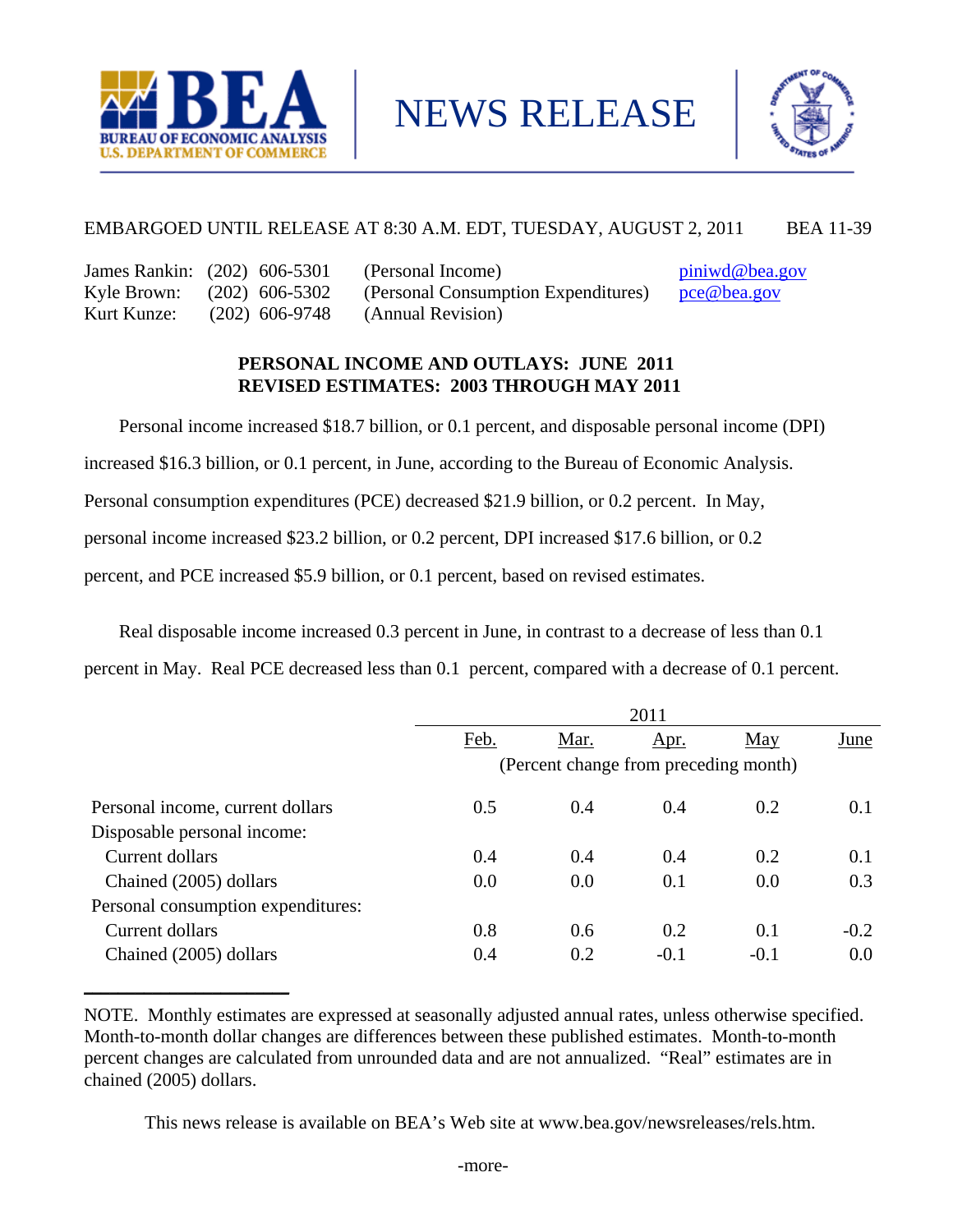### **Wages and salaries**

 Private wage and salary disbursements decreased \$2.2 billion in June, in contrast to an increase of \$15.0 billion in May. Goods-producing industries' payrolls decreased \$1.8 billion, in contrast to an increase of \$4.8 billion; manufacturing payrolls decreased \$2.1 billion, in contrast to an increase of \$4.1 billion. Services-producing industries' payrolls decreased \$0.3 billion, in contrast to an increase of \$10.1 billion. Government wage and salary disbursements decreased \$0.4 billion, compared with a decrease of \$0.5 billion.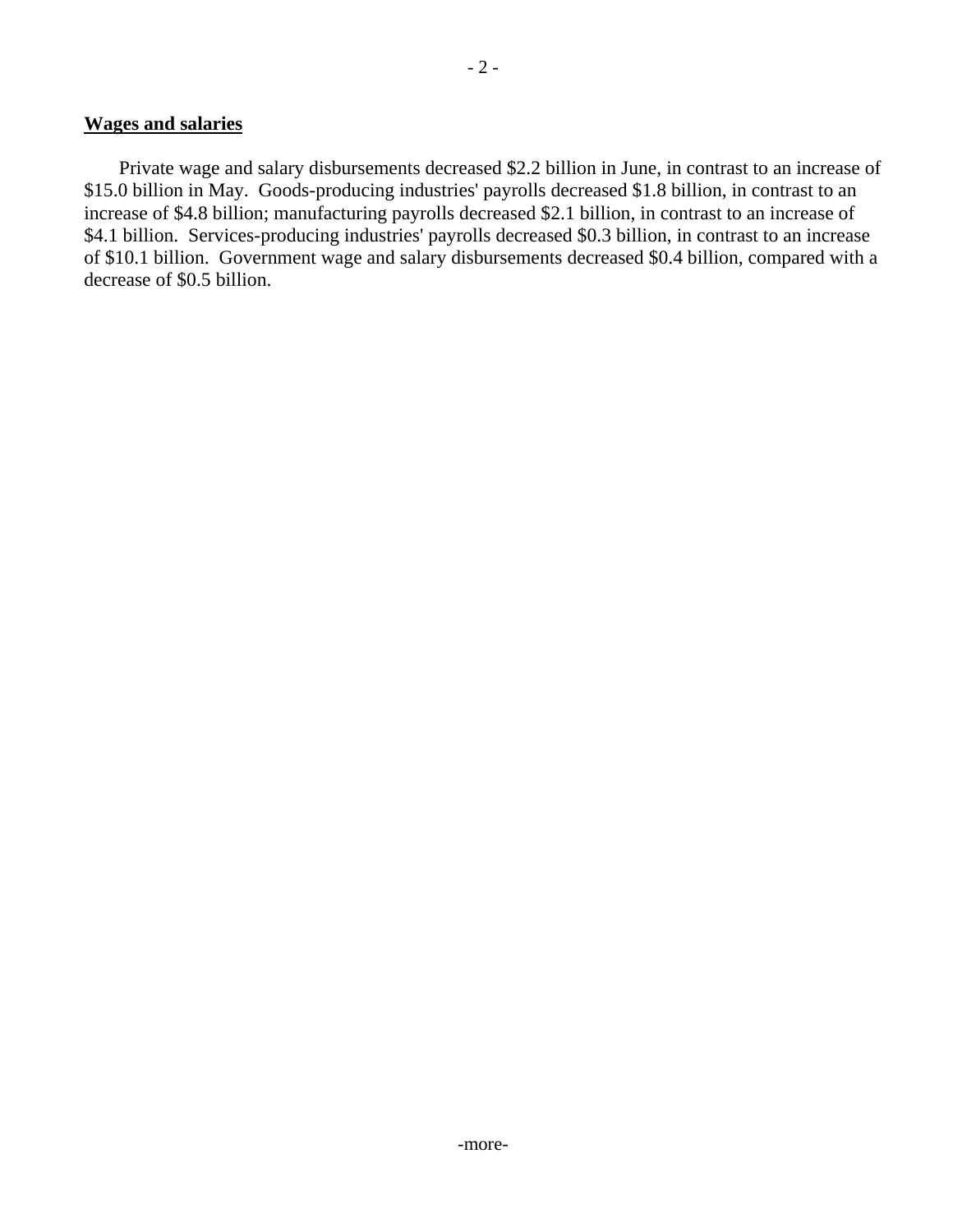### **Other personal income**

 Supplements to wages and salaries increased \$1.5 billion in June, compared with an increase of \$2.8 billion in May.

 Proprietors' income decreased \$0.8 billion in June, in contrast to an increase of \$0.6 billion in May. Farm proprietors' income decreased \$0.5 billion, the same decrease as in May. Nonfarm proprietors' income decreased \$0.3 billion in June, in contrast to an increase of \$1.1 billion in May.

 Rental income of persons decreased \$1.2 billion in June, compared with a decrease of \$1.3 billion in May. Personal income receipts on assets (personal interest income plus personal dividend income) increased \$12.0 billion, compared with an increase of \$10.1 billion. Personal current transfer receipts increased \$9.5 billion, in contrast to a decrease of \$1.4 billion. Changes in personal current transfer receipts reflect the effects of unemployment compensation legislation.

 Contributions for government social insurance -- a subtraction in calculating personal income - decreased \$0.2 billion in June, in contrast to an increase of \$2.2 billion in May.

### **Personal current taxes and disposable personal income**

 Personal current taxes increased \$2.3 billion in June, compared with an increase of \$5.6 billion in May. Disposable personal income (DPI) -- personal income less personal current taxes -- increased \$16.3 billion, or 0.1 percent, in June, compared with an increase of \$17.6 billion, or 0.2 percent in May.

### **Personal outlays and personal saving**

 Personal outlays -- PCE, personal interest payments, and personal current transfer payments - decreased \$22.6 billion in June, in contrast to an increase of \$5.3 billion in May. PCE decreased \$21.9 billion, in contrast to an increase of \$5.9 billion.

 Personal saving -- DPI less personal outlays -- was \$620.6 billion in June, compared with \$581.7 billion in May. Personal saving as a percentage of disposable personal income was 5.4 percent in June, compared with 5.0 percent in May. For a comparison of personal saving in BEA's national income and product accounts with personal saving in the Federal Reserve Board's flow of funds accounts and data on changes in net worth, go to http://www.bea.gov/national/nipaweb/Nipa-Frb.asp.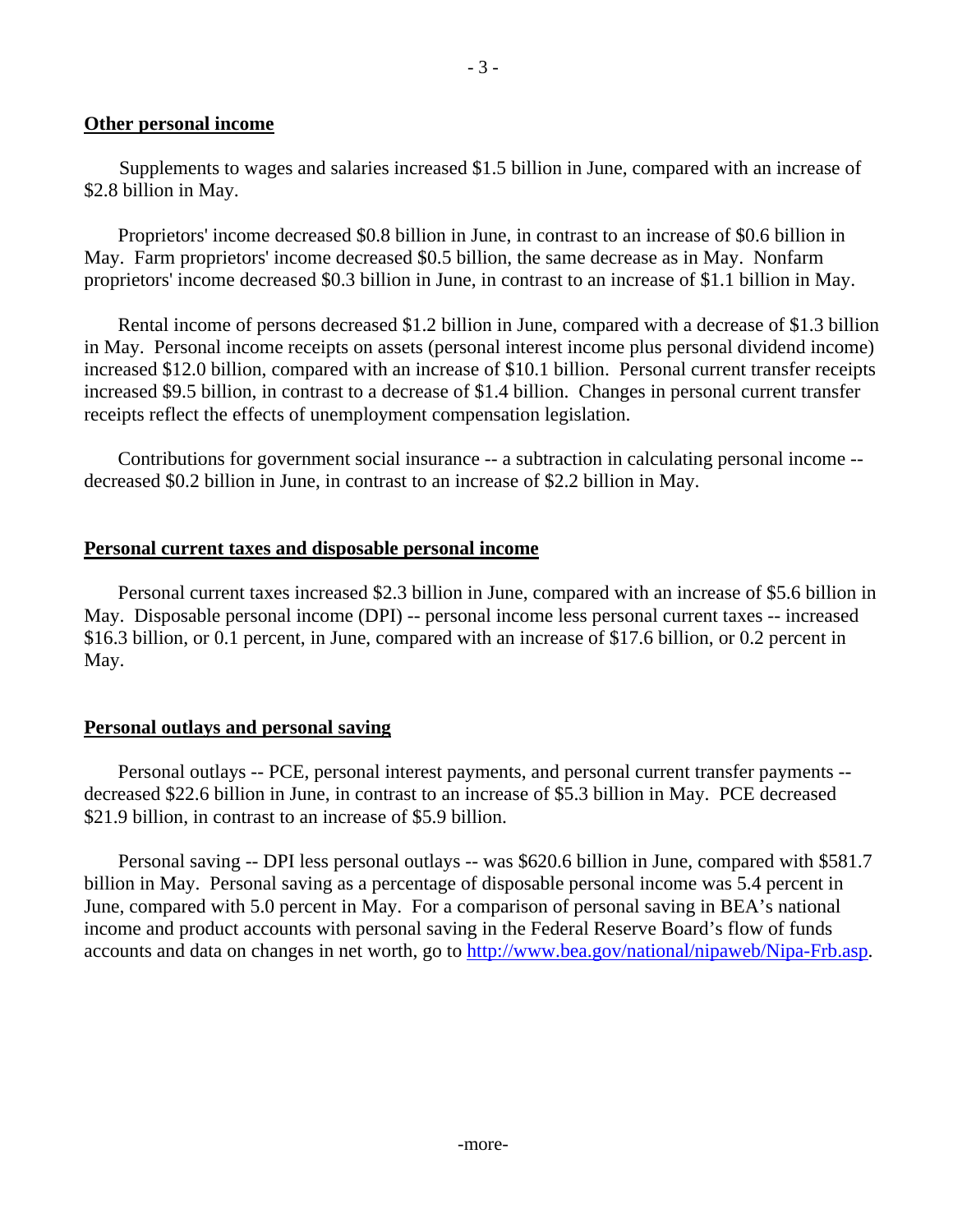Real DPI -- DPI adjusted to remove price changes -- increased 0.3 percent in June, in contrast to a decrease of less than 0.1 percent in May.

 Real PCE -- PCE adjusted to remove price changes -- decreased less than 0.1 percent in June, compared with a decrease of 0.1 percent in May. Purchases of durable goods decreased 0.6 percent, compared with a decrease of 1.4 percent. Purchases of motor vehicles and parts accounted for most of the decrease in June and in May. Purchases of nondurable goods increased 0.2 percent in June, in contrast to a decrease of 0.3 percent in May. Purchases of services decreased less than 0.1 percent, in contrast to an increase of 0.2 percent.

PCE price index -- The price index for PCE decreased 0.2 percent in June, in contrast to an increase of 0.2 percent in May. The PCE price index, excluding food and energy, increased 0.1 percent, compared with an increase of 0.2 percent.

# **Revisions of the Personal Income and Outlays Estimates**

 The revised estimates of personal income, personal outlays, DPI, and personal saving reflect the results of the annual revision of the national income and product accounts (NIPAs). In addition to the regular revision of estimates for the most recent 3 years and the first 5 months of 2011, this "flexible" annual revision results in revisions to current-dollar personal outlays and personal saving back to January 2003. The reference year remains 2005. In cases for which the estimates for the reference year (2005) are revised, this results in revisions to the levels of the related index numbers and chained-dollar estimates for the entire historical period; revisions to percent changes before the first quarter of 2003 are small. Annual revisions, which are usually released in July, incorporate newly available and more comprehensive source data, as well as improved methodologies. In this annual revision, the notable revisions primarily reflect the incorporation of newly available and revised source data.

 Revised annual estimates of personal income and outlays for 2008-2010 are shown in table 12. Revised and previously published monthly estimates of personal income, DPI, PCE, personal saving as a percentage of DPI, real DPI, and real PCE are shown in table 13; revised and previously published annual and quarterly estimates are shown in table 14.

 Personal income was revised up \$69.1 billion, or 0.6 percent, for 2008; was revised down \$244.7 billion, or 2.0 percent, for 2009; and was revised down \$167.5 billion, or 1.3 percent, for 2010. For 2008, upward revisions to personal interest income, to supplements to wages and salaries, and to rental income of persons were partly offset by downward revisions to personal dividend income, to wages and salaries, and to nonfarm proprietors' income. For 2009, downward revisions to personal interest income, to personal dividend income, and to nonfarm proprietors' income were partly offset by upward revisions to rental income of persons and to farm proprietors' income. For 2010, downward revisions to personal interest income, to nonfarm proprietors' income, to supplements to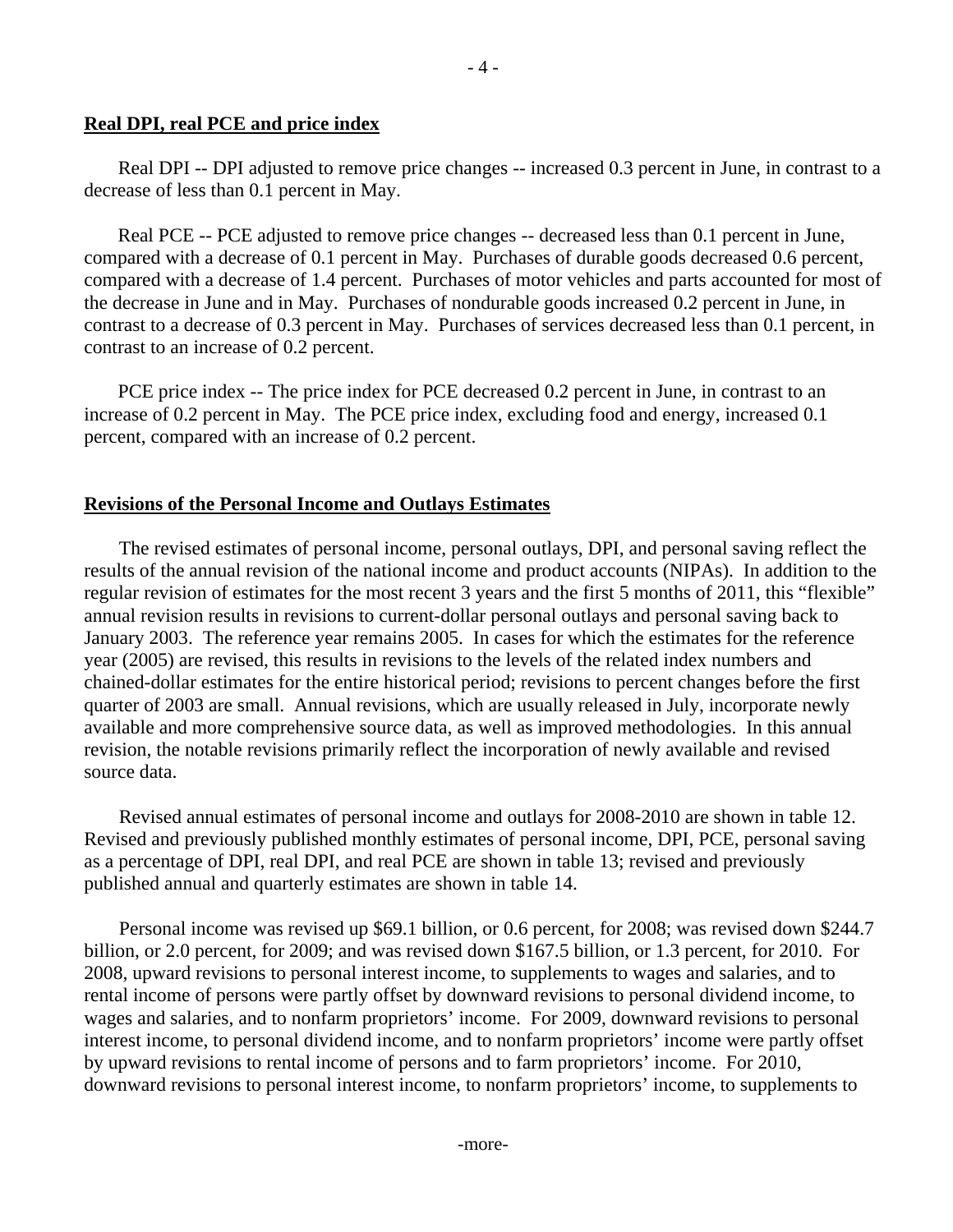wages and salaries, and to personal current transfer receipts were partly offset by upward revisions to rental income of persons, to wages and salaries, and to farm proprietors' income.

Disposable personal income (DPI) (personal income less personal current taxes) was revised up \$71.6 billion, or 0.7 percent, for 2008; was revised down \$246.1 billion, or 2.2 percent, for 2009; and was revised down \$195.0 billion, or 1.7 percent, for 2010. Personal current taxes was revised down \$2.5 billion for 2008, was revised up \$1.4 billion for 2009, and was revised up \$27.6 billion for 2010. The percent change from the preceding year in real DPI was revised up from 1.7 percent to 2.4 percent for 2008, was revised down from an increase of 0.6 percent to a decrease of 2.3 percent for 2009, and was revised up from an increase of 1.4 percent to an increase of 1.8 percent for 2010.

Personal outlays -- PCE, personal interest payments, and personal current transfer payments - was revised down for all 3 years: \$72.8 billion for 2008, \$143.3 billion for 2009, and \$133.8 billion for 2010. For all 3 years, downward revisions to PCE accounted for most of the revisions to personal outlays.

The personal saving rate (personal saving as a percentage of DPI) was revised up from 4.1 percent to 5.4 percent for 2008, was revised down from 5.9 percent to 5.1 percent for 2009, and was revised down from 5.7 percent to 5.3 percent for 2010.

 For the earlier period 2004-2007, PCE was revised down for all 4 years: \$14.5 billion for 2004, \$15.5 billion for 2005, \$21.7 billion for 2006, and \$34.0 billion for 2007. The personal saving rate was revised up from 3.4 percent to 3.6 percent for 2004, was revised up from 1.4 percent to 1.5 percent for 2005, was revised up from 2.4 percent to 2.6 percent for 2006, and was revised up from 2.1 percent to 2.4 percent for 2007. (For 2003, PCE was revised up by less than \$1 billion, and the personal saving rate was unrevised.)

**NOTE.** BEA acknowledges the special efforts by the Bureau of Labor Statistics with the assistance of 16 state employment offices in providing preliminary data for the first quarter of 2011 from the quarterly census of employment and wages. Wage and salary data from the state employment offices of California, Colorado, Connecticut, Delaware, Florida, Illinois, Kansas, Massachusetts, Missouri, New Mexico, North Carolina, New Jersey, New York, Ohio, Pennsylvania, and Texas were provided. These data should greatly improve the estimates of wages and salaries.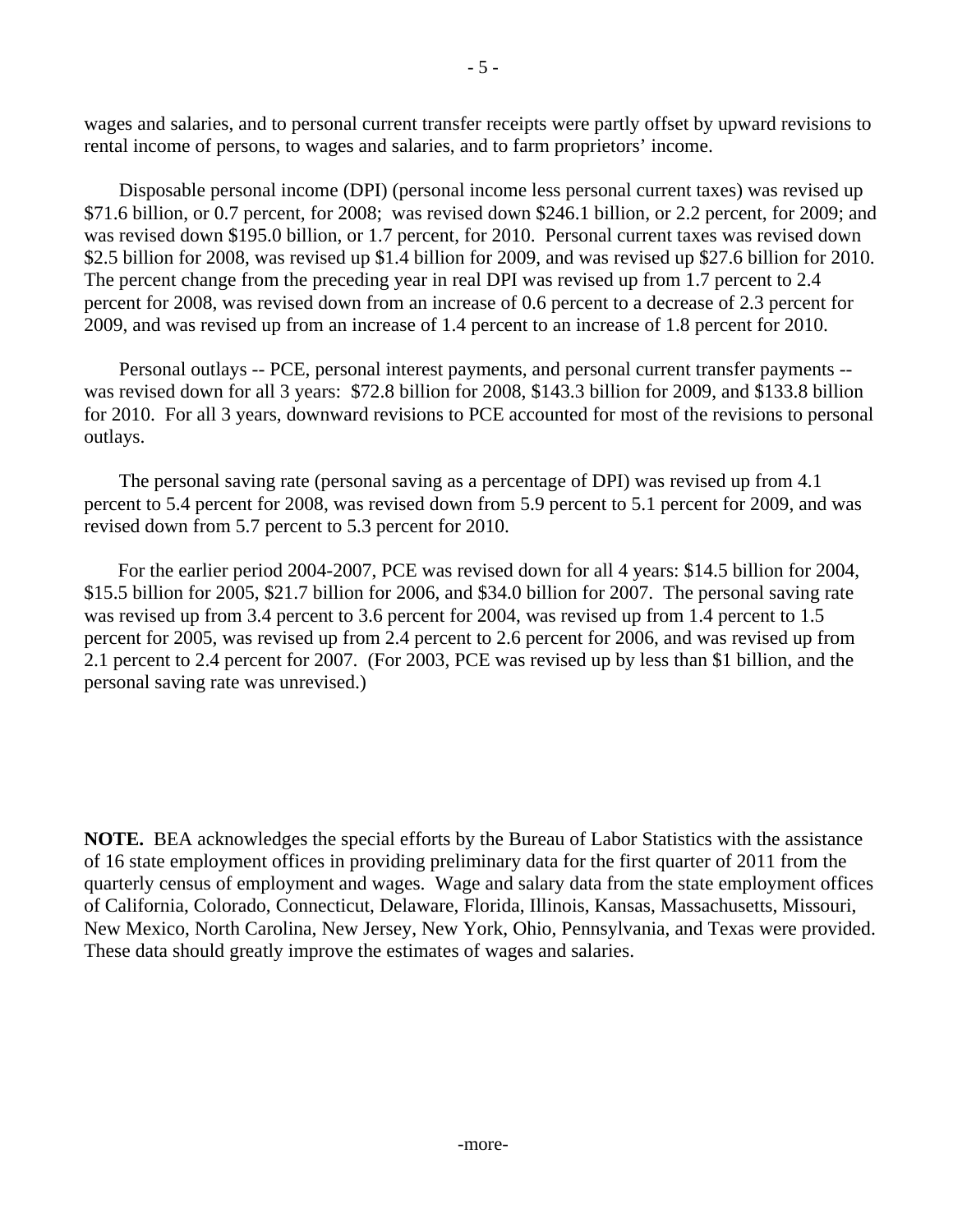### Annual Revision of the National Income and Product Accounts

 The estimates released today reflect the results of the annual revision of the national income and product accounts (NIPAs). In addition to the regular revision of estimates for the most recent 3 years and through May 2011, current-dollar personal income and outlays and some components are revised back to January 2003. In cases for which the estimates for the reference year (2005) are revised, this results in revisions to the levels of the related index numbers and chained-dollar estimates for the entire historical period; revision to percent changes before January 2003 are small. Annual revisions, which are usually released in July, incorporate source data that are more complete, more detailed, and otherwise more reliable than those previously available. This release includes the revised monthly estimates of personal income and personal outlays and provides an overview of the results of the revision.

 The August 2011 *Survey of Current Business* will contain NIPA tables and an article describing the revisions. The complete set of revised estimates will be available on BEA's Web site at www.bea.gov.

 BEA's national, international, regional, and industry estimates; the *Survey of Current Business*; and BEA news releases are available without charge on BEA's Web site at www.bea.gov. By visiting the site, you can also subscribe to receive free e-mail summaries of BEA releases and announcements.

 $*$  \* \* \* \*

Next release – August 29, 2011, at 8:30 A.M. EDT for Personal Income and Outlays for July.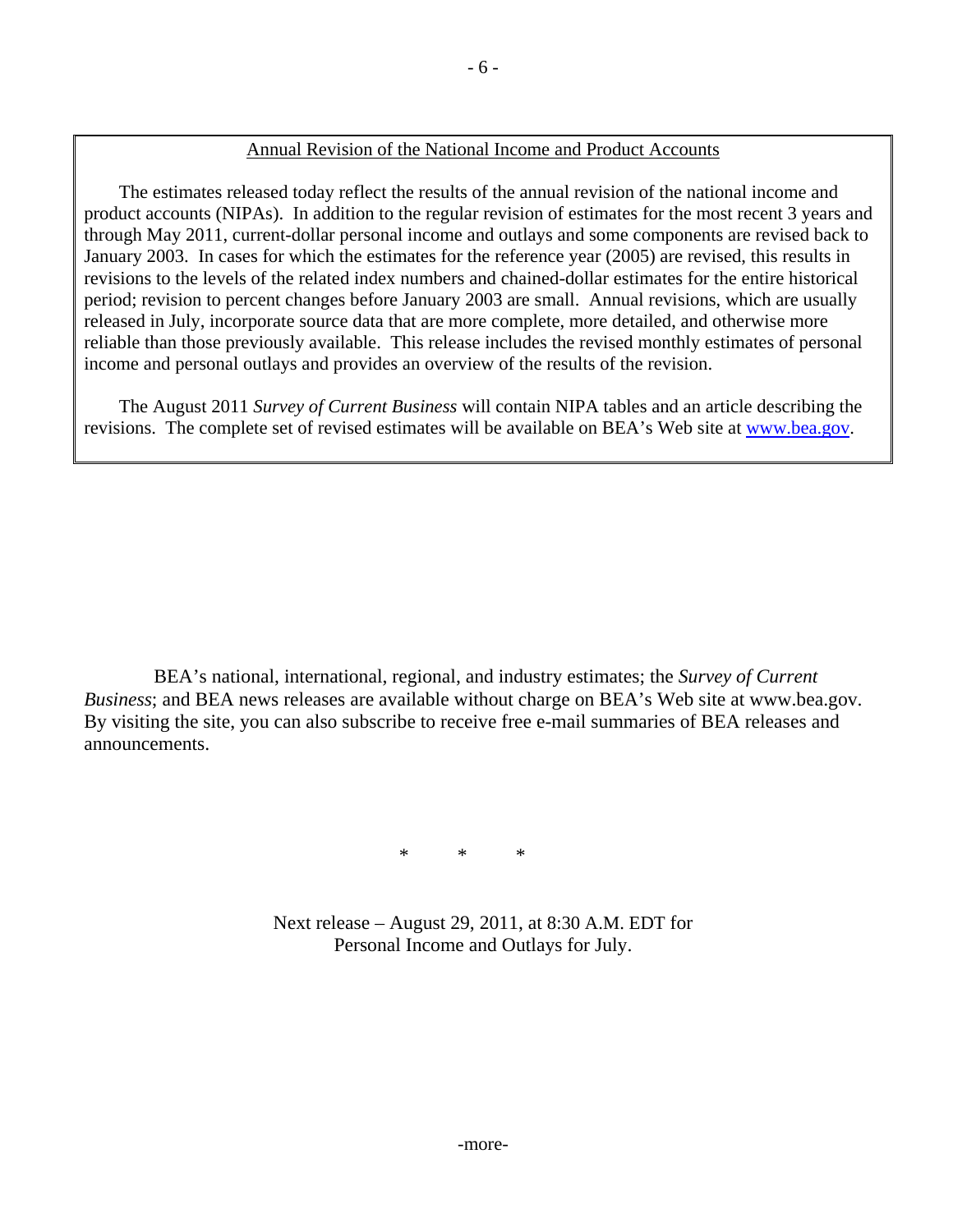#### **Table 1. Personal Income and Its Disposition (Months)**—Continues

[Billions of dollars]

|                                                                          | Seasonally adjusted at annual rates |                    |                    |                    |                    |                    |                    |                    |                    |                    |                    |
|--------------------------------------------------------------------------|-------------------------------------|--------------------|--------------------|--------------------|--------------------|--------------------|--------------------|--------------------|--------------------|--------------------|--------------------|
|                                                                          |                                     |                    |                    |                    |                    | 2008               |                    |                    |                    |                    |                    |
|                                                                          | January                             | February           | March              | April              | May                | June               | July               | August             | September          | October            | November           |
|                                                                          | 12,346.2                            | 12,415.1           | 12,485.5           | 12,456.6           | 12,636.6           | 12,621.9           | 12,497.8           | 12,528.1           | 12,513.9           | 12,456.2           | 12.352.4           |
|                                                                          | 8,070.5                             | 8,100.3            | 8,126.1            | 8,078.0            | 8,069.9            | 8,072.3            | 8,073.0            | 8,091.3            | 8,090.0            | 8,093.7            | 8,051.1            |
|                                                                          | 6,584.0                             | 6.601.0            | 6.616.5            | 6,565.0            | 6,551.6            | 6.548.2            | 6.543.7            | 6.556.6            | 6.551.5            | 6,552.8            | 6.511.1            |
|                                                                          | 5,462.1<br>1,231.4                  | 5,472.4<br>1,227.9 | 5,484.1<br>1,238.4 | 5,430.1<br>1,221.0 | 5,414.3<br>1,217.5 | 5,406.8<br>1,216.9 | 5,397.9<br>1,207.1 | 5.405.2<br>1,204.9 | 5,395.7<br>1,193.9 | 5,393.4<br>1,193.8 | 5,350.9<br>1,184.2 |
|                                                                          | 756.0                               | 753.4              | 757.8              | 747.5              | 746.5              | 748.6              | 743.0              | 739.8              | 732.4              | 733.0              | 725.3              |
|                                                                          | 4,230.8                             | 4,244.6            | 4,245.7            | 4,209.1            | 4,196.8            | 4,189.9            | 4,190.8            | 4,200.4            | 4,201.8            | 4,199.6            | 4,166.7            |
|                                                                          | 1.060.7                             | 1,065.2            | 1,065.4            | 1,056.4            | 1,051.8            | 1,051.7            | 1.047.9            | 1.047.1            | 1.047.8            | 1.044.0            | 1,034.9            |
|                                                                          | 3.170.1                             | 3.179.4            | 3.180.4            | 3.152.7            | 3.145.0            | 3.138.2            | 3.142.9            | 3.153.3            | 3.154.0            | 3.155.6            | 3.131.7            |
|                                                                          | 1,121.9                             | 1,128.6            | 1,132.3            | 1,134.9            | 1,137.3            | 1,141.4            | 1,145.8            | 1,151.4            | 1,155.8            | 1,159.3            | 1,160.3            |
| Employer contributions for employee pension and insurance funds          | 1.486.5<br>1,016.2                  | 1.499.3<br>1,027.5 | 1,509.6<br>1,036.4 | 1,513.0<br>1,042.9 | 1,518.3<br>1,048.9 | 1,524.1<br>1,054.6 | 1,529.2<br>1,059.7 | 1,534.7<br>1,063.7 | 1,538.5<br>1,067.1 | 1,540.9<br>1,069.5 | 1.540.0<br>1,070.8 |
| Employer contributions for government social insurance                   | 470.3                               | 471.8              | 473.3              | 470.1              | 469.4              | 469.5              | 469.5              | 471.0              | 471.4              | 471.4              | 469.1              |
| Proprietors' income with inventory valuation and capital consumption     |                                     |                    |                    |                    |                    |                    |                    |                    |                    |                    |                    |
|                                                                          | 1,103.1                             | 1,110.3            | 1,127.5            | 1,127.0            | 1,128.8            | 1,125.8            | 1,116.5            | 1,109.0            | 1,086.5            | 1,072.9            | 1,051.2            |
|                                                                          | 58.2                                | 61.6               | 61.7               | 58.6               | 55.3               | 51.9               | 48.3               | 46.1               | 45.4               | 46.1               | 45.1               |
|                                                                          | 1,044.9                             | 1,048.7            | 1,065.8            | 1,068.4            | 1,073.5            | 1,073.9            | 1,068.2            | 1,062.8            | 1,041.1            | 1,026.9            | 1,006.1            |
| Rental income of persons with capital consumption adjustment             | 179.8                               | 188.3              | 198.6              | 209.2              | 218.9              | 227.4              | 233.6              | 242.6              | 254.4              | 269.3              | 277.1              |
|                                                                          | 2.187.0                             | 2.211.6            | 2.216.2            | 2.207.3            | 2.201.4            | 2.200.5            | 2.207.4            | 2.201.6            | 2.183.5            | 2.119.2            | 2.057.8            |
|                                                                          | 1,358.8<br>828.2                    | 1,373.1<br>838.5   | 1,384.1<br>832.1   | 1,397.4<br>809.9   | 1,404.2<br>797.3   | 1,406.3<br>794.2   | 1,418.4<br>788.9   | 1,422.2<br>779.4   | 1,419.4<br>764.1   | 1,372.3<br>746.9   | 1,333.3<br>724.5   |
|                                                                          | 1,792.4                             | 1,794.4            | 1,810.0            | 1,822.2            | 2,003.7            | 1,982.4            |                    |                    |                    |                    | 1,901.0            |
|                                                                          | 1,755.9                             | 1,757.5            | 1,773.0            | 1,785.5            | 1,967.1            | 1,945.8            | 1,854.0<br>1,817.4 | 1,873.1<br>1,836.4 | 1,889.5<br>1,852.7 | 1,891.6<br>1,854.7 | 1,863.9            |
|                                                                          | 594.0                               | 594.5              | 603.5              | 599.6              | 604.7              | 604.3              | 608.7              | 608.4              | 609.5              | 609.3              | 611.3              |
|                                                                          | 452.0                               | 452.3              | 452.9              | 455.9              | 457.2              | 458.8              | 461.7              | 464.0              | 466.5              | 469.4              | 472.6              |
|                                                                          | 330.6                               | 330.3              | 333.1              | 335.4              | 339.4              | 340.4              | 341.9              | 340.9              | 340.0              | 339.1              | 340.6              |
|                                                                          | 36.4                                | 35.9               | 37.9               | 38.3               | 36.1               | 39.1               | 44.9               | 61.8               | 67.3               | 62.0               | 67.3               |
|                                                                          | 44.1<br>298.8                       | 44.5<br>300.0      | 43.9<br>301.6      | 44.5<br>311.8      | 44.3<br>485.4      | 45.3<br>457.9      | 45.8<br>314.4      | 44.8<br>316.6      | 45.6<br>323.7      | 45.7<br>329.1      | 45.5<br>326.6      |
|                                                                          | 36.6                                | 36.9               | 37.0               | 36.7               | 36.6               | 36.5               | 36.6               | 36.7               | 36.8               | 36.9               | 37.1               |
| Less: Contributions for government social insurance, domestic            | 986.6                               | 989.8              | 992.9              | 987.1              | 986.1              | 986.5              | 986.7              | 989.5              | 989.9              | 990.4              | 985.9              |
|                                                                          | 1,523.9                             | 1,534.4            | 1,549.8            | 1,543.4            | 1,154.0            | 1,357.9            | 1,350.3            | 1,480.7            | 1,465.2            | 1,449.6            | 1,422.6            |
|                                                                          | 10,822.3                            | 10,880.7           | 10,935.7           | 10,913.2           | 11,482.6           | 11,264.1           | 11,147.5           | 11,047.4           | 11,048.7           | 11,006.6           | 10,929.8           |
|                                                                          | 10.424.8                            | 10.403.6           | 10.445.1           | 10.484.7           | 10.524.4           | 10.578.9           | 10.575.2           | 10.546.7           | 10.493.4           | 10.375.5           | 10.221.6           |
|                                                                          | 10,014.5                            | 9,997.2            | 10,043.8           | 10,081.5           | 10,121.7           | 10,176.2           | 10,171.0           | 10,143.8           | 10,092.5           | 9,992.2            | 9,847.0            |
|                                                                          | 3,437.3                             | 3,397.1            | 3.432.7            | 3.442.7            | 3.460.5            | 3,497.3            | 3.487.3            | 3.475.8            | 3,405.1            | 3,303.8            | 3,167.5            |
|                                                                          | 1,178.2                             | 1,158.4            | 1,152.3            | 1,151.4            | 1,149.3            | 1,139.0            | 1,112.3            | 1,124.3            | 1,083.3            | 1,033.4            | 1,022.1            |
|                                                                          | 2,259.1<br>6.577.3                  | 2,238.6<br>6.600.2 | 2,280.4<br>6.611.0 | 2,291.3<br>6.638.8 | 2,311.3<br>6.661.2 | 2,358.3<br>6.678.9 | 2,375.1<br>6.683.7 | 2,351.5<br>6.668.0 | 2,321.8<br>6.687.4 | 2,270.4<br>6.688.4 | 2,145.4<br>6.679.5 |
|                                                                          | 260.9                               | 257.4              | 252.4              | 251.2              | 250.6              | 250.4              | 249.6              | 248.2              | 246.0              | 235.6              | 226.5              |
|                                                                          | 149.4                               | 149.0              | 148.9              | 152.0              | 152.1              | 152.3              | 154.5              | 154.7              | 154.9              | 147.8              | 148.1              |
|                                                                          | 84.6                                | 84.3               | 84.1               | 84.3               | 84.4               | 84.6               | 84.7               | 84.9               | 85.1               | 85.4               | 85.7               |
|                                                                          | 64.8                                | 64.8               | 64.8               | 67.7               | 67.7               | 67.7               | 69.8               | 69.8               | 69.8               | 62.4               | 62.4               |
|                                                                          | 397.5                               | 477.1              | 490.6              | 428.5              | 958.2              | 685.2              | 572.3              | 500.7              | 555.3              | 631.1              | 708.2              |
| Personal saving as a percentage of disposable personal income            | 3.7                                 | 4.4                | 4.5                | 3.9                | 8.3                | 6.1                | 5.1                | 4.5                | 5.0                | 5.7                | 6.5                |
| Addenda:                                                                 |                                     |                    |                    |                    |                    |                    |                    |                    |                    |                    |                    |
| Personal income excluding current transfer receipts, billions of chained | 9,812.0                             | 9.851.4            | 9,867.4            | 9,798.7            | 9,756.7            | 9,703.0            | 9,655.2            | 9,673.9            | 9,634.2            | 9,629.3            | 9.642.2            |
| Disposable personal income:                                              |                                     |                    |                    |                    |                    |                    |                    |                    |                    |                    |                    |
| Per capita:                                                              | 10,061.6                            | 10,092.6           | 10,107.9           | 10,055.6           | 10,536.3           | 10,272.6           | 10,112.1           | 10,030.2           | 10,018.9           | 10,032.1           | 10,083.5           |
|                                                                          | 35,645                              | 35,814             | 35,971             | 35,873             | 37,717             | 36,971             | 36,559             | 36,200             | 36,174             | 36,008             | 35,731             |
|                                                                          | 33,140                              | 33,220             | 33,248             | 33,054             | 34,609             | 33,716             | 33,163             | 32,867             | 32,802             | 32,820             | 32,964             |
|                                                                          | 303,609                             | 303,809            | 304,012            | 304,220            | 304,439            | 304,677            | 304,921            | 305,177            | 305,431            | 305,670            | 305,895            |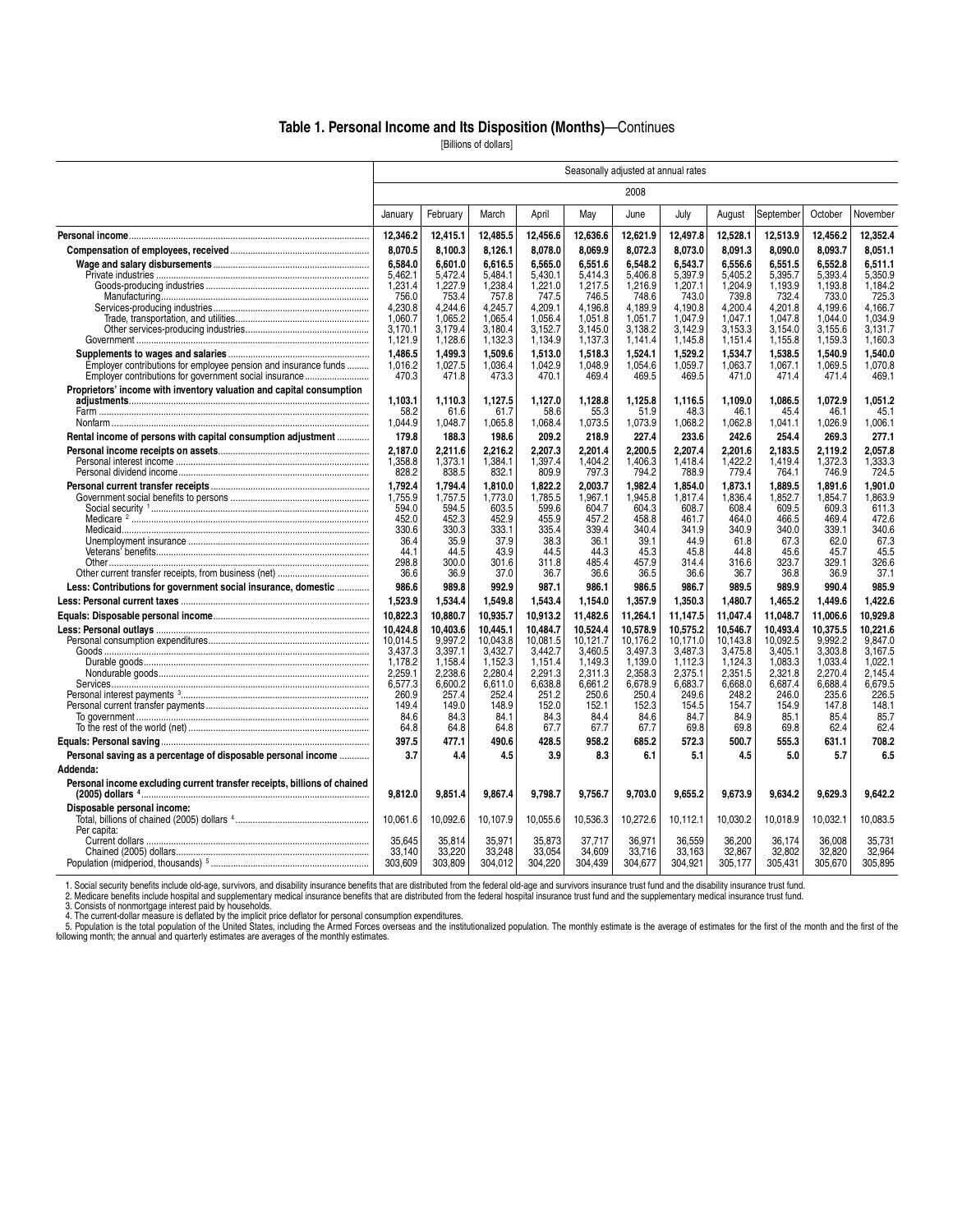#### **Table 1. Personal Income and Its Disposition (Months)**—Continues

[Billions of dollars]

|                                                                                                                           | Seasonally adjusted at annual rates |                    |                    |                    |                    |                    |                    |                    |                    |                    |                    |
|---------------------------------------------------------------------------------------------------------------------------|-------------------------------------|--------------------|--------------------|--------------------|--------------------|--------------------|--------------------|--------------------|--------------------|--------------------|--------------------|
|                                                                                                                           | 2008                                |                    |                    |                    |                    | 2009               |                    |                    |                    |                    |                    |
|                                                                                                                           | December                            | January            | February           | March              | April              | May                | June               | July               | August             | September          | October            |
|                                                                                                                           | 12,211.5                            | 12,075.7           | 11,945.2           | 11,872.2           | 11,887.2           | 12,043.9           | 11,901.2           | 11,862.5           | 11,868.5           | 11,891.4           | 11,874.9           |
|                                                                                                                           | 7,963.6                             | 7,863.9            | 7,802.1            | 7,764.1            | 7,803.3            | 7,817.3            | 7,807.1            | 7,782.7            | 7,784.2            | 7,778.6            | 7,788.1            |
|                                                                                                                           | 6,428.3                             | 6,331.0            | 6,273.2            | 6,237.2            | 6,273.3            | 6,285.6            | 6,275.6            | 6,252.4            | 6,253.5            | 6.248.0            | 6,256.7            |
|                                                                                                                           | 5.268.0                             | 5.161.9            | 5.104.6            | 5.068.1            | 5.098.9            | 5.109.5            | 5.098.3            | 5,074.7            | 5.076.2            | 5.071.7            | 5.078.7            |
|                                                                                                                           | 1,155.7<br>707.3                    | 1,122.8<br>687.6   | 1,105.7<br>680.4   | 1,084.4<br>669.4   | 1,075.8<br>669.2   | 1,061.9<br>657.8   | 1,054.0<br>652.9   | 1,047.3<br>648.7   | 1,045.1<br>648.4   | 1,040.7<br>648.6   | 1,039.9<br>653.0   |
|                                                                                                                           | 4.112.3                             | 4.039.2            | 3.998.8            | 3.983.7            | 4.023.1            | 4.047.7            | 4.044.3            | 4.027.4            | 4.031.1            | 4.031.0            | 4.038.8            |
|                                                                                                                           | 1,023.8                             | 1,012.0            | 1,003.1            | 991.1              | 991.2              | 992.3              | 985.0              | 980.0              | 983.7              | 985.7              | 983.4              |
|                                                                                                                           | 3.088.5                             | 3.027.2            | 2.995.7            | 2.992.7            | 3.031.8            | 3.055.4            | 3.059.3            | 3.047.4            | 3.047.4            | 3.045.3            | 3.055.4            |
|                                                                                                                           | 1,160.3                             | 1,169.1            | 1,168.6            | 1,169.1            | 1,174.4            | 1,176.1            | 1,177.3            | 1,177.8            | 1,177.3            | 1,176.3            | 1,178.0            |
|                                                                                                                           | 1,535.2                             | 1,532.9            | 1,528.9            | 1,526.9            | 1,530.0            | 1,531.7            | 1,531.5            | 1,530.3            | 1,530.8            | 1,530.7            | 1,531.4            |
| Employer contributions for employee pension and insurance funds<br>Employer contributions for government social insurance | 1.071.0<br>464.2                    | 1.071.3<br>461.6   | 1.070.9<br>458.0   | 1.070.9<br>456.1   | 1.071.3<br>458.7   | 1.071.6<br>460.1   | 1.072.2<br>459.4   | 1.072.9<br>457.3   | 1.073.4<br>457.4   | 1.074.2<br>456.5   | 1.075.1<br>456.3   |
| Proprietors' income with inventory valuation and capital consumption                                                      |                                     |                    |                    |                    |                    |                    |                    |                    |                    |                    |                    |
|                                                                                                                           | 1.016.0                             | 984.8              | 957.7              | 938.1              | 930.7              | 926.5              | 923.3              | 925.3              | 931.3              | 931.4              | 938.0              |
|                                                                                                                           | 42.7                                | 38.7               | 36.5               | 36.2               | 37.8               | 38.9               | 39.3               | 39.3               | 39.4               | 39.8               | 40.4               |
|                                                                                                                           | 973.3                               | 946.1              | 921.2              | 901.9              | 892.9              | 887.7              | 884.0              | 886.0              | 891.9              | 891.7              | 897.6              |
| Rental income of persons with capital consumption adjustment                                                              | 280.2                               | 276.5              | 277.6              | 282.4              | 291.5              | 299.9              | 307.8              | 315.3              | 320.0              | 322.5              | 322.0              |
|                                                                                                                           | 1.991.2                             | 1.919.8            | 1.847.4            | 1.787.5            | 1.733.5            | 1.704.9            | 1.684.0            | 1.652.0            | 1.633.3            | 1.621.7            | 1.616.6            |
|                                                                                                                           | 1.294.3                             | 1.237.2            | 1.193.8            | 1.153.9            | 1.141.9            | 1.129.3            | 1.117.7            | 1.093.6            | 1.072.4            | 1.053.2            | 1.037.7            |
|                                                                                                                           | 696.8                               | 682.6              | 653.6              | 633.6              | 591.6              | 575.6              | 566.3              | 558.5              | 561.0              | 568.5              | 578.8              |
|                                                                                                                           | 1.936.7<br>1,899.4                  | 2.002.9<br>1,965.3 | 2.025.3<br>1,987.5 | 2.061.0<br>2,023.0 | 2.094.2<br>2,056.0 | 2.263.4<br>2,225.2 | 2.145.4<br>2,107.1 | 2.150.0<br>2,111.7 | 2.162.1<br>2,123.7 | 2.198.1<br>2,159.6 | 2.170.9<br>2,132.5 |
|                                                                                                                           | 618.7                               | 648.0              | 651.9              | 655.6              | 661.8              | 657.4              | 668.0              | 665.1              | 662.0              | 676.6              | 673.1              |
|                                                                                                                           | 476.2                               | 479.0              | 482.6              | 485.9              | 489.0              | 491.8              | 494.3              | 496.5              | 498.5              | 500.2              | 501.6              |
|                                                                                                                           | 347.0                               | 356.5              | 361.5              | 368.2              | 370.3              | 372.9              | 376.7              | 382.7              | 384.4              | 382.2              | 378.1              |
|                                                                                                                           | 84.3                                | 91.5               | 99.7               | 112.0              | 117.1              | 130.3              | 136.4              | 139.2              | 148.6              | 146.5              | 142.9              |
|                                                                                                                           | 46.1<br>327.2                       | 49.9<br>340.5      | 48.8<br>343.0      | 50.2<br>351.1      | 50.2               | 50.1               | 51.1               | 51.3<br>376.7      | 52.0<br>378.2      | 52.8<br>401.3      | 53.1<br>383.6      |
|                                                                                                                           | 37.3                                | 37.6               | 37.8               | 38.0               | 367.6<br>38.1      | 522.6<br>38.2      | 380.6<br>38.3      | 38.4               | 38.4               | 38.4               | 38.4               |
| Less: Contributions for government social insurance, domestic                                                             | 976.1                               | 972.1              | 965.0              | 960.9              | 966.0              | 968.1              | 966.5              | 962.8              | 962.5              | 960.9              | 960.8              |
|                                                                                                                           | 1,396.1                             | 1,228.7            | 1,198.9            | 1,166.5            | 1,124.2            | 1,120.0            | 1,116.8            | 1,119.0            | 1,121.4            | 1,121.5            | 1,121.5            |
|                                                                                                                           | 10.815.4                            | 10,847.0           | 10,746.3           | 10,705.7           | 10,763.0           | 10,923.9           | 10,784.3           | 10,743.5           | 10,747.1           | 10,770.0           | 10,753.3           |
|                                                                                                                           | 10,111.9                            | 10,171.1           | 10.169.9           | 10,124.5           | 10.122.9           | 10.144.4           | 10.193.0           | 10,230.0           | 10.349.3           | 10,276.5           | 10.326.6           |
|                                                                                                                           | 9,744.8                             | 9,798.5            | 9,796.2            | 9,750.5            | 9,750.3            | 9,772.6            | 9,822.0            | 9,856.1            | 9,974.9            | 9,902.3            | 9,958.0            |
|                                                                                                                           | 3,073.0                             | 3,129.5            | 3,149.5            | 3,113.1            | 3,110.8            | 3,138.2            | 3,181.9            | 3,206.6            | 3,304.6            | 3,225.6            | 3,245.1            |
|                                                                                                                           | 1.002.3                             | 1.033.1            | 1.022.8            | 1.004.4            | 997.6              | 1,013.2            | 1.017.7            | 1.035.3            | 1.102.8            | 1.012.2            | 1.023.4            |
|                                                                                                                           | 2,070.7<br>6,671.8                  | 2,096.4<br>6,669.0 | 2,126.7<br>6,646.7 | 2.108.7<br>6,637.4 | 2,113.3<br>6,639.4 | 2,125.0<br>6,634.4 | 2.164.2<br>6,640.2 | 2,171.3<br>6,649.5 | 2,201.8<br>6,670.3 | 2,213.4<br>6,676.8 | 2,221.7<br>6,712.9 |
|                                                                                                                           | 218.6                               | 220.1              | 220.7              | 220.6              | 218.9              | 217.5              | 216.3              | 216.9              | 216.8              | 216.0              | 208.1              |
|                                                                                                                           | 148.5                               | 152.6              | 153.0              | 153.5              | 153.8              | 154.2              | 154.7              | 157.1              | 157.6              | 158.1              | 160.5              |
|                                                                                                                           | 86.1                                | 86.4               | 86.9               | 87.3               | 87.8               | 88.2               | 88.7               | 89.3               | 89.8               | 90.3               | 90.9               |
|                                                                                                                           | 62.4                                | 66.2               | 66.2               | 66.2               | 66.0               | 66.0               | 66.0               | 67.8               | 67.8               | 67.8               | 69.6               |
|                                                                                                                           | 703.5                               | 675.9              | 576.4              | 581.2              | 640.1              | 779.6              | 591.3              | 513.5              | 397.7              | 493.5              | 426.8              |
| Personal saving as a percentage of disposable personal income                                                             | 6.5                                 | 6.2                | 5.4                | 5.4                | 5.9                | 7.1                | 5.5                | 4.8                | 3.7                | 4.6                | 4.0                |
| Addenda:                                                                                                                  |                                     |                    |                    |                    |                    |                    |                    |                    |                    |                    |                    |
| Personal income excluding current transfer receipts, billions of chained                                                  | 9,527.6                             | 9,325.5            | 9,156.8            | 9,064.6            | 9,032.5            | 9,009.6            | 8,939.4            | 8,892.0            | 8,859.6            | 8,832.4            | 8,813.9            |
| Disposable personal income:                                                                                               | 10,028.9                            | 10,042.3           | 9,919.6            | 9,891.1            | 9,927.2            | 10,063.0           | 9,881.9            | 9,836.0            | 9,809.5            | 9,813.3            | 9,767.0            |
| Per capita:                                                                                                               |                                     |                    |                    |                    |                    |                    |                    |                    |                    |                    |                    |
|                                                                                                                           | 35,332                              | 35,413             | 35,062             | 34,907             | 35,072             | 35,572             | 35,091             | 34.931             | 34.914<br>31.868   | 34.960<br>31.854   | 34,879             |
|                                                                                                                           | 32,763<br>306,106                   | 32,785<br>306,305  | 32,365<br>306,495  | 32,251<br>306,688  | 32,348<br>306,885  | 32,768<br>307,095  | 32,155<br>307,323  | 31,980<br>307,562  | 307,815            | 308,068            | 31,680<br>308,304  |
|                                                                                                                           |                                     |                    |                    |                    |                    |                    |                    |                    |                    |                    |                    |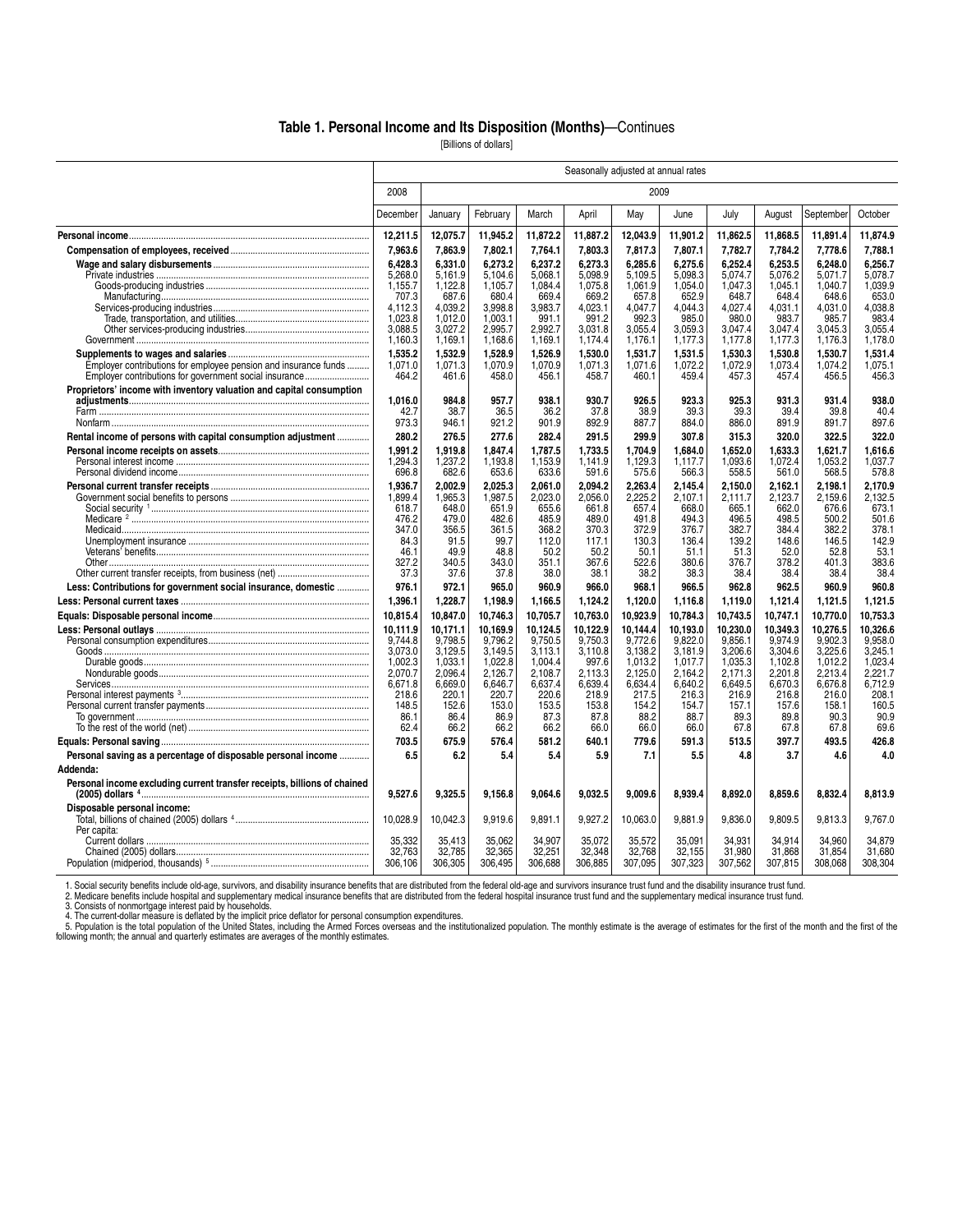#### **Table 1. Personal Income and Its Disposition (Months)**—Continues

[Billions of dollars]

|                                                                                                                           | Seasonally adjusted at annual rates |                  |                    |                    |                    |                  |                    |                  |                    |                  |                  |
|---------------------------------------------------------------------------------------------------------------------------|-------------------------------------|------------------|--------------------|--------------------|--------------------|------------------|--------------------|------------------|--------------------|------------------|------------------|
|                                                                                                                           |                                     | 2009             |                    |                    |                    |                  | 2010               |                  |                    |                  |                  |
|                                                                                                                           | November                            | December         | January            | February           | March              | April            | May                | June             | July               | August           | September        |
|                                                                                                                           | 11,932.7                            | 12,006.9         | 12,099.7           | 12,127.7           | 12,185.8           | 12,271.9         | 12,343.8           | 12,361.2         | 12,409.2           | 12,472.8         | 12,477.7         |
|                                                                                                                           | 7.810.9                             | 7,814.2          | 7.847.8            | 7,837.7            | 7,871.9            | 7,924.5          | 7,980.5            | 7,975.0          | 8.007.7            | 8.030.0          | 8.028.9          |
|                                                                                                                           | 6.277.2                             | 6.280.2          | 6.297.8            | 6.287.9            | 6,319.0            | 6,367.9          | 6.418.9            | 6.412.7          | 6.442.4            | 6.461.6          | 6.459.6          |
|                                                                                                                           | 5.098.8<br>1,042.9                  | 5.099.0          | 5.110.7<br>1,040.7 | 5.099.8<br>1,030.3 | 5.128.4<br>1,039.8 | 5.176.1          | 5.218.4<br>1,066.2 | 5.216.0          | 5.248.3<br>1,066.3 | 5.271.8          | 5.273.9          |
|                                                                                                                           | 658.2                               | 1,040.1<br>657.2 | 657.4              | 650.1              | 658.2              | 1,051.8<br>667.5 | 680.1              | 1,057.8<br>673.3 | 679.8              | 1,072.5<br>682.4 | 1,072.6<br>684.4 |
|                                                                                                                           | 4,055.9                             | 4,058.8          | 4.070.0            | 4.069.5            | 4,088.6            | 4.124.3          | 4.152.2            | 4.158.3          | 4.182.0            | 4.199.3          | 4.201.3          |
|                                                                                                                           | 983.4                               | 984.6            | 987.0              | 985.2              | 990.0              | 1,001.1          | 1,006.5            | 1,005.9          | 1,015.1            | 1,016.9          | 1,015.8          |
|                                                                                                                           | 3,072.5                             | 3,074.2          | 3,083.0            | 3,084.3            | 3,098.6            | 3,123.2          | 3,145.7            | 3,152.3          | 3,166.9            | 3,182.4          | 3,185.5          |
|                                                                                                                           | 1,178.4                             | 1,181.2          | 1,187.1            | 1,188.0            | 1,190.7            | 1,191.8          | 1,200.5            | 1,196.7          | 1,194.1            | 1,189.8          | 1,185.7          |
|                                                                                                                           | 1,533.7                             | 1,534.0          | 1,550.1            | 1,549.8            | 1,552.9            | 1,556.6          | 1,561.6            | 1,562.3          | 1,565.3            | 1,568.4          | 1,569.3          |
| Employer contributions for employee pension and insurance funds<br>Employer contributions for government social insurance | 1,076.1<br>457.6                    | 1,077.4<br>456.6 | 1,082.1<br>468.0   | 1,083.3<br>466.5   | 1,084.8<br>468.1   | 1,086.0<br>470.6 | 1,087.7<br>474.0   | 1,089.1<br>473.3 | 1,090.5<br>474.8   | 1,091.9<br>476.5 | 1,093.5<br>475.9 |
| Proprietors' income with inventory valuation and capital consumption                                                      |                                     |                  |                    |                    |                    |                  |                    |                  |                    |                  |                  |
|                                                                                                                           | 948.0                               | 959.4            | 969.6              | 980.2              | 995.3              | 1.017.3          | 1.026.2            | 1.033.2          | 1.046.1            | 1.058.4          | 1.066.4          |
|                                                                                                                           | 41.3                                | 42.6             | 44.2               | 44.9               | 44.7               | 43.6             | 45.0               | 48.8             | 55.0               | 59.1             | 60.8             |
|                                                                                                                           | 906.6                               | 916.8            | 925.4              | 935.2              | 950.5              | 973.6            | 981.2              | 984.4            | 991.0              | 999.3            | 1,005.6          |
| Rental income of persons with capital consumption adjustment                                                              | 324.9                               | 330.8            | 339.2              | 345.0              | 348.0              | 348.4            | 348.9              | 350.0            | 351.2              | 352.8            | 354.3            |
|                                                                                                                           | 1,629.6                             | 1,661.6          | 1,681.6            | 1,698.2            | 1,700.2            | 1,713.6          | 1,725.1            | 1,735.0          | 1,731.1            | 1,725.0          | 1,714.0          |
|                                                                                                                           | 1,035.8                             | 1,040.4          | 1,033.5            | 1,025.9            | 1,018.9            | 1,016.3          | 1,014.0            | 1,012.2          | 998.8              | 984.0            | 968.9            |
|                                                                                                                           | 593.9                               | 621.2            | 648.1              | 672.2              | 681.3              | 697.3            | 711.1              | 722.9            | 732.3              | 741.0            | 745.1            |
|                                                                                                                           | 2,182.0                             | 2.201.8          | 2,238.4            | 2,240.8            | 2,247.2            | 2,250.2          | 2,251.2            | 2,254.8          | 2.263.0            | 2,299.2          | 2,305.9          |
|                                                                                                                           | 2,143.7<br>671.5                    | 2,163.6<br>682.5 | 2,200.3<br>676.9   | 2,202.8<br>678.1   | 2,209.3<br>680.8   | 2,212.4<br>687.9 | 2,213.3<br>688.8   | 2,216.7<br>688.1 | 2,224.8<br>693.1   | 2,261.3<br>691.3 | 2,268.2<br>697.3 |
|                                                                                                                           | 502.8                               | 503.7            | 504.3              | 505.4              | 506.9              | 508.9            | 511.3              | 514.2            | 517.5              | 521.2            | 525.4            |
|                                                                                                                           | 377.3                               | 378.7            | 384.3              | 387.2              | 388.4              | 389.1            | 388.9              | 391.4            | 396.5              | 403.9            | 415.3            |
|                                                                                                                           | 150.9                               | 152.2            | 158.1              | 152.5              | 147.6              | 142.1            | 137.2              | 132.9            | 127.2              | 146.5            | 133.8            |
|                                                                                                                           | 54.0                                | 54.1             | 54.9               | 55.9               | 56.4               | 56.6             | 57.6               | 57.7             | 58.3               | 59.4             | 59.3             |
|                                                                                                                           | 387.1<br>38.4                       | 392.4<br>38.3    | 421.8<br>38.1      | 423.7<br>38.0      | 429.1<br>37.9      | 427.8<br>37.8    | 429.6<br>38.0      | 432.4<br>38.1    | 432.2<br>38.2      | 438.9<br>38.0    | 437.2<br>37.6    |
|                                                                                                                           | 962.7                               | 961.0            |                    | 974.1              |                    |                  | 988.2              | 986.8            | 989.8              | 992.7            | 991.9            |
| Less: Contributions for government social insurance, domestic                                                             | 1,126.8                             | 1,131.0          | 977.0<br>1,141.7   | 1,144.5            | 976.9<br>1,153.2   | 982.1<br>1,163.8 | 1,177.7            | 1,184.6          | 1,200.7            | 1,214.3          | 1,223.4          |
|                                                                                                                           | 10,805.9                            | 10,875.9         | 10,958.0           | 10,983.3           | 11,032.6           | 11,108.1         | 11,166.0           | 11,176.6         | 11,208.5           | 11,258.5         | 11,254.2         |
|                                                                                                                           | 10,338.7                            | 10.388.4         | 10.410.7           | 10.453.0           | 10.507.8           | 10.513.6         | 10.535.8           | 10.531.5         | 10.568.5           | 10.624.7         | 10.651.2         |
|                                                                                                                           | 9,977.5                             | 10,034.6         | 10.054.6           | 10,098.8           | 10,157.6           | 10.169.1         | 10.194.6           | 10,190.6         | 10,227.9           | 10,286.3         | 10.315.6         |
|                                                                                                                           | 3,273.4                             | 3,291.4          | 3.311.6            | 3,332.8            | 3,369.9            | 3,354.0          | 3,338.6            | 3,327.5          | 3,349.1            | 3,392.0          | 3,418.4          |
|                                                                                                                           | 1.043.5                             | 1.049.6          | 1.042.1            | 1.049.7            | 1.082.2            | 1.074.7          | 1.073.0            | 1.067.4          | 1.080.2            | 1.082.8          | 1.099.4          |
|                                                                                                                           | 2.229.9                             | 2.241.8          | 2.269.5            | 2,283.1            | 2,287.7            | 2,279.3          | 2.265.6            | 2.260.1          | 2.268.8            | 2.309.1          | 2.318.9          |
|                                                                                                                           | 6.704.1<br>200.1                    | 6.743.2<br>192.1 | 6.743.0<br>191.5   | 6.766.1<br>188.9   | 6,787.7<br>184.4   | 6,815.1<br>177.1 | 6.856.0<br>173.4   | 6.863.1<br>172.8 | 6.878.8<br>170.8   | 6.894.3<br>168.3 | 6.897.2<br>165.2 |
|                                                                                                                           | 161.1                               | 161.7            | 164.6              | 165.2              | 165.8              | 167.3            | 167.8              | 168.2            | 169.8              | 170.1            | 170.4            |
|                                                                                                                           | 91.5                                | 92.1             | 92.8               | 93.4               | 93.9               | 94.4             | 94.8               | 95.2             | 95.6               | 95.9             | 96.1             |
|                                                                                                                           | 69.6                                | 69.6             | 71.9               | 71.9               | 71.9               | 72.9             | 72.9               | 72.9             | 74.3               | 74.3             | 74.3             |
|                                                                                                                           | 467.2                               | 487.6            | 547.3              | 530.2              | 524.8              | 594.5            | 630.2              | 645.1            | 640.0              | 633.9            | 603.0            |
| Personal saving as a percentage of disposable personal income                                                             | 4.3                                 | 4.5              | 5.0                | 4.8                | 4.8                | 5.4              | 5.6                | 5.8              | 5.7                | 5.6              | 5.4              |
| Addenda:                                                                                                                  |                                     |                  |                    |                    |                    |                  |                    |                  |                    |                  |                  |
| Personal income excluding current transfer receipts, billions of chained                                                  | 8,839.1                             | 8,883.3          | 8,912.1            | 8,927.7            | 8,960.2            | 9,031.8          | 9,100.3            | 9,127.7          | 9,143.1            | 9,153.0          | 9.140.9          |
| Disposable personal income:                                                                                               | 9,795.6                             | 9,853.4          | 9,903.3            | 9,917.7            | 9,946.6            | 10,010.9         | 10,068.3           | 10,094.2         | 10,100.4           | 10,129.1         | 10,113.6         |
| Per capita:                                                                                                               |                                     |                  |                    |                    |                    |                  |                    |                  |                    |                  |                  |
|                                                                                                                           | 35.024                              | 35,228           | 35.471             | 35.531             | 35,668             | 35,889           | 36,052             | 36.060           | 36.135             | 36,266           | 36,223           |
|                                                                                                                           | 31,750                              | 31,916           | 32,057             | 32.084             | 32,157             | 32,345           | 32,508             | 32.568           | 32,563             | 32.628           | 32,552           |
|                                                                                                                           | 308,526                             | 308,733          | 308,930            | 309,119            | 309,312            | 309,509          | 309,718            | 309,946          | 310,185            | 310,439          | 310,691          |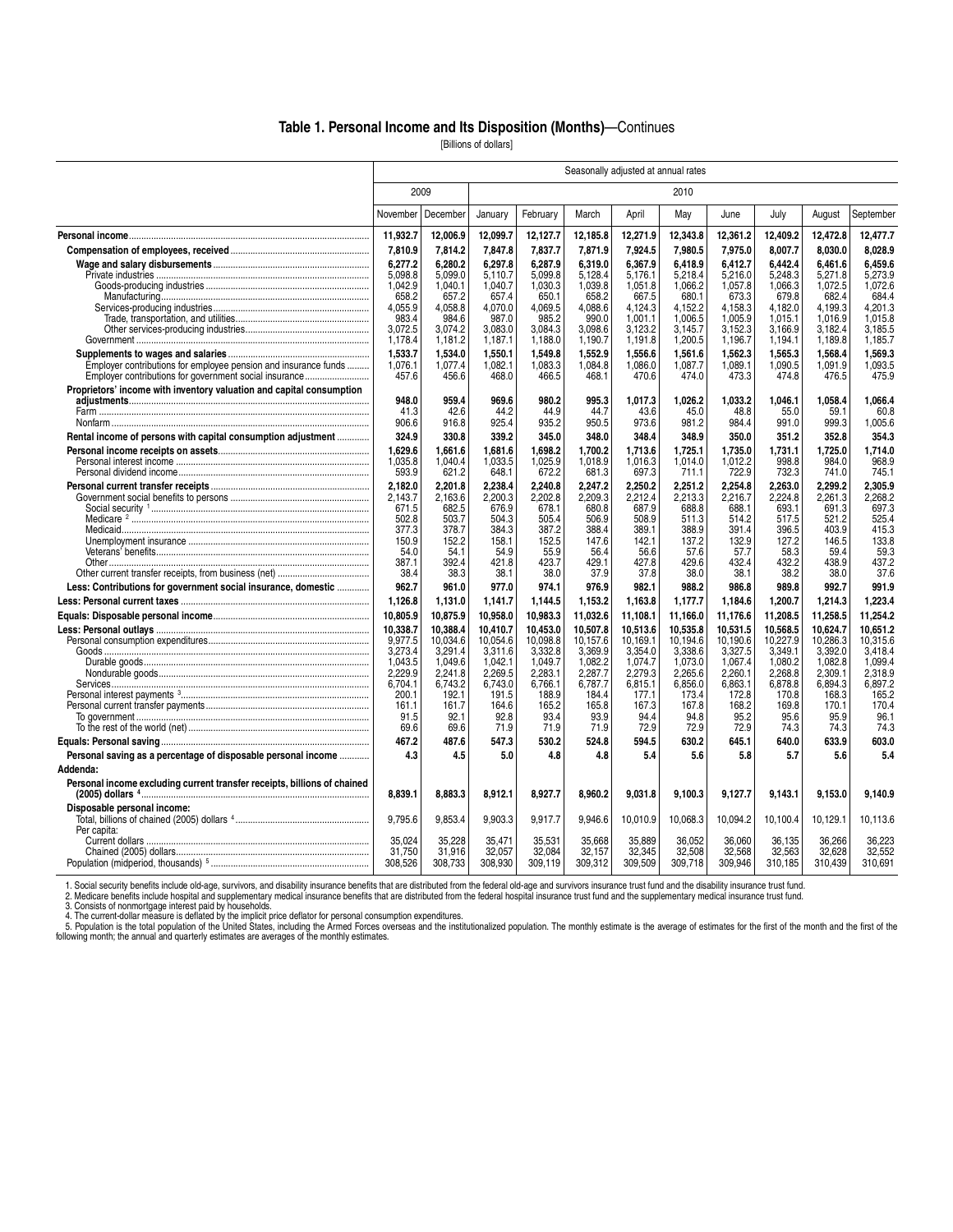#### **Table 1. Personal Income and Its Disposition (Months)**—Table Ends

[Billions of dollars]

|                                                                          | Seasonally adjusted at annual rates |                    |                    |                    |                    |                    |                    |                    |                    |  |  |
|--------------------------------------------------------------------------|-------------------------------------|--------------------|--------------------|--------------------|--------------------|--------------------|--------------------|--------------------|--------------------|--|--|
|                                                                          |                                     | 2010               |                    |                    |                    | 2011               |                    |                    |                    |  |  |
|                                                                          | October                             | November           | December           | January            | February           | March              | April              | May                | June <sup>p</sup>  |  |  |
|                                                                          | 12.546.0                            | 12,561.8           | 12,625.0           | 12,769.2           | 12,832.0           | 12,887.4           | 12,940.3           | 12,963.5           | 12,982.2           |  |  |
|                                                                          | 8,054.1                             | 8,041.5            | 8,056.8            | 8,113.9            | 8,156.6            | 8,188.7            | 8,218.7            | 8,236.1            | 8,235.0            |  |  |
|                                                                          | 6.481.5                             | 6.468.2            | 6.481.4            | 6,525.1            | 6.563.2            | 6.591.1            | 6.618.0            | 6,632.5            | 6.629.9            |  |  |
|                                                                          | 5.292.0                             | 5.280.4            | 5.293.0            | 5.334.9            | 5.372.2            | 5.399.1            | 5.425.5            | 5.440.5            | 5.438.3            |  |  |
|                                                                          | 1,072.0                             | 1,069.5            | 1,071.0            | 1.086.0            | 1,087.8            | 1.096.5            | 1,103.0            | 1.107.8            | 1,106.0            |  |  |
|                                                                          | 685.4                               | 684.2              | 687.1              | 696.4              | 695.9              | 703.4              | 707.0              | 711.1              | 709.0              |  |  |
|                                                                          | 4.220.0<br>1.017.9                  | 4,210.8<br>1,012.8 | 4.222.0<br>1,017.6 | 4.248.9<br>1,021.5 | 4,284.4<br>1,029.3 | 4,302.6<br>1.035.0 | 4,322.5<br>1,043.8 | 4,332.6<br>1,043.2 | 4,332.3<br>1,044.7 |  |  |
|                                                                          | 3.202.2                             | 3.198.0            | 3.204.4            | 3.227.4            | 3.255.1            | 3.267.5            | 3.278.7            | 3.289.4            | 3.287.6            |  |  |
|                                                                          | 1,189.5                             | 1,187.8            | 1,188.4            | 1,190.2            | 1,191.0            | 1,192.0            | 1,192.5            | 1,192.0            | 1,191.6            |  |  |
|                                                                          | 1,572.5                             | 1,573.3            | 1,575.4            | 1,588.7            | 1.593.4            | 1,597.6            | 1,600.8            | 1,603.6            | 1,605.1            |  |  |
| Employer contributions for employee pension and insurance funds          | 1.095.2                             | 1,096.7            | 1.098.6            | 1.100.9            | 1.103.0            | 1.105.0            | 1,106.9            | 1.108.7            | 1.110.4            |  |  |
| Employer contributions for government social insurance                   | 477.3                               | 476.5              | 476.8              | 487.8              | 490.4              | 492.5              | 493.9              | 494.9              | 494.6              |  |  |
| Proprietors' income with inventory valuation and capital consumption     |                                     |                    |                    |                    |                    |                    |                    |                    |                    |  |  |
|                                                                          | 1,077.8                             | 1,081.0            | 1,085.7            | 1.086.6            | 1.097.1            | 1.103.1            | 1,105.2            | 1,105.8            | 1,105.0            |  |  |
|                                                                          | 60.4                                | 60.1               | 59.9               | 63.0               | 66.1               | 69.2               | 68.7               | 68.2               | 67.7               |  |  |
|                                                                          | 1,017.5                             | 1,021.0            | 1,025.7            | 1,023.6            | 1,031.1            | 1,033.9            | 1,036.5            | 1,037.6            | 1,037.3            |  |  |
| Rental income of persons with capital consumption adjustment             | 354.8                               | 354.9              | 354.7              | 369.7              | 384.9              | 400.3              | 398.4              | 397.1              | 395.9              |  |  |
|                                                                          | 1.725.0                             | 1.738.6            | 1.766.8            | 1.772.2            | 1.780.2            | 1.779.2            | 1.792.5            | 1.802.6            | 1.814.6            |  |  |
|                                                                          | 977.9<br>747.1                      | 989.3              | 1.001.5<br>765.3   | 1.003.1<br>769.1   | 1.004.7<br>775.4   | 1.006.4<br>772.8   | 1.011.1<br>781.4   | 1.015.8<br>786.9   | 1.020.5<br>794.2   |  |  |
|                                                                          |                                     | 749.3              |                    |                    |                    |                    |                    |                    |                    |  |  |
|                                                                          | 2.329.0<br>2.289.1                  | 2,338.9<br>2.299.8 | 2.355.6<br>2.316.8 | 2,331.2<br>2.291.1 | 2.322.9<br>2.284.0 | 2,330.1<br>2.290.7 | 2.342.6<br>2.303.1 | 2.341.2<br>2.301.8 | 2.350.7<br>2.311.3 |  |  |
|                                                                          | 697.5                               | 696.7              | 705.6              | 702.8              | 701.4              | 705.1              | 713.1              | 711.4              | 712.1              |  |  |
|                                                                          | 530.1                               | 535.2              | 540.7              | 544.3              | 547.9              | 551.1              | 553.2              | 553.9              | 554.7              |  |  |
|                                                                          | 431.1                               | 441.2              | 447.2              | 436.5              | 430.7              | 429.0              | 433.4              | 438.7              | 440.8              |  |  |
|                                                                          | 133.7                               | 127.8              | 124.6              | 121.5              | 116.4              | 114.5              | 110.8              | 103.1              | 107.8              |  |  |
|                                                                          | 59.5                                | 58.9               | 59.6               | 61.0               | 60.6               | 62.4               | 63.1               | 61.8               | 63.6               |  |  |
|                                                                          | 437.2                               | 440.0              | 439.0              | 424.9              | 427.0              | 428.6              | 429.5              | 432.9              | 432.4              |  |  |
|                                                                          | 39.9                                | 39.1               | 38.8               | 40.1               | 38.9               | 39.3               | 39.4               | 39.4               | 39.3               |  |  |
| Less: Contributions for government social insurance, domestic            | 994.7                               | 993.2              | 994.5              | 904.4              | 909.8              | 914.0              | 917.1              | 919.3              | 919.1              |  |  |
|                                                                          | 1,235.1                             | 1,239.9            | 1,247.6            | 1,351.2            | 1,364.3            | 1,374.2            | 1,381.3            | 1,386.9            | 1,389.2            |  |  |
|                                                                          | 11,310.9                            | 11,321.9           | 11,377.3           | 11,418.1           | 11,467.7           | 11,513.2           | 11,559.0           | 11,576.6           | 11,592.9           |  |  |
|                                                                          | 10.710.3                            | 10.749.4           | 10.786.3           | 10.828.8           | 10.908.1           | 10.969.3           | 10.989.6           | 10.994.9           | 10.972.3           |  |  |
|                                                                          | 10,377.4                            | 10,417.7           | 10,456.1           | 10.498.0           | 10,577.7           | 10,639.2           | 10,659.6           | 10,665.5           | 10.643.6           |  |  |
|                                                                          | 3,466.3<br>1.123.5                  | 3,481.4<br>1,123.1 | 3,502.5<br>1,127.6 | 3,546.0<br>1,139.9 | 3,603.3<br>1,162.6 | 3,627.4<br>1.161.0 | 3,646.9<br>1,157.9 | 3,623.5<br>1,143.1 | 3,603.7<br>1,138.6 |  |  |
|                                                                          | 2,342.8                             | 2,358.3            | 2,374.8            | 2,406.1            | 2.440.7            | 2.466.4            | 2,489.0            | 2.480.4            | 2.465.2            |  |  |
|                                                                          | 6.911.1                             | 6.936.3            | 6.953.6            | 6.952.0            | 6.974.4            | 7.011.9            | 7.012.7            | 7.042.0            | 7.039.9            |  |  |
|                                                                          | 164.1                               | 162.7              | 161.2              | 160.8              | 160.3              | 159.8              | 159.0              | 158.2              | 157.3              |  |  |
|                                                                          | 168.8                               | 168.9              | 169.0              | 170.0              | 170.1              | 170.2              | 171.0              | 171.2              | 171.4              |  |  |
|                                                                          | 96.3                                | 96.5               | 96.6               | 96.6               | 96.6               | 96.7               | 96.9               | 97.1               | 97.3               |  |  |
|                                                                          | 72.5                                | 72.5               | 72.5               | 73.5               | 73.5               | 73.5               | 74.1               | 74.1               | 74.1               |  |  |
|                                                                          | 600.6                               | 572.5              | 591.0              | 589.3              | 559.6              | 543.9              | 569.4              | 581.7              | 620.6              |  |  |
| Personal saving as a percentage of disposable personal income            | 5.3                                 | 5.1                | 5.2                | 5.2                | 4.9                | 4.7                | 4.9                | 5.0                | 5.4                |  |  |
| Addenda:                                                                 |                                     |                    |                    |                    |                    |                    |                    |                    |                    |  |  |
| Personal income excluding current transfer receipts, billions of chained | 9,161.7                             | 9,159.8            | 9,178.4            | 9,295.2            | 9,321.2            | 9,327.1            | 9,332.4            | 9,338.6            | 9,362.7            |  |  |
| Disposable personal income:                                              |                                     |                    |                    |                    |                    |                    |                    |                    |                    |  |  |
| Per capita:                                                              | 10.142.5                            | 10.144.6           | 10.168.7           | 10,167.9           | 10,171.5           | 10.171.6           | 10.178.9           | 10.177.5           | 10.209.4           |  |  |
|                                                                          | 36.378                              | 36,387             | 36.543             | 36.653             | 36.791             | 36.915             | 37.042             | 37,076             | 37,103             |  |  |
|                                                                          | 32.620<br>310.927                   | 32.604<br>311.149  | 32.660<br>311.345  | 32.640             | 32.633<br>311.696  | 32.613<br>311.884  | 32.619             | 32.595<br>312.240  | 32.675             |  |  |
|                                                                          |                                     |                    |                    | 311,521            |                    |                    | 312,049            |                    | 312,456            |  |  |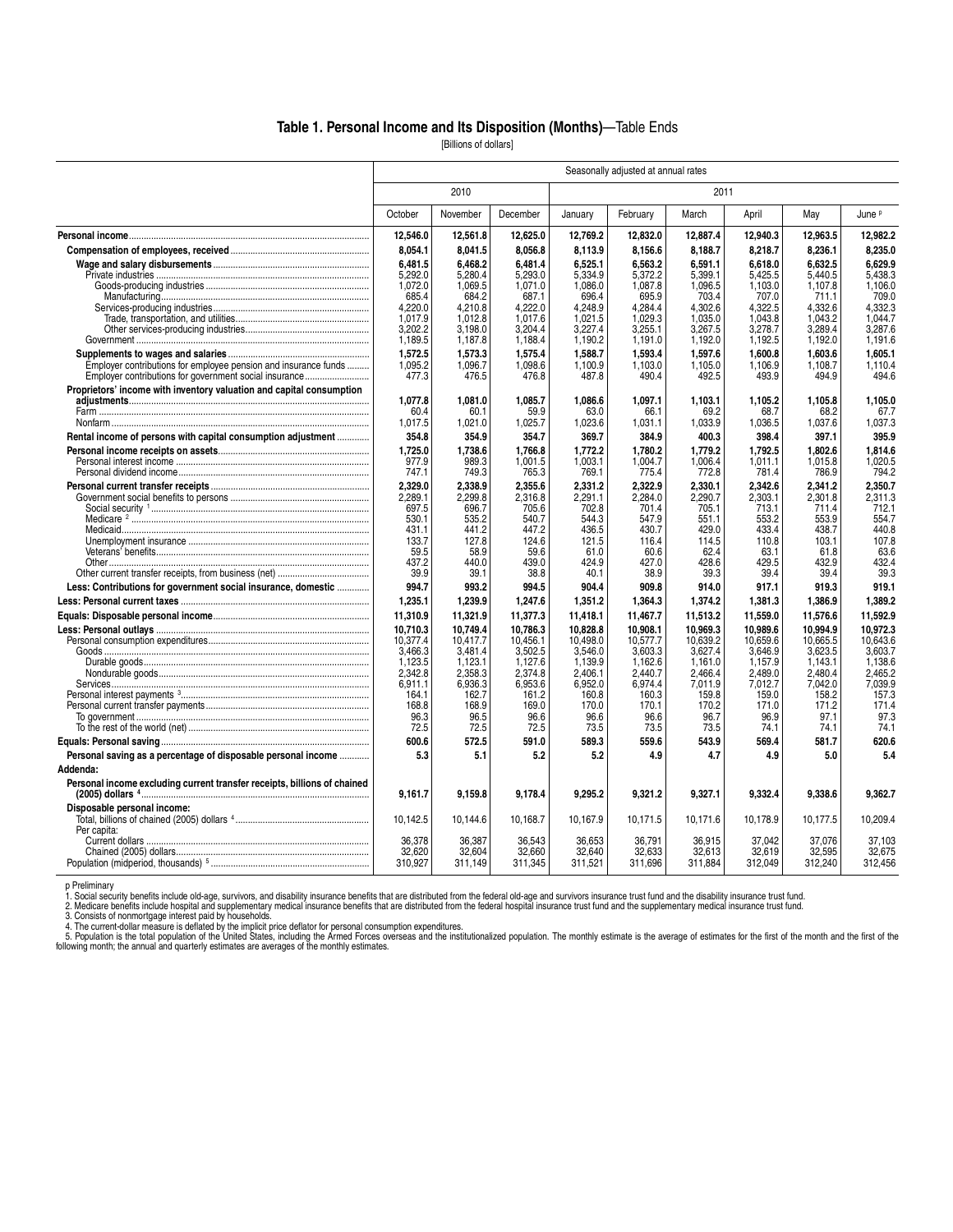#### **Table 2. Personal Income and Its Disposition (Years and Quarters)**—Continues

[Billions of dollars]

|                                                                          |                    |                    |                    |                    |                    | Seasonally adjusted at annual rates |                    |                    |
|--------------------------------------------------------------------------|--------------------|--------------------|--------------------|--------------------|--------------------|-------------------------------------|--------------------|--------------------|
|                                                                          | 2007               | 2008               | 2009               | 2010               |                    | 2008                                |                    |                    |
|                                                                          |                    |                    |                    |                    | $\mathbf{I}$       | $\mathbf{H}$                        | III                | IV                 |
|                                                                          | 11.912.3           | 12,460.2           | 11,930.2           | 12,373.5           | 12,415.6           | 12,571.7                            | 12,513.3           | 12,340.0           |
|                                                                          | 7,862.2            | 8,073.3            | 7,801.4            | 7,971.4            | 8,099.0            | 8,073.4                             | 8,084.7            | 8,036.1            |
|                                                                          | 6.421.7            | 6.550.9            | 6.270.3            | 6.408.2            | 6.600.5            | 6.554.9                             | 6.550.6            | 6.497.4            |
|                                                                          | 5.332.7            | 5.406.8            | 5,095.0            | 5.217.4            | 5.472.9            | 5.417.1                             | 5.399.6            | 5.337.4            |
|                                                                          | 1,213.4            | 1,207.7            | 1,063.4            | 1,059.2            | 1,232.6            | 1,218.5                             | 1,201.9            | 1,177.9            |
|                                                                          | 752.2<br>4.119.3   | 740.9<br>4.199.0   | 660.9<br>4,031.7   | 674.2<br>4.158.2   | 755.7<br>4.240.4   | 747.6<br>4.198.6                    | 738.4<br>4.197.7   | 721.8<br>4,159.5   |
|                                                                          | 1,045.2            | 1,049.7            | 989.6              | 1,006.0            | 1,063.7            | 1,053.3                             | 1,047.6            | 1,034.2            |
|                                                                          | 3.074.1            | 3,149.3            | 3,042.0            | 3,152.2            | 3,176.6            | 3,145.3                             | 3.150.1            | 3,125.3            |
|                                                                          | 1,089.0            | 1,144.1            | 1,175.3            | 1,190.8            | 1,127.6            | 1,137.9                             | 1,151.0            | 1,160.0            |
|                                                                          | 1.440.4            | 1.522.5            | 1.531.1            | 1.563.1            | 1.498.5            | 1.518.5                             | 1.534.1            | 1.538.7            |
| Employer contributions for employee pension and insurance funds          | 980.5              | 1,052.4            | 1,073.1            | 1,089.9            | 1,026.7            | 1.048.8                             | 1,063.5            | 1,070.5            |
| Employer contributions for government social insurance                   | 459.9              | 470.1              | 458.0              | 473.2              | 471.8              | 469.7                               | 470.6              | 468.3              |
| Proprietors' income with inventory valuation and capital consumption     |                    |                    |                    |                    |                    |                                     |                    |                    |
|                                                                          | 1.090.4            | 1.097.9            | 941.2<br>39.2      | 1.036.4<br>52.2    | 1.113.7            | 1.127.2                             | 1.104.0            | 1.046.7<br>44.6    |
|                                                                          | 37.8<br>1,052.6    | 51.8<br>1,046.1    | 902.0              | 984.2              | 60.5<br>1,053.1    | 55.3<br>1,071.9                     | 46.6<br>1,057.4    | 1,002.1            |
| Rental income of persons with capital consumption adjustment             | 143.7              | 231.6              | 305.9              | 350.2              | 188.9              | 218.5                               | 243.5              | 275.6              |
|                                                                          | 2.057.0            | 2.165.4            | 1,707.7            | 1.721.2            | 2.205.0            | 2.203.1                             | 2.197.5            | 2.056.0            |
|                                                                          | 1.265.1            | 1.382.0            | 1.108.9            | 1.003.4            | 1.372.0            | 1.402.7                             | 1.420.0            | 1.333.3            |
|                                                                          | 791.9              | 783.4              | 598.8              | 717.7              | 832.9              | 800.4                               | 777.5              | 722.8              |
|                                                                          | 1.718.5            | 1.879.2            | 2,138.1            | 2.281.2            | 1,798.9            | 1.936.1                             | 1,872.2            | 1.909.7            |
|                                                                          | 1,687.9            | 1,842.4            | 2,099.9            | 2.242.9            | 1,762.1            | 1,899.5                             | 1,835.5            | 1.872.7            |
|                                                                          | 575.6              | 605.5              | 664.5              | 690.2              | 597.3              | 602.9                               | 608.9              | 613.1              |
|                                                                          | 427.6              | 461.6              | 493.8              | 518.4              | 452.4              | 457.3                               | 464.1              | 472.8              |
|                                                                          | 324.1              | 338.2              | 374.1              | 405.4              | 331.4              | 338.4                               | 340.9              | 342.2              |
|                                                                          | 32.7<br>41.7       | 50.9<br>45.0       | 130.6<br>51.5      | 138.7<br>57.9      | 36.7<br>44.1       | 37.8<br>44.7                        | 58.0<br>45.4       | 71.2<br>45.8       |
|                                                                          | 286.2              | 341.1              | 385.4              | 432.4              | 300.1              | 418.4                               | 318.2              | 327.6              |
|                                                                          | 30.5               | 36.8               | 38.2               | 38.3               | 36.8               | 36.6                                | 36.7               | 37.1               |
| Less: Contributions for government social insurance, domestic            | 959.5              | 987.3              | 964.1              | 986.8              | 989.8              | 986.6                               | 988.7              | 984.2              |
|                                                                          | 1.488.7            | 1.435.7            | 1,141.4            | 1.193.9            | 1,536.0            | 1,351.8                             | 1,432.1            | 1.422.8            |
|                                                                          | 10.423.6           | 11.024.5           | 10.788.8           | 11,179.7           | 10.879.6           | 11.220.0                            | 11.081.2           | 10.917.3           |
|                                                                          | 10,174.9           | 10.432.2           | 10,236.3           | 10,586.9           | 10.424.5           | 10.529.4                            | 10.538.4           | 10.236.3           |
|                                                                          | 9,772.3            | 10.035.5           | 9,866.1            | 10.245.5           | 10.018.5           | 10,126.5                            | 10.135.8           | 9.861.3            |
|                                                                          | 3,363.9            | 3,381.7            | 3,197.5            | 3,387.0            | 3,422.3            | 3,466.9                             | 3,456.1            | 3,181.4            |
|                                                                          | 1,188.4            | 1,108.9<br>2.272.8 | 1,029.6<br>2.167.8 | 1,085.5<br>2.301.5 | 1,163.0<br>2.259.4 | 1.146.6<br>2.320.3                  | 1,106.6<br>2.349.4 | 1,019.3<br>2.162.2 |
|                                                                          | 2.175.5<br>6,408.3 | 6,653.8            | 6,668.7            | 6,858.5            | 6,596.2            | 6,659.6                             | 6,679.7            | 6,679.9            |
|                                                                          | 260.9              | 245.6              | 213.7              | 173.4              | 256.9              | 250.7                               | 247.9              | 226.9              |
|                                                                          | 141.7              | 151.0              | 156.5              | 168.0              | 149.1              | 152.1                               | 154.7              | 148.1              |
|                                                                          | 82.4               | 84.9               | 89.1               | 95.1               | 84.3               | 84.4                                | 84.9               | 85.7               |
|                                                                          | 59.3               | 66.2               | 67.4               | 72.9               | 64.8               | 67.7                                | 69.8               | 62.4               |
|                                                                          | 248.7              | 592.3              | 552.6              | 592.8              | 455.0              | 690.6                               | 542.8              | 680.9              |
| Personal saving as a percentage of disposable personal income            | 2.4                | 5.4                | 5.1                | 5.3                | 4.2                | 6.2                                 | 4.9                | 6.2                |
| Addenda:                                                                 |                    |                    |                    |                    |                    |                                     |                    |                    |
| Personal income excluding current transfer receipts, billions of chained | 9,662.5            | 9,712.3            | 8,969.7            | 9,083.0            | 9,843.7            | 9,752.6                             | 9,654.4            | 9.599.7            |
| Disposable personal income:                                              |                    |                    |                    |                    |                    |                                     |                    |                    |
|                                                                          | 9,880.3            | 10,119.5           | 9,882.7            | 10,061.6           | 10,087.4           | 10,288.5                            | 10,053.7           | 10,047.9           |
| Per capita:                                                              | 34,512             | 36,166             | 35,088             | 36,051             | 35,810             | 36,854                              | 36,311             | 35,690             |
|                                                                          | 32.713             | 33.197             | 32.141             | 32.446             | 33.203             | 33,794                              | 32,944             | 32.848             |
|                                                                          | 302.025            | 304.831            | 307.483            | 310.106            | 303.810            | 304.445                             | 305.177            | 305.890            |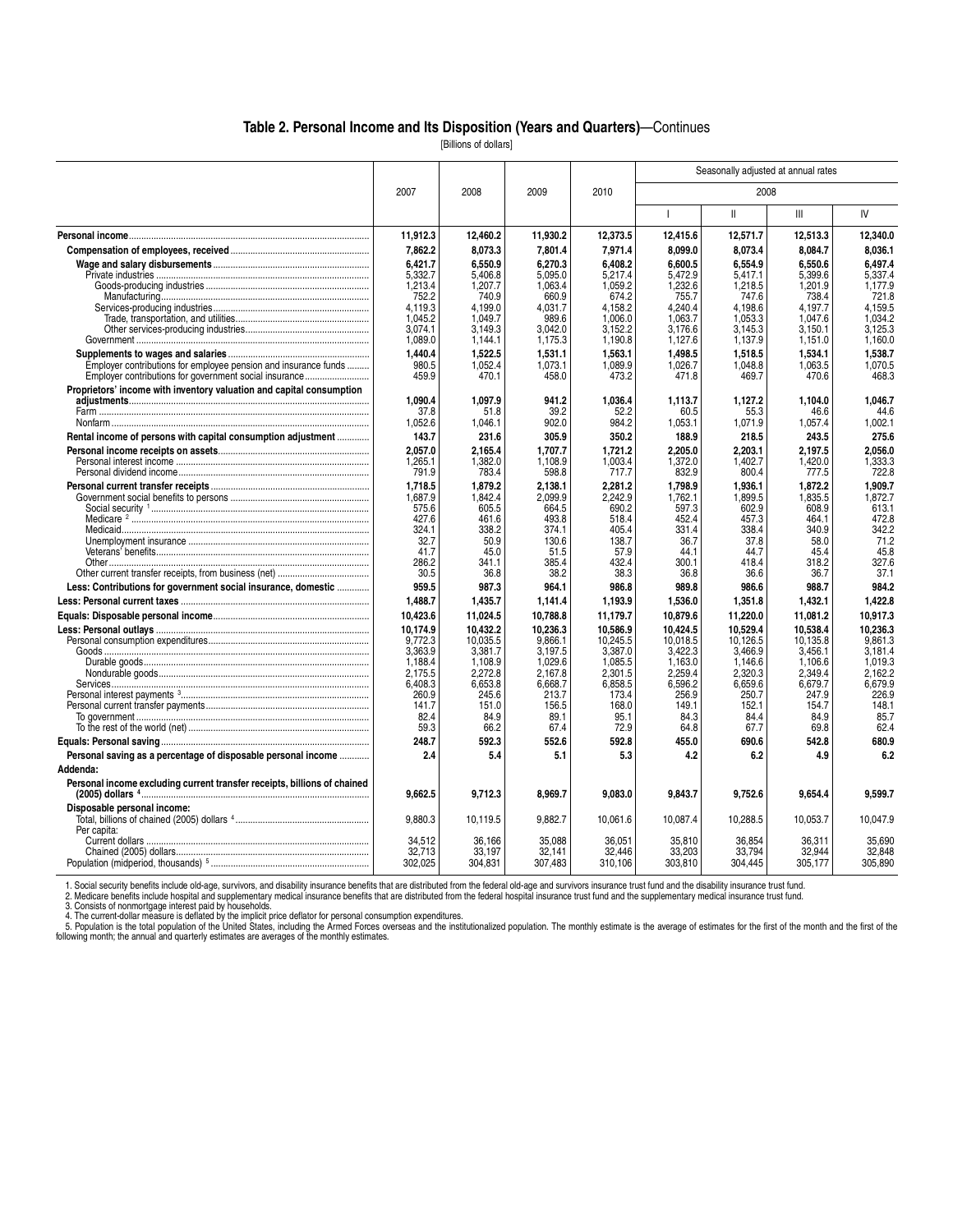#### **Table 2. Personal Income and Its Disposition (Years and Quarters)**—Table Ends

[Billions of dollars]

|                                                                          | Seasonally adjusted at annual rates |                    |                    |                    |                    |                    |                    |                    |                          |                    |  |  |
|--------------------------------------------------------------------------|-------------------------------------|--------------------|--------------------|--------------------|--------------------|--------------------|--------------------|--------------------|--------------------------|--------------------|--|--|
|                                                                          |                                     | 2009               |                    |                    |                    | 2010               |                    |                    | 2011                     |                    |  |  |
|                                                                          | $\overline{1}$                      | $\mathbf{H}$       | Ш                  | IV                 | $\overline{1}$     | Ш                  | Ш                  | IV                 | $\overline{\phantom{a}}$ | $\mathbf{II}$      |  |  |
|                                                                          | 11,964.4                            | 11,944.1           | 11,874.1           | 11,938.2           | 12,137.7           | 12,325.6           | 12,453.2           | 12,577.6           | 12,829.5                 | 12,962.0           |  |  |
|                                                                          | 7.810.1                             | 7.809.2            | 7.781.9            | 7.804.4            | 7.852.5            | 7.960.0            | 8.022.2            | 8.050.8            | 8.153.1                  | 8.230.0            |  |  |
|                                                                          | 6,280.5                             | 6,278.2            | 6,251.3            | 6,271.4            | 6,301.6            | 6,399.8            | 6.454.5            | 6,477.0            | 6,559.8                  | 6,626.8            |  |  |
|                                                                          | 5,111.5                             | 5,102.2            | 5.074.2            | 5,092.2            | 5,113.0            | 5,203.5            | 5,264.7            | 5,288.4            | 5,368.7                  | 5,434.7            |  |  |
|                                                                          | 1,104.3                             | 1,063.9            | 1,044.3            | 1,041.0            | 1,036.9            | 1,058.6            | 1,070.5            | 1,070.8            | 1,090.1                  | 1,105.6            |  |  |
|                                                                          | 679.1<br>4.007.2                    | 660.0<br>4.038.3   | 648.5<br>4.029.8   | 656.1<br>4.051.2   | 655.3<br>4.076.0   | 673.6<br>4.144.9   | 682.2<br>4.194.2   | 685.5<br>4.217.6   | 698.5<br>4.278.6         | 709.0<br>4.329.1   |  |  |
|                                                                          | 1,002.0                             | 989.5              | 983.1              | 983.8              | 987.4              | 1,004.5            | 1,015.9            | 1,016.1            | 1,028.6                  | 1,043.9            |  |  |
|                                                                          | 3.005.2                             | 3,048.9            | 3.046.7            | 3.067.4            | 3,088.7            | 3.140.4            | 3,178.3            | 3,201.5            | 3,250.0                  | 3,285.2            |  |  |
|                                                                          | 1,168.9                             | 1,175.9            | 1,177.1            | 1,179.2            | 1,188.6            | 1,196.3            | 1,189.9            | 1,188.6            | 1,191.1                  | 1,192.1            |  |  |
|                                                                          | 1,529.6                             | 1,531.1            | 1,530.6            | 1,533.0            | 1,550.9            | 1,560.2            | 1,567.7            | 1,573.7            | 1,593.2                  | 1,603.2            |  |  |
| Employer contributions for employee pension and insurance funds          | 1,071.0                             | 1,071.7            | 1,073.5            | 1,076.2            | 1,083.4            | 1,087.6            | 1,092.0            | 1,096.8            | 1,103.0                  | 1,108.7            |  |  |
| Employer contributions for government social insurance                   | 458.6                               | 459.4              | 457.1              | 456.8              | 467.5              | 472.6              | 475.7              | 476.9              | 490.2                    | 494.5              |  |  |
| Proprietors' income with inventory valuation and capital consumption     |                                     |                    |                    |                    |                    |                    |                    |                    |                          |                    |  |  |
|                                                                          | 960.2                               | 926.9              | 929.3              | 948.5              | 981.7              | 1,025.6            | 1,057.0            | 1,081.5            | 1,095.6                  | 1,105.3            |  |  |
|                                                                          | 37.1                                | 38.7               | 39.5               | 41.4               | 44.6               | 45.8               | 58.3               | 60.1               | 66.1                     | 68.2               |  |  |
|                                                                          | 923.1                               | 888.2              | 889.9              | 907.0              | 937.1              | 979.7              | 998.7              | 1,021.4            | 1,029.5                  | 1,037.2            |  |  |
| Rental income of persons with capital consumption adjustment             | 278.8                               | 299.7              | 319.3              | 325.9              | 344.1              | 349.1              | 352.8              | 354.8              | 385.0                    | 397.1              |  |  |
|                                                                          | 1.851.5                             | 1,707.5            | 1,635.7            | 1,636.0            | 1,693.3            | 1.724.5            | 1,723.4            | 1,743.5            | 1.777.2                  | 1,803.2            |  |  |
|                                                                          | 1.194.9                             | 1,129.7            | 1.073.1            | 1.038.0            | 1.026.1            | 1.014.1            | 983.9              | 989.6              | 1.004.7                  | 1,015.8            |  |  |
|                                                                          | 656.6                               | 577.8              | 562.6              | 598.0              | 667.2              | 710.4              | 739.4              | 753.9              | 772.5                    | 787.5              |  |  |
|                                                                          | 2,029.8                             | 2,167.7            | 2.170.1            | 2.184.9            | 2,242.1            | 2,252.1            | 2,289.4            | 2.341.2            | 2,328.1                  | 2.344.8            |  |  |
|                                                                          | 1.992.0<br>651.8                    | 2.129.4<br>662.4   | 2,131.7<br>667.9   | 2.146.6<br>675.7   | 2.204.1<br>678.6   | 2.214.1<br>688.3   | 2.251.4<br>693.9   | 2.301.9<br>699.9   | 2.288.6                  | 2.305.4<br>712.2   |  |  |
|                                                                          | 482.5                               | 491.7              | 498.4              | 502.7              | 505.6              | 511.5              | 521.4              | 535.3              | 703.1<br>547.8           | 553.9              |  |  |
|                                                                          | 362.0                               | 373.3              | 383.1              | 378.0              | 386.6              | 389.8              | 405.2              | 439.8              | 432.1                    | 437.6              |  |  |
|                                                                          | 101.1                               | 127.9              | 144.8              | 148.7              | 152.8              | 137.4              | 135.8              | 128.7              | 117.5                    | 107.3              |  |  |
|                                                                          | 49.6                                | 50.5               | 52.1               | 53.8               | 55.8               | 57.3               | 59.0               | 59.4               | 61.3                     | 62.8               |  |  |
|                                                                          | 344.9                               | 423.6              | 385.4              | 387.7              | 424.8              | 429.9              | 436.1              | 438.7              | 426.9                    | 431.6              |  |  |
|                                                                          | 37.8                                | 38.2               | 38.4               | 38.3               | 38.0               | 38.0               | 37.9               | 39.3               | 39.5                     | 39.4               |  |  |
| Less: Contributions for government social insurance, domestic            | 966.0                               | 966.9              | 962.1              | 961.5              | 976.0              | 985.7              | 991.5              | 994.1              | 909.4                    | 918.5              |  |  |
|                                                                          | 1.198.0                             | 1.120.3            | 1.120.6            | 1.126.4            | 1,146.4            | 1.175.4            | 1.212.8            | 1.240.9            | 1.363.2                  | 1.385.8            |  |  |
|                                                                          | 10,766.3                            | 10,823.8           | 10,753.5           | 10,811.7           | 10,991.3           | 11,150.2           | 11,240.4           | 11,336.7           | 11,466.3                 | 11,576.2           |  |  |
|                                                                          | 10,155.2                            | 10,153.4           | 10.285.3           | 10.351.2           | 10.457.2           | 10.527.0           | 10.614.8           | 10.748.6           | 10.902.1                 | 10.985.6           |  |  |
|                                                                          | 9,781.7                             | 9,781.6            | 9,911.1            | 9,990.0            | 10,103.7           | 10,184.8           | 10,276.6           | 10,417.1           | 10,571.7                 | 10,656.2           |  |  |
|                                                                          | 3,130.7                             | 3,143.6            | 3,245.6            | 3,270.0            | 3,338.1            | 3,340.1            | 3,386.5            | 3,483.4            | 3,592.2                  | 3,624.7            |  |  |
|                                                                          | 1,020.1<br>2,110.6                  | 1,009.5<br>2,134.1 | 1,050.1<br>2,195.5 | 1,038.8<br>2,231.1 | 1,058.0<br>2,280.1 | 1,071.7<br>2,268.3 | 1,087.5<br>2,299.0 | 1.124.7<br>2,358.7 | 1,154.5<br>2,437.8       | 1,146.5<br>2,478.2 |  |  |
|                                                                          | 6,651.0                             | 6,638.0            | 6,665.5            | 6,720.1            | 6,765.6            | 6,844.7            | 6,890.1            | 6,933.7            | 6,979.4                  | 7,031.5            |  |  |
|                                                                          | 220.5                               | 217.6              | 216.6              | 200.1              | 188.3              | 174.4              | 168.1              | 162.7              | 160.3                    | 158.2              |  |  |
|                                                                          | 153.0                               | 154.2              | 157.6              | 161.1              | 165.2              | 167.8              | 170.1              | 168.9              | 170.1                    | 171.2              |  |  |
|                                                                          | 86.9                                | 88.3               | 89.8               | 91.5               | 93.4               | 94.8               | 95.8               | 96.5               | 96.6                     | 97.1               |  |  |
|                                                                          | 66.2                                | 66.0               | 67.8               | 69.6               | 71.9               | 72.9               | 74.3               | 72.5               | 73.5                     | 74.1               |  |  |
|                                                                          | 611.1                               | 670.3              | 468.2              | 460.5              | 534.1              | 623.3              | 625.6              | 588.1              | 564.3                    | 590.6              |  |  |
| Personal saving as a percentage of disposable personal income            | 5.7                                 | 6.2                | 4.4                | 4.3                | 4.9                | 5.6                | 5.6                | 5.2                | 4.9                      | 5.1                |  |  |
| Addenda:                                                                 |                                     |                    |                    |                    |                    |                    |                    |                    |                          |                    |  |  |
| Personal income excluding current transfer receipts, billions of chained | 9,182.2                             | 8,993.8            | 8,861.3            | 8,845.5            | 8,933.4            | 9,086.5            | 9,145.7            | 9,166.7            | 9,314.4                  | 9.344.5            |  |  |
| Disposable personal income:                                              |                                     |                    |                    |                    |                    |                    |                    |                    |                          |                    |  |  |
|                                                                          | 9,951.0                             | 9,957.3            | 9,819.6            | 9,805.4            | 9,922.5            | 10,057.8           | 10,114.4           | 10,152.0           | 10,170.2                 | 10,188.6           |  |  |
| Per capita:                                                              |                                     |                    |                    |                    |                    |                    |                    |                    |                          |                    |  |  |
|                                                                          | 35,127                              | 35,245             | 34,935             | 35,044             | 35,557             | 36,001             | 36,208             | 36,436             | 36,786                   | 37,074             |  |  |
|                                                                          | 32.467                              | 32.423             | 31,901             | 31,782             | 32,099             | 32.473             | 32,581             | 32.628             | 32.628                   | 32,630             |  |  |
|                                                                          | 306.496                             | 307,101            | 307,815            | 308.521            | 309.120            | 309.724            | 310.438            | 311.140            | 311,700                  | 312.248            |  |  |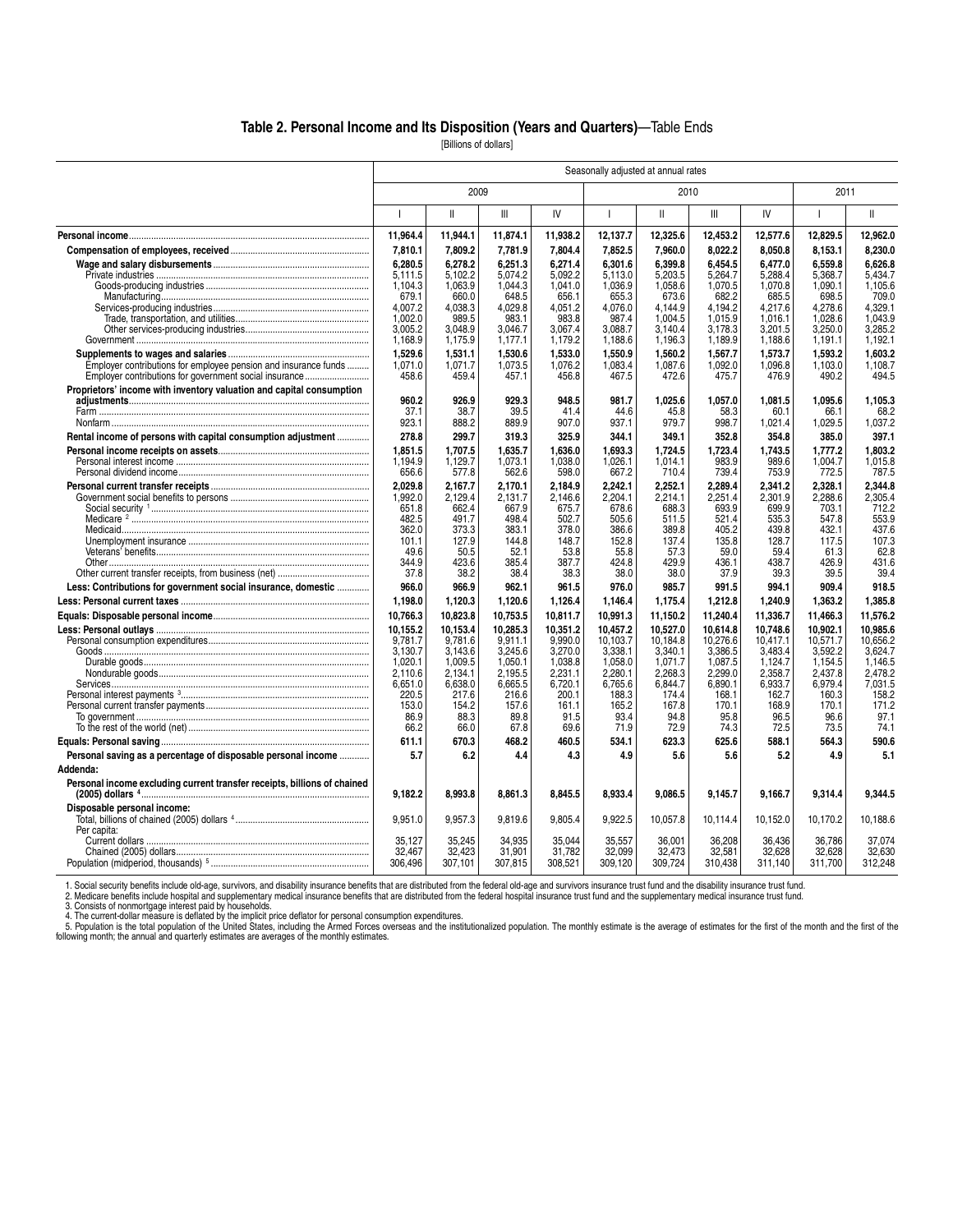#### **Table 3. Personal Income and Its Disposition, Change from Preceding Period (Months)**—Continues

[Billions of dollars]

|                                                                                      |             |             |            |               |               |            | Seasonally adjusted at annual rates |            |            |            |                   |               |               |                  |
|--------------------------------------------------------------------------------------|-------------|-------------|------------|---------------|---------------|------------|-------------------------------------|------------|------------|------------|-------------------|---------------|---------------|------------------|
|                                                                                      |             |             |            |               |               |            | 2008                                |            |            |            |                   |               |               | 2009             |
|                                                                                      | January     | February    | March      | April         | May           | June       | July                                | August     | September  | October    | November December |               | January       | February         |
|                                                                                      | 119.0       | 68.9        | 70.4       | $-28.9$       | 180.0         | $-14.7$    | $-124.1$                            | 30.3       | $-14.2$    | $-57.7$    | $-103.8$          | $-140.9$      | $-135.8$      | $-130.5$         |
| Compensation of employees, received                                                  | 28.2        | 29.8        | 25.8       | $-48.1$       | $-8.1$        | 2.4        | 0.7                                 | 18.3       | $-1.3$     | 3.7        | $-42.6$           | $-87.5$       | $-99.7$       | $-61.8$          |
|                                                                                      | 12.7        | 17.0        | 15.5       | $-51.5$       | -13.4         | $-3.4$     | $-4.5$                              | 12.9       | $-5.1$     | 1.3        | $-41.7$           | $-82.8$       | $-97.3$       | $-57.8$          |
|                                                                                      | 0.1         | 10.3        | 11.7       | $-54.0$       | $-15.8$       | $-7.5$     | $-8.9$                              | 7.3        | $-9.5$     | $-2.3$     | $-42.5$           | $-82.9$       | $-106.1$      | $-57.3$          |
|                                                                                      | $-6.0$      | $-3.5$      | 10.5       | $-17.4$       | $-3.5$        | $-0.6$     | $-9.8$                              | $-2.2$     | $-11.0$    | $-0.1$     | $-9.6$            | $-28.5$       | $-32.9$       | $-17.1$          |
|                                                                                      | $-7.6$      | $-2.6$      | 4.4        | $-10.3$       | $-1.0$        | 2.1        | $-5.6$                              | $-3.2$     | $-7.4$     | 0.6        | $-7.7$            | $-18.0$       | $-19.7$       | $-7.2$           |
|                                                                                      | 6.1         | 13.8        | 1.1        | $-36.6$       | $-12.3$       | $-6.9$     | 0.9                                 | 9.6        | 1.4        | $-2.2$     | $-32.9$           | $-54.4$       | $-73.1$       | $-40.4$          |
| Trade, transportation, and utilities                                                 | 0.2         | 4.5         | 0.2        | $-9.0$        | $-4.6$        | $-0.1$     | $-3.8$                              | $-0.8$     | 0.7        | $-3.8$     | $-9.1$            | $-11.1$       | $-11.8$       | $-8.9$           |
| Other services-producing industries                                                  | 6.0         | 9.3         | 1.0        | $-27.7$       | $-7.7$        | $-6.8$     | 4.7                                 | 10.4       | 0.7        | 1.6        | -23.9             | $-43.2$       | $-61.3$       | $-31.5$          |
|                                                                                      | 12.6        | 6.7         | 3.7        | 2.6           | 2.4           | 4.1        | 4.4                                 | 5.6        | 4.4        | 3.5        | 1.0               | 0.0           | 8.8           | $-0.5$           |
| Supplements to wages and salaries<br>Employer contributions for employee pension and | 15.5        | 12.8        | 10.3       | 3.4           | 5.3           | 5.8        | 5.1                                 | 5.5        | 3.8        | 2.4        | $-0.9$            | $-4.8$        | $-2.3$        | $-4.0$           |
| Employer contributions for government social                                         | 13.9<br>1.6 | 11.3<br>1.5 | 8.9<br>1.5 | 6.5<br>$-3.2$ | 6.0<br>$-0.7$ | 5.7<br>0.1 | 5.1<br>0.0                          | 4.0<br>1.5 | 3.4<br>0.4 | 2.4<br>0.0 | 1.3<br>$-2.3$     | 0.2<br>$-4.9$ | 0.3<br>$-2.6$ | $-0.4$<br>$-3.6$ |
| Proprietors' income with inventory valuation and<br>capital consumption adjustments  | 3.4         | 7.2         | 17.2       | $-0.5$        | 1.8           | $-3.0$     | $-9.3$                              | -7.5       | $-22.5$    | $-13.6$    | $-21.7$           | $-35.2$       | $-31.2$       | $-27.1$          |
|                                                                                      | 6.6         | 3.4         | 0.1        | $-3.1$        | $-3.3$        | $-3.4$     | $-3.6$                              | -2.2       | $-0.7$     | 0.7        | $-1.0$            | $-2.4$        | $-4.0$        | $-2.2$           |
|                                                                                      | $-3.2$      | 3.8         | 17.1       | 2.6           | 5.1           | 0.4        | $-5.7$                              | $-5.4$     | $-21.7$    | $-14.2$    | $-20.8$           | $-32.8$       | $-27.2$       | $-24.9$          |
| Rental income of persons with capital consumption                                    | 8.0         | 8.5         | 10.3       | 10.6          | 9.7           | 8.5        | 6.2                                 | 9.0        | 11.8       | 14.9       | 7.8               | 3.1           | $-3.7$        | 1.1              |
|                                                                                      | 66.6        | 24.6        | 4.6        | $-8.9$        | $-5.9$        | $-0.9$     | 6.9                                 | $-5.8$     | $-18.1$    | $-64.3$    | $-61.4$           | $-66.6$       | $-71.4$       | $-72.4$          |
|                                                                                      | 41.5        | 14.3        | 11.0       | 13.3          | 6.8           | 2.1        | 12.1                                | 3.8        | $-2.8$     | $-47.1$    | $-39.0$           | $-39.0$       | $-57.1$       | $-43.4$          |
|                                                                                      | 25.1        | 10.3        | -6.4       | $-22.2$       | -12.6         | $-3.1$     | $-5.3$                              | $-9.5$     | $-15.3$    | $-17.2$    | $-22.4$           | $-27.7$       | $-14.2$       | $-29.0$          |
|                                                                                      | 21.1        | 2.0         | 15.6       | 12.2          | 181.5         | $-21.3$    | $-128.4$                            | 19.1       | 16.4       | 2.1        | 9.4               | 35.7          | 66.2          | 22.4             |
|                                                                                      | 19.1        | 1.6         | 15.5       | 12.5          | 181.6         | $-21.3$    | $-128.4$                            | 19.0       | 16.3       | 2.0        | 9.2               | 35.5          | 65.9          | 22.2             |
|                                                                                      | 4.8         | 0.5         | 9.0        | $-3.9$        | 5.1           | $-0.4$     | 4.4                                 | $-0.3$     | 1.1        | $-0.2$     | 2.0               | 7.4           | 29.3          | 3.9              |
|                                                                                      | 11.8        | 0.3         | 0.6        | 3.0           | 1.3           | 1.6        | 2.9                                 | 2.3        | 2.5        | 2.9        | 3.2               | 3.6           | 2.8           | 3.6              |
|                                                                                      | $-2.7$      | $-0.3$      | 2.8        | 2.3           | 4.0           | 1.0        | 1.5                                 | $-1.0$     | $-0.9$     | $-0.9$     | 1.5               | 6.4           | 9.5           | 5.0              |
|                                                                                      | $-0.6$      | $-0.5$      | 2.0        | 0.4           | $-2.2$        | 3.0        | 5.8                                 | 16.9       | 5.5        | $-5.3$     | 5.3               | 17.0          | 7.2           | 8.2              |
|                                                                                      | 1.4         | 0.4         | -0.6       | 0.6           | $-0.2$        | 1.0        | 0.5                                 | $-1.0$     | 0.8        | 0.1        | -0.2              | 0.6           | 3.8           | $-1.1$           |
|                                                                                      | 4.3         | 1.2         | 1.6        | 10.2          | 173.6         | $-27.5$    | $-143.5$                            | 2.2        | 7.1        | 5.4        | $-2.5$            | 0.6           | 13.3          | 2.5              |
| Other current transfer receipts, from business (net)                                 | 2.1         | 0.3         | 0.1        | $-0.3$        | $-0.1$        | $-0.1$     | 0.1                                 | 0.1        | 0.1        | 0.1        | 0.2               | 0.2           | 0.3           | 0.2              |
| Less: Contributions for government social insurance,                                 | 8.3         | 3.2         | 3.1        | $-5.8$        | $-1.0$        | 0.4        | 0.2                                 | 2.8        | 0.4        | 0.5        | $-4.5$            | $-9.8$        | $-4.0$        | $-7.1$           |
|                                                                                      | $-6.3$      | 10.5        | 15.4       | $-6.4$        | $-389.4$      | 203.9      | $-7.6$                              | 130.4      | $-15.5$    | $-15.6$    | $-27.0$           | $-26.5$       | $-167.4$      | $-29.8$          |
|                                                                                      | 125.3       | 58.4        | 55.0       | $-22.5$       | 569.4         | $-218.5$   | $-116.6$                            | $-100.1$   | 1.3        | $-42.1$    | $-76.8$           | $-114.4$      | 31.6          | $-100.7$         |
|                                                                                      | 11.1        | $-21.2$     | 41.5       | 39.6          | 39.7          | 54.5       | $-3.7$                              | $-28.5$    | $-53.3$    | $-117.9$   | $-153.9$          | $-109.7$      | 59.2          | $-1.2$           |
|                                                                                      | 11.3        | $-17.3$     | 46.6       | 37.7          | 40.2          | 54.5       | $-5.2$                              | $-27.2$    | $-51.3$    | $-100.3$   | $-145.2$          | $-102.2$      | 53.7          | $-2.3$           |
|                                                                                      | $-14.7$     | $-40.2$     | 35.6       | 10.0          | 17.8          | 36.8       | $-10.0$                             | $-11.5$    | $-70.7$    | $-101.3$   | $-136.3$          | $-94.5$       | 56.5          | 20.0             |
|                                                                                      | $-10.5$     | $-19.8$     | $-6.1$     | $-0.9$        | $-2.1$        | $-10.3$    | $-26.7$                             | 12.0       | $-41.0$    | $-49.9$    | $-11.3$           | $-19.8$       | 30.8          | $-10.3$          |
|                                                                                      | $-4.2$      | $-20.5$     | 41.8       | 10.9          | 20.0          | 47.0       | 16.8                                | $-23.6$    | $-29.7$    | $-51.4$    | $-125.0$          | $-74.7$       | 25.7          | 30.3             |
|                                                                                      | 26.1        | 22.9        | 10.8       | 27.8          | 22.4          | 17.7       | 4.8                                 | $-15.7$    | 19.4       | 1.0        | $-8.9$            | $-7.7$        | $-2.8$        | $-22.3$          |
|                                                                                      | $-2.8$      | $-3.5$      | $-5.0$     | $-1.2$        | $-0.6$        | $-0.2$     | $-0.8$                              | $-1.4$     | $-2.2$     | $-10.4$    | $-9.1$            | $-7.9$        | 1.5           | 0.6              |
|                                                                                      | 2.6         | $-0.4$      | $-0.1$     | 3.1           | 0.1           | 0.2        | 2.2                                 | 0.2        | 0.2        | $-7.1$     | 0.3               | 0.4           | 4.1           | 0.4              |
|                                                                                      | $-1.0$      | $-0.3$      | $-0.2$     | 0.2           | 0.1           | 0.2        | 0.1                                 | 0.2        | 0.2        | 0.3        | 0.3               | 0.4           | 0.3           | 0.5              |
|                                                                                      | 3.6         | 0.0         | 0.0        | 2.9           | 0.0           | 0.0        | 2.1                                 | 0.0        | 0.0        | $-7.4$     | 0.0               | 0.0           | 3.8           | 0.0              |
|                                                                                      | 114.2       | 79.6        | 13.5       | $-62.1$       | 529.7         | $-273.0$   | $-112.9$                            | $-71.6$    | 54.6       | 75.8       | 77.1              | $-4.7$        | $-27.6$       | $-99.5$          |
| Addenda:                                                                             |             |             |            |               |               |            |                                     |            |            |            |                   |               |               |                  |
| Personal income excluding current transfer receipts,                                 |             |             |            |               |               |            |                                     |            |            |            |                   |               |               |                  |
|                                                                                      | 62.1        | 39.4        | 16.0       | $-68.7$       | $-42.0$       | $-53.7$    | $-47.8$                             | 18.7       | -39.7      | $-4.9$     | 12.9              | $-114.6$      | $-202.1$      | $-168.7$         |
| Disposable personal income, billions of chained (2005)                               |             |             |            |               |               |            |                                     |            |            |            |                   |               |               |                  |
|                                                                                      | 86.9        | 31.0        | 15.3       | $-52.3$       | 480.7         | $-263.7$   | $-160.5$                            | -81.9      | $-11.3$    | 13.2       | 51.4              | -54.6         | 13.4          | $-122.7$         |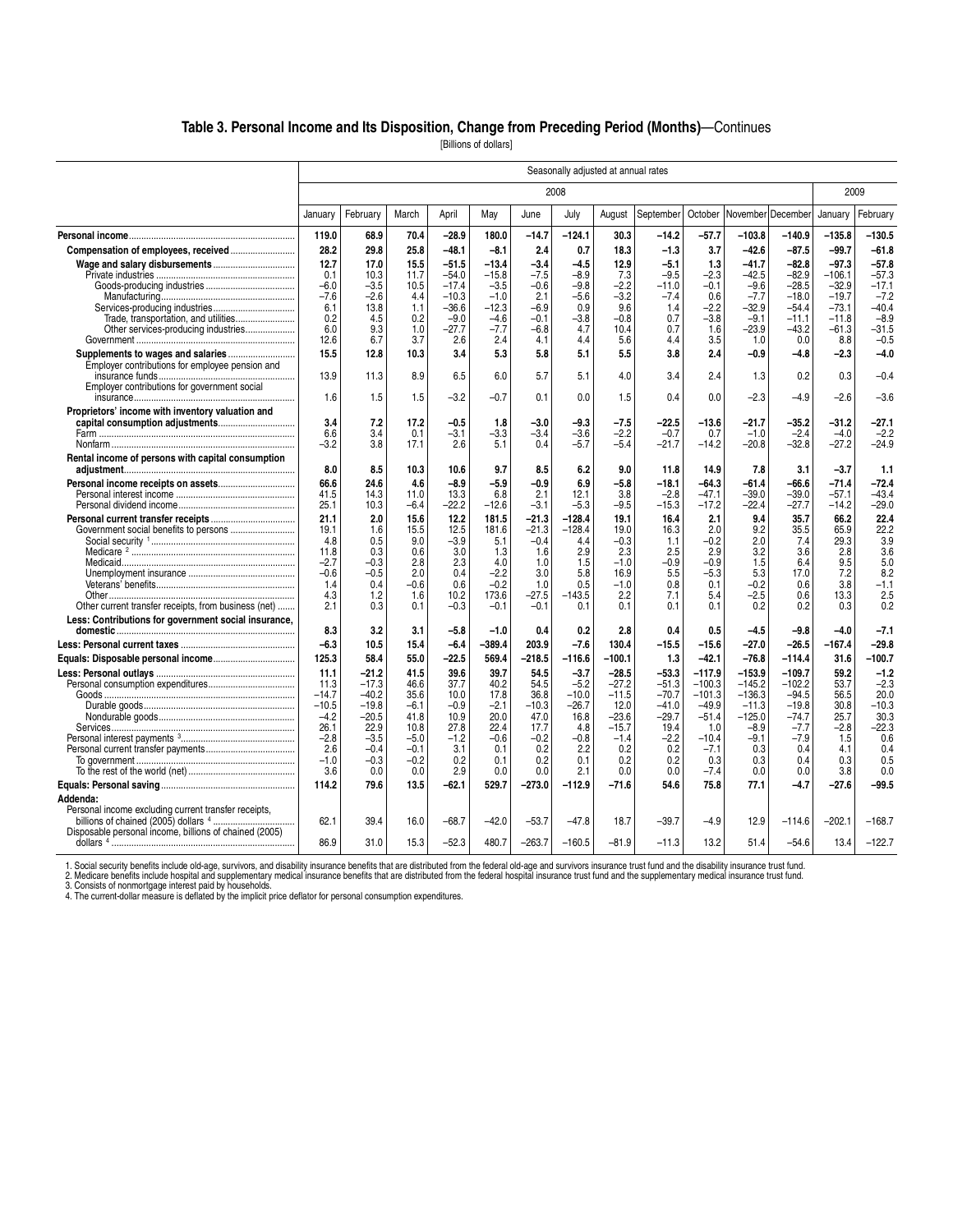#### **Table 3. Personal Income and Its Disposition, Change from Preceding Period (Months)**—Continues

[Billions of dollars]

|                                         | Seasonally adjusted at annual rates |         |         |                  |               |          |           |         |          |          |         |          |        |            |
|-----------------------------------------|-------------------------------------|---------|---------|------------------|---------------|----------|-----------|---------|----------|----------|---------|----------|--------|------------|
|                                         |                                     |         |         |                  | 2009          |          |           |         |          |          |         | 2010     |        |            |
|                                         | March                               | April   | May     | June             | July          | August   | September | October | November | December | January | February | March  | April      |
|                                         | $-73.0$                             | 15.0    | 156.7   | $-142.7$         | $-38.7$       | 6.0      | 22.9      | $-16.5$ | 57.8     | 74.2     | 92.8    | 28.0     | 58.1   | 86.1       |
| Compensation of employees,              |                                     |         |         |                  |               |          |           |         |          |          |         |          |        |            |
|                                         | $-38.0$                             | 39.2    | 14.0    | $-10.2$          | -24.4         | 1.5      | $-5.6$    | 9.5     | 22.8     | 3.3      | 33.6    | $-10.1$  | 34.2   | 52.6       |
| Wage and salary disbursements           | $-36.0$                             | 36.1    | 12.3    | $-10.0$          | -23.2         | 1.1      | $-5.5$    | 8.7     | 20.5     | 3.0      | 17.6    | $-9.9$   | 31.1   | 48.9       |
| Private industries                      | $-36.5$                             | 30.8    | 10.6    | $-11.2$          | $-23.6$       | 1.5      | -4.5      | 7.0     | 20.1     | 0.2      | 11.7    | $-10.9$  | 28.6   | 47.7       |
| Goods-producing industries              | $-21.3$                             | $-8.6$  | $-13.9$ | $-7.9$           | $-6.7$        | $-2.2$   | -4.4      | $-0.8$  | 3.0      | $-2.8$   | 0.6     | $-10.4$  | 9.5    | 12.0       |
| Manufacturing                           | $-11.0$                             | $-0.2$  | $-11.4$ | $-4.9$           | $-4.2$        | $-0.3$   | 0.2       | 4.4     | 5.2      | $-1.0$   | 0.2     | $-7.3$   | 8.1    | 9.3        |
| Services-producing industries           | $-15.1$                             | 39.4    | 24.6    | $-3.4$           | $-16.9$       | 3.7      | $-0.1$    | 7.8     | 17.1     | 2.9      | 11.2    | $-0.5$   | 19.1   | 35.7       |
| Trade, transportation, and              |                                     |         |         |                  |               |          |           |         |          |          |         |          |        |            |
|                                         | $-12.0$                             | 0.1     | 1.1     | $-7.3$           | $-5.0$        | 3.7      | 2.0       | $-2.3$  | 0.0      | 1.2      | 2.4     | $-1.8$   | 4.8    | 11.1       |
| Other services-producing                |                                     |         |         |                  |               |          |           |         |          |          |         |          |        |            |
| industries                              | $-3.0$                              | 39.1    | 23.6    | 3.9              | $-11.9$       | 0.0      | $-2.1$    | 10.1    | 17.1     | 1.7      | 8.8     | 1.3      | 14.3   | 24.6       |
|                                         | 0.5                                 | 5.3     | 1.7     | 1.2              | 0.5           | -0.5     | $-1.0$    | 1.7     | 0.4      | 2.8      | 5.9     | 0.9      | 2.7    | 1.1        |
| Supplements to wages and                |                                     |         |         |                  |               |          |           |         |          |          |         |          |        |            |
|                                         | $-2.0$                              | 3.1     | 1.7     | $-0.2$           | $-1.2$        | 0.5      | $-0.1$    | 0.7     | 2.3      | 0.3      | 16.1    | $-0.3$   | 3.1    | 3.7        |
| Employer contributions for              |                                     |         |         |                  |               |          |           |         |          |          |         |          |        |            |
| employee pension and                    |                                     |         |         |                  |               |          |           |         |          |          |         |          |        |            |
| insurance funds                         | 0.0                                 | 0.4     | 0.3     | 0.6              | 0.7           | 0.5      | 0.8       | 0.9     | 1.0      | 1.3      | 4.7     | 1.2      | 1.5    | 1.2        |
| Employer contributions for              |                                     |         |         |                  |               |          |           |         |          |          |         |          |        |            |
| government social insurance             | $-1.9$                              | 2.6     | 1.4     | -0.7             | -2.1          | 0.1      | $-0.9$    | $-0.2$  | 1.3      | $-1.0$   | 11.4    | $-1.5$   | 1.6    | 2.5        |
| Proprietors' income with inventory      |                                     |         |         |                  |               |          |           |         |          |          |         |          |        |            |
| valuation and capital                   |                                     |         |         |                  |               |          |           |         |          |          |         |          |        |            |
| consumption adjustments                 | $-19.6$                             | $-7.4$  | $-4.2$  | -3.2             | 2.0           | 6.0      | 0.1       | 6.6     | 10.0     | 11.4     | 10.2    | 10.6     | 15.1   | 22.0       |
|                                         | $-0.3$                              | 1.6     | 1.1     | 0.4              | 0.0           | 0.1      | 0.4       | 0.6     | 0.9      | 1.3      | 1.6     | 0.7      | $-0.2$ | $-1.1$     |
|                                         | $-19.3$                             | $-9.0$  | $-5.2$  | $-3.7$           | 2.0           | 5.9      | $-0.2$    | 5.9     | 9.0      | 10.2     | 8.6     | 9.8      | 15.3   | 23.1       |
| Rental income of persons with           |                                     |         |         |                  |               |          |           |         |          |          |         |          |        |            |
| capital consumption adjustment          | 4.8                                 | 9.1     | 8.4     | 7.9              | 7.5           | 4.7      | 2.5       | $-0.5$  | 2.9      | 5.9      | 8.4     | 5.8      | 3.0    | 0.4        |
| Personal income receipts on assets.     | $-59.9$                             | $-54.0$ | $-28.6$ | $-20.9$          | $-32.0$       | $-18.7$  | $-11.6$   | $-5.1$  | 13.0     | 32.0     | 20.0    | 16.6     | 2.0    | 13.4       |
| Personal interest income                | $-39.9$                             | $-12.0$ | $-12.6$ | $-11.6$          | $-24.1$       | $-21.2$  | -19.2     | $-15.5$ | $-1.9$   | 4.6      | -6.9    | $-7.6$   | $-7.0$ | $-2.6$     |
| Personal dividend income                | $-20.0$                             | $-42.0$ | $-16.0$ | $-9.3$           | $-7.8$        | 2.5      | 7.5       | 10.3    | 15.1     | 27.3     | 26.9    | 24.1     | 9.1    | 16.0       |
|                                         |                                     |         |         |                  |               |          |           |         |          |          |         |          |        |            |
| Personal current transfer receipts      | 35.7                                | 33.2    | 169.2   | $-118.0$         | 4.6           | 12.1     | 36.0      | $-27.2$ | 11.1     | 19.8     | 36.6    | 2.4      | 6.4    | 3.0        |
| Government social benefits to           | 35.5                                | 33.0    | 169.2   |                  |               | 12.0     | 35.9      | $-27.1$ | 11.2     | 19.9     | 36.7    | 2.5      | 6.5    |            |
| Social security 1                       | 3.7                                 | 6.2     | $-4.4$  | $-118.1$<br>10.6 | 4.6<br>$-2.9$ | $-3.1$   | 14.6      | $-3.5$  | $-1.6$   | 11.0     | $-5.6$  | 1.2      | 2.7    | 3.1<br>7.1 |
|                                         | 3.3                                 | 3.1     | 2.8     | 2.5              | 2.2           | 2.0      | 1.7       | 1.4     | 1.2      | 0.9      | 0.6     | 1.1      | 1.5    | 2.0        |
|                                         | 6.7                                 | 2.1     | 2.6     | 3.8              | 6.0           | 1.7      | $-2.2$    | $-4.1$  | $-0.8$   | 1.4      | 5.6     | 2.9      | 1.2    | 0.7        |
| Unemployment insurance                  | 12.3                                | 5.1     | 13.2    | 6.1              | 2.8           | 9.4      | $-2.1$    | $-3.6$  | 8.0      | 1.3      | 5.9     | $-5.6$   | $-4.9$ | $-5.5$     |
| Veterans' benefits                      | 1.4                                 | 0.0     | $-0.1$  | 1.0              | 0.2           | 0.7      | 0.8       | 0.3     | 0.9      | 0.1      | 0.8     | 1.0      | 0.5    | 0.2        |
|                                         | 8.1                                 | 16.5    | 155.0   | $-142.0$         | $-3.9$        | 1.5      | 23.1      | $-17.7$ | 3.5      | 5.3      | 29.4    | 1.9      | 5.4    | $-1.3$     |
| Other current transfer receipts, from   |                                     |         |         |                  |               |          |           |         |          |          |         |          |        |            |
| business (net)                          | 0.2                                 | 0.1     | 0.1     | 0.1              | 0.1           | 0.0      | 0.0       | 0.0     | 0.0      | $-0.1$   | $-0.2$  | $-0.1$   | $-0.1$ | $-0.1$     |
| Less: Contributions for government      |                                     |         |         |                  |               |          |           |         |          |          |         |          |        |            |
| social insurance, domestic              | $-4.1$                              | 5.1     | 2.1     | $-1.6$           | $-3.7$        | $-0.3$   | $-1.6$    | $-0.1$  | 1.9      | $-1.7$   | 16.0    | $-2.9$   | 2.8    | 5.2        |
|                                         | $-32.4$                             | $-42.3$ | $-4.2$  | $-3.2$           | 2.2           | 2.4      | 0.1       |         |          | 4.2      | 10.7    | 2.8      | 8.7    | 10.6       |
| Less: Personal current taxes            |                                     |         |         |                  |               |          |           | 0.0     | 5.3      |          |         |          |        |            |
| Equals: Disposable personal income      | $-40.6$                             | 57.3    | 160.9   | $-139.6$         | $-40.8$       | 3.6      | 22.9      | $-16.7$ | 52.6     | 70.0     | 82.1    | 25.3     | 49.3   | 75.5       |
| Less: Personal outlays                  | $-45.4$                             | $-1.6$  | 21.5    | 48.6             | 37.0          | 119.3    | $-72.8$   | 50.1    | 12.1     | 49.7     | 22.3    | 42.3     | 54.8   | 5.8        |
| Personal consumption expenditures       | $-45.7$                             | $-0.2$  | 22.3    | 49.4             | 34.1          | 118.8    | $-72.6$   | 55.7    | 19.5     | 57.1     | 20.0    | 44.2     | 58.8   | 11.5       |
|                                         | $-36.4$                             | $-2.3$  | 27.4    | 43.7             | 24.7          | 98.0     | $-79.0$   | 19.5    | 28.3     | 18.0     | 20.2    | 21.2     | 37.1   | $-15.9$    |
| Durable goods                           | $-18.4$                             | $-6.8$  | 15.6    | 4.5              | 17.6          | 67.5     | $-90.6$   | 11.2    | 20.1     | 6.1      | $-7.5$  | 7.6      | 32.5   | $-7.5$     |
| Nondurable goods                        | $-18.0$                             | 4.6     | 11.7    | 39.2             | 7.1           | 30.5     | 11.6      | 8.3     | 8.2      | 11.9     | 27.7    | 13.6     | 4.6    | $-8.4$     |
|                                         | $-9.3$                              | 2.0     | $-5.0$  | 5.8              | 9.3           | 20.8     | 6.5       | 36.1    | $-8.8$   | 39.1     | $-0.2$  | 23.1     | 21.6   | 27.4       |
| Personal interest payments 3            | $-0.1$                              | $-1.7$  | $-1.4$  | $-1.2$           | 0.6           | $-0.1$   | $-0.8$    | $-7.9$  | $-8.0$   | $-8.0$   | $-0.6$  | $-2.6$   | $-4.5$ | $-7.3$     |
| Personal current transfer payments      | 0.5                                 | 0.3     | 0.4     | 0.5              | 2.4           | 0.5      | 0.5       | 2.4     | 0.6      | 0.6      | 2.9     | 0.6      | 0.6    | 1.5        |
|                                         | 0.4                                 | 0.5     | 0.4     | 0.5              | 0.6           | 0.5      | 0.5       | 0.6     | 0.6      | 0.6      | 0.7     | 0.6      | 0.5    | 0.5        |
| To the rest of the world (net)          | 0.0                                 | $-0.2$  | 0.0     | 0.0              | 1.8           | 0.0      | 0.0       | 1.8     | 0.0      | 0.0      | 2.3     | 0.0      | 0.0    | 1.0        |
| Equals: Personal saving                 | 4.8                                 | 58.9    | 139.5   | $-188.3$         | $-77.8$       | $-115.8$ | 95.8      | $-66.7$ | 40.4     | 20.4     | 59.7    | $-17.1$  | $-5.4$ | 69.7       |
| Addenda:                                |                                     |         |         |                  |               |          |           |         |          |          |         |          |        |            |
| Personal income excluding current       |                                     |         |         |                  |               |          |           |         |          |          |         |          |        |            |
| transfer receipts, billions of chained  |                                     |         |         |                  |               |          |           |         |          |          |         |          |        |            |
|                                         | $-92.2$                             | $-32.1$ | $-22.9$ | $-70.2$          | $-47.4$       | $-32.4$  | $-27.2$   | $-18.5$ | 25.2     | 44.2     | 28.8    | 15.6     | 32.5   | 71.6       |
| Disposable personal income, billions of |                                     |         |         |                  |               |          |           |         |          |          |         |          |        |            |
| chained (2005) dollars 4                | $-28.5$                             | 36.1    | 135.8   | $-181.1$         | $-45.9$       | $-26.5$  | 3.8       | $-46.3$ | 28.6     | 57.8     | 49.9    | 14.4     | 28.9   | 64.3       |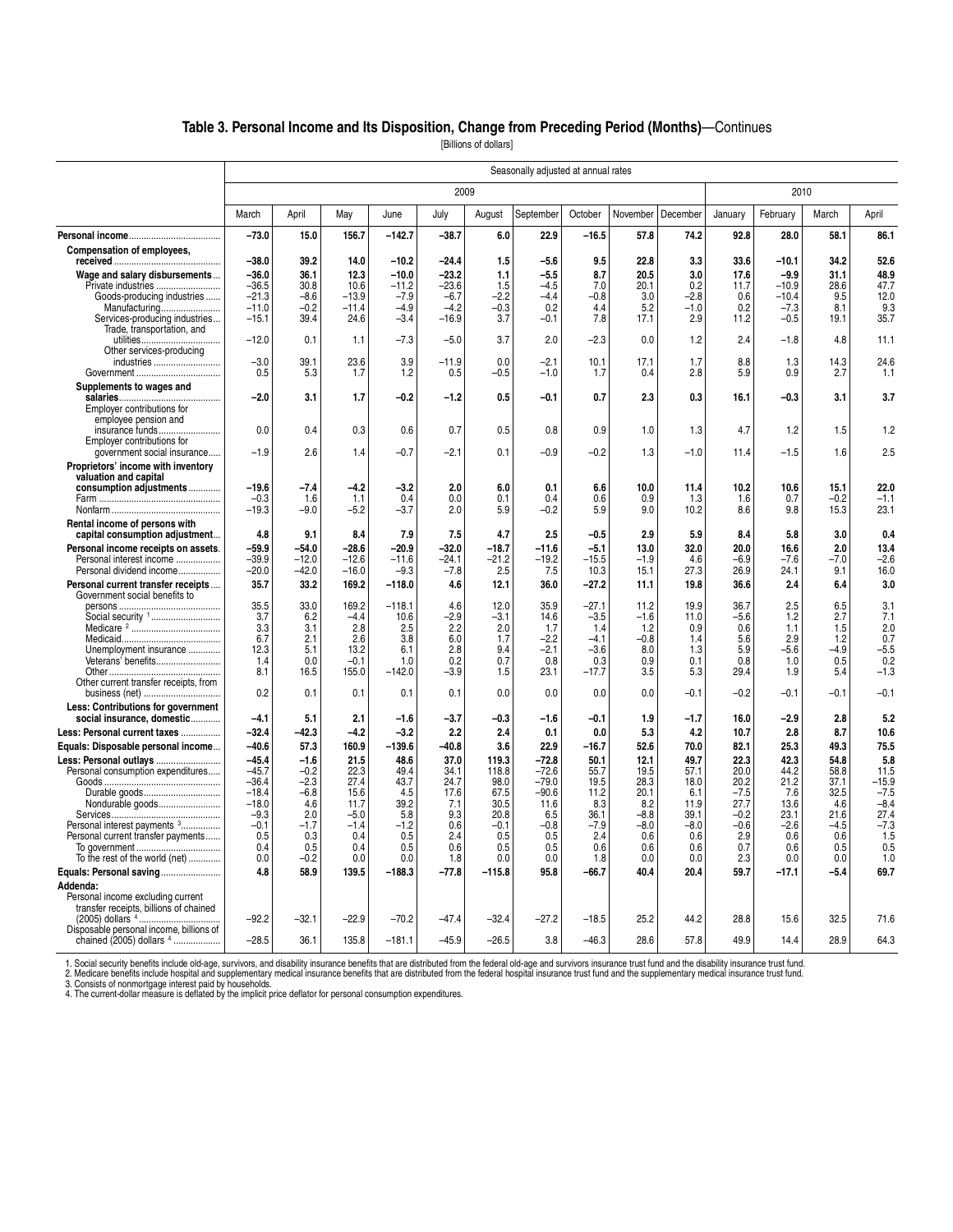#### **Table 3. Personal Income and Its Disposition, Change from Preceding Period (Months)**—Table Ends

[Billions of dollars]

|                                                                       |                   |                  |                |                |                   |               |                  | Seasonally adjusted at annual rates |               |                  |                |                |                   |                   |
|-----------------------------------------------------------------------|-------------------|------------------|----------------|----------------|-------------------|---------------|------------------|-------------------------------------|---------------|------------------|----------------|----------------|-------------------|-------------------|
|                                                                       |                   |                  |                | 2010           |                   |               |                  |                                     |               |                  | 2011           |                |                   |                   |
|                                                                       | May               | June             | July           | August         | September         | October       | November         | December                            | January       | February         | March          | April          | May               | June P            |
|                                                                       | 71.9              | 17.4             | 48.0           | 63.6           | 4.9               | 68.3          | 15.8             | 63.2                                | 144.2         | 62.8             | 55.4           | 52.9           | 23.2              | 18.7              |
| Compensation of employees,                                            | 56.0              | $-5.5$           | 32.7           | 22.3           | $-1.1$            | 25.2          | $-12.6$          | 15.3                                | 57.1          | 42.7             | 32.1           | 30.0           | 17.4              | $-1.1$            |
| Wage and salary disbursements                                         | 51.0              | $-6.2$           | 29.7           | 19.2           | $-2.0$            | 21.9          | $-13.3$          | 13.2                                | 43.7          | 38.1             | 27.9           | 26.9           | 14.5              | $-2.6$            |
| Private industries                                                    | 42.3              | $-2.4$           | 32.3           | 23.5           | 2.1               | 18.1          | $-11.6$          | 12.6                                | 41.9          | 37.3             | 26.9           | 26.4           | 15.0              | $-2.2$            |
| Goods-producing industries                                            | 14.4              | $-8.4$           | 8.5            | 6.2            | 0.1               | $-0.6$        | $-2.5$           | 1.5                                 | 15.0          | 1.8              | 8.7            | 6.5            | 4.8               | $-1.8$            |
|                                                                       | 12.6              | $-6.8$           | 6.5            | 2.6            | 2.0               | 1.0           | $-1.2$           | 2.9                                 | 9.3           | $-0.5$           | 7.5            | 3.6            | 4.1               | $-2.1$            |
| Services-producing industries<br>Trade, transportation, and           | 27.9              | 6.1              | 23.7           | 17.3           | 2.0               | 18.7          | $-9.2$           | 11.2                                | 26.9          | 35.5             | 18.2           | 19.9           | 10.1              | $-0.3$            |
|                                                                       | 5.4               | $-0.6$           | 9.2            | 1.8            | $-1.1$            | 2.1           | $-5.1$           | 4.8                                 | 3.9           | 7.8              | 5.7            | 8.8            | $-0.6$            | 1.5               |
| Other services-producing                                              |                   |                  |                |                |                   |               |                  |                                     |               |                  |                |                |                   |                   |
| industries                                                            | 22.5              | 6.6              | 14.6           | 15.5           | 3.1               | 16.7          | $-4.2$           | 6.4                                 | 23.0          | 27.7             | 12.4           | 11.2           | 10.7              | $-1.8$            |
|                                                                       | 8.7               | $-3.8$           | $-2.6$         | $-4.3$         | $-4.1$            | 3.8           | $-1.7$           | 0.6                                 | 1.8           | 0.8              | 1.0            | 0.5            | $-0.5$            | $-0.4$            |
| Supplements to wages and                                              |                   |                  |                |                |                   |               |                  |                                     |               |                  |                |                |                   |                   |
|                                                                       | 5.0               | 0.7              | 3.0            | 3.1            | 0.9               | 3.2           | 0.8              | 2.1                                 | 13.3          | 4.7              | 4.2            | 3.2            | 2.8               | 1.5               |
| Employer contributions for                                            |                   |                  |                |                |                   |               |                  |                                     |               |                  |                |                |                   |                   |
| employee pension and<br>insurance funds                               | 1.7               | 1.4              | 1.4            | 1.4            | 1.6               | 1.7           | 1.5              | 1.9                                 | 2.3           | 2.1              | 2.0            | 1.9            | 1.8               | 1.7               |
| Employer contributions for                                            |                   |                  |                |                |                   |               |                  |                                     |               |                  |                |                |                   |                   |
| government social insurance                                           | 3.4               | $-0.7$           | 1.5            | 1.7            | $-0.6$            | 1.4           | $-0.8$           | 0.3                                 | 11.0          | 2.6              | 2.1            | 1.4            | 1.0               | $-0.3$            |
| Proprietors' income with inventory                                    |                   |                  |                |                |                   |               |                  |                                     |               |                  |                |                |                   |                   |
| valuation and capital                                                 |                   |                  |                |                |                   |               |                  |                                     |               |                  |                |                |                   |                   |
| consumption adjustments                                               | 8.9               | 7.0              | 12.9           | 12.3           | 8.0               | 11.4          | 3.2              | 4.7                                 | 0.9           | 10.5             | 6.0            | 2.1            | 0.6               | $-0.8$            |
|                                                                       | 1.4               | 3.8              | 6.2            | 4.1            | 1.7               | -0.4          | $-0.3$           | $-0.2$                              | 3.1           | 3.1              | 3.1            | $-0.5$         | -0.5              | $-0.5$            |
|                                                                       | 7.6               | 3.2              | 6.6            | 8.3            | 6.3               | 11.9          | 3.5              | 4.7                                 | $-2.1$        | 7.5              | 2.8            | 2.6            | 1.1               | -0.3              |
| Rental income of persons with                                         |                   |                  |                |                |                   |               |                  |                                     |               |                  |                |                |                   |                   |
| capital consumption adjustment                                        | 0.5               | 1.1              | 1.2            | 1.6            | 1.5               | 0.5           | 0.1              | $-0.2$                              | 15.0          | 15.2             | 15.4           | $-1.9$         | $-1.3$            | $-1.2$            |
| Personal income receipts on assets.                                   | 11.5              | 9.9              | $-3.9$         | $-6.1$         | $-11.0$           | 11.0          | 13.6             | 28.2                                | 5.4           | 8.0              | $-1.0$         | 13.3           | 10.1              | 12.0              |
| Personal interest income<br>Personal dividend income                  | $-2.3$<br>13.8    | $-1.8$<br>11.8   | $-13.4$<br>9.4 | $-14.8$<br>8.7 | $-15.1$<br>4.1    | 9.0<br>2.0    | 11.4<br>2.2      | 12.2<br>16.0                        | 1.6<br>3.8    | 1.6<br>6.3       | 1.7<br>$-2.6$  | 4.7<br>8.6     | 4.7<br>5.5        | 4.7<br>7.3        |
|                                                                       | 1.0               |                  |                |                |                   |               | 9.9              | 16.7                                |               |                  | 7.2            | 12.5           |                   |                   |
| Personal current transfer receipts<br>Government social benefits to   |                   | 3.6              | 8.2            | 36.2           | 6.7               | 23.1          |                  |                                     | $-24.4$       | $-8.3$           |                |                | $-1.4$            | 9.5               |
|                                                                       | 0.9               | 3.4              | 8.1            | 36.5           | 6.9               | 20.9          | 10.7             | 17.0                                | $-25.7$       | $-7.1$           | 6.7            | 12.4           | $-1.3$            | 9.5               |
| Social security 1                                                     | 0.9               | $-0.7$           | 5.0            | $-1.8$         | 6.0               | 0.2           | $-0.8$           | 8.9                                 | $-2.8$        | $-1.4$           | 3.7            | 8.0            | $-1.7$            | 0.7               |
|                                                                       | 2.4               | 2.9              | 3.3            | 3.7            | 4.2               | 4.7           | 5.1              | 5.5                                 | 3.6           | 3.6              | 3.2            | 2.1            | 0.7               | 0.8               |
|                                                                       | $-0.2$            | 2.5              | 5.1            | 7.4            | 11.4              | 15.8          | 10.1             | 6.0                                 | $-10.7$       | $-5.8$           | $-1.7$         | 4.4            | 5.3               | 2.1               |
| Unemployment insurance<br>Veterans' benefits                          | $-4.9$<br>1.0     | $-4.3$<br>0.1    | $-5.7$<br>0.6  | 19.3<br>1.1    | $-12.7$<br>$-0.1$ | $-0.1$<br>0.2 | $-5.9$<br>$-0.6$ | $-3.2$<br>0.7                       | $-3.1$<br>1.4 | $-5.1$<br>$-0.4$ | $-1.9$<br>1.8  | $-3.7$<br>0.7  | $-7.7$<br>$-1.3$  | 4.7<br>1.8        |
|                                                                       | 1.8               | 2.8              | $-0.2$         | 6.7            | $-1.7$            | 0.0           | 2.8              | $-1.0$                              | $-14.1$       | 2.1              | 1.6            | 0.9            | 3.4               | $-0.5$            |
| Other current transfer receipts, from                                 |                   |                  |                |                |                   |               |                  |                                     |               |                  |                |                |                   |                   |
| business (net)                                                        | 0.2               | 0.1              | 0.1            | $-0.2$         | $-0.4$            | 2.3           | $-0.8$           | $-0.3$                              | 1.3           | $-1.2$           | 0.4            | 0.1            | 0.0               | $-0.1$            |
| Less: Contributions for government                                    |                   |                  |                |                |                   |               |                  |                                     |               |                  |                |                |                   |                   |
| social insurance, domestic                                            | 6.1               | -1.4             | 3.0            | 2.9            | $-0.8$            | 2.8           | $-1.5$           | 1.3                                 | $-90.1$       | 5.4              | 4.2            | 3.1            | 2.2               | $-0.2$            |
| Less: Personal current taxes                                          | 13.9              | 6.9              | 16.1           | 13.6           | 9.1               | 11.7          | 4.8              | 7.7                                 | 103.6         | 13.1             | 9.9            | 7.1            | 5.6               | 2.3               |
| Equals: Disposable personal income                                    | 57.9              | 10.6             | 31.9           | 50.0           | $-4.3$            | 56.7          | 11.0             | 55.4                                | 40.8          | 49.6             | 45.5           | 45.8           | 17.6              | 16.3              |
| Less: Personal outlays                                                | 22.2              | $-4.3$           | 37.0           | 56.2           | 26.5              | 59.1          | 39.1             | 36.9                                | 42.5          | 79.3             | 61.2           | 20.3           | 5.3               | $-22.6$           |
| Personal consumption expenditures                                     | 25.5              | $-4.0$           | 37.3           | 58.4           | 29.3              | 61.8          | 40.3             | 38.4                                | 41.9          | 79.7             | 61.5           | 20.4           | 5.9               | $-21.9$           |
|                                                                       | $-15.4$           | $-11.1$          | 21.6           | 42.9           | 26.4              | 47.9          | 15.1             | 21.1                                | 43.5          | 57.3             | 24.1           | 19.5           | $-23.4$           | $-19.8$           |
| Durable goods                                                         | $-1.7$<br>$-13.7$ | $-5.6$<br>$-5.5$ | 12.8<br>8.7    | 2.6<br>40.3    | 16.6<br>9.8       | 24.1<br>23.9  | $-0.4$<br>15.5   | 4.5<br>16.5                         | 12.3<br>31.3  | 22.7<br>34.6     | $-1.6$<br>25.7 | $-3.1$<br>22.6 | $-14.8$<br>$-8.6$ | $-4.5$<br>$-15.2$ |
| Nondurable goods                                                      | 40.9              | 7.1              | 15.7           | 15.5           | 2.9               | 13.9          | 25.2             | 17.3                                | $-1.6$        | 22.4             | 37.5           | 0.8            | 29.3              | $-2.1$            |
| Personal interest payments 3                                          | $-3.7$            | $-0.6$           | $-2.0$         | $-2.5$         | -3.1              | $-1.1$        | $-1.4$           | $-1.5$                              | $-0.4$        | $-0.5$           | $-0.5$         | $-0.8$         | $-0.8$            | $-0.9$            |
| Personal current transfer payments                                    | 0.5               | 0.4              | 1.6            | 0.3            | 0.3               | $-1.6$        | 0.1              | 0.1                                 | 1.0           | 0.1              | 0.1            | 0.8            | 0.2               | 0.2               |
|                                                                       | 0.4               | 0.4              | 0.4            | 0.3            | 0.2               | 0.2           | 0.2              | 0.1                                 | 0.0           | 0.0              | 0.1            | 0.2            | 0.2               | 0.2               |
| To the rest of the world (net)                                        | 0.0               | 0.0              | 1.4            | 0.0            | 0.0               | $-1.8$        | 0.0              | 0.0                                 | 1.0           | 0.0              | 0.0            | 0.6            | 0.0               | 0.0               |
| Equals: Personal saving                                               | 35.7              | 14.9             | $-5.1$         | -6.1           | $-30.9$           | $-2.4$        | $-28.1$          | 18.5                                | $-1.7$        | $-29.7$          | $-15.7$        | 25.5           | 12.3              | 38.9              |
| Addenda:                                                              |                   |                  |                |                |                   |               |                  |                                     |               |                  |                |                |                   |                   |
| Personal income excluding current                                     |                   |                  |                |                |                   |               |                  |                                     |               |                  |                |                |                   |                   |
| transfer receipts, billions of chained<br>(2005) dollars <sup>4</sup> | 68.5              | 27.4             | 15.4           | 9.9            | $-12.1$           | 20.8          | $-1.9$           | 18.6                                | 116.8         | 26.0             | 5.9            | 5.3            | 6.2               | 24.1              |
| Disposable personal income, billions of                               |                   |                  |                |                |                   |               |                  |                                     |               |                  |                |                |                   |                   |
| chained (2005) dollars 4                                              | 57.4              | 25.9             | 6.2            | 28.7           | $-15.5$           | 28.9          | 2.1              | 24.1                                | $-0.8$        | 3.6              | 0.1            | 7.3            | $-1.4$            | 31.9              |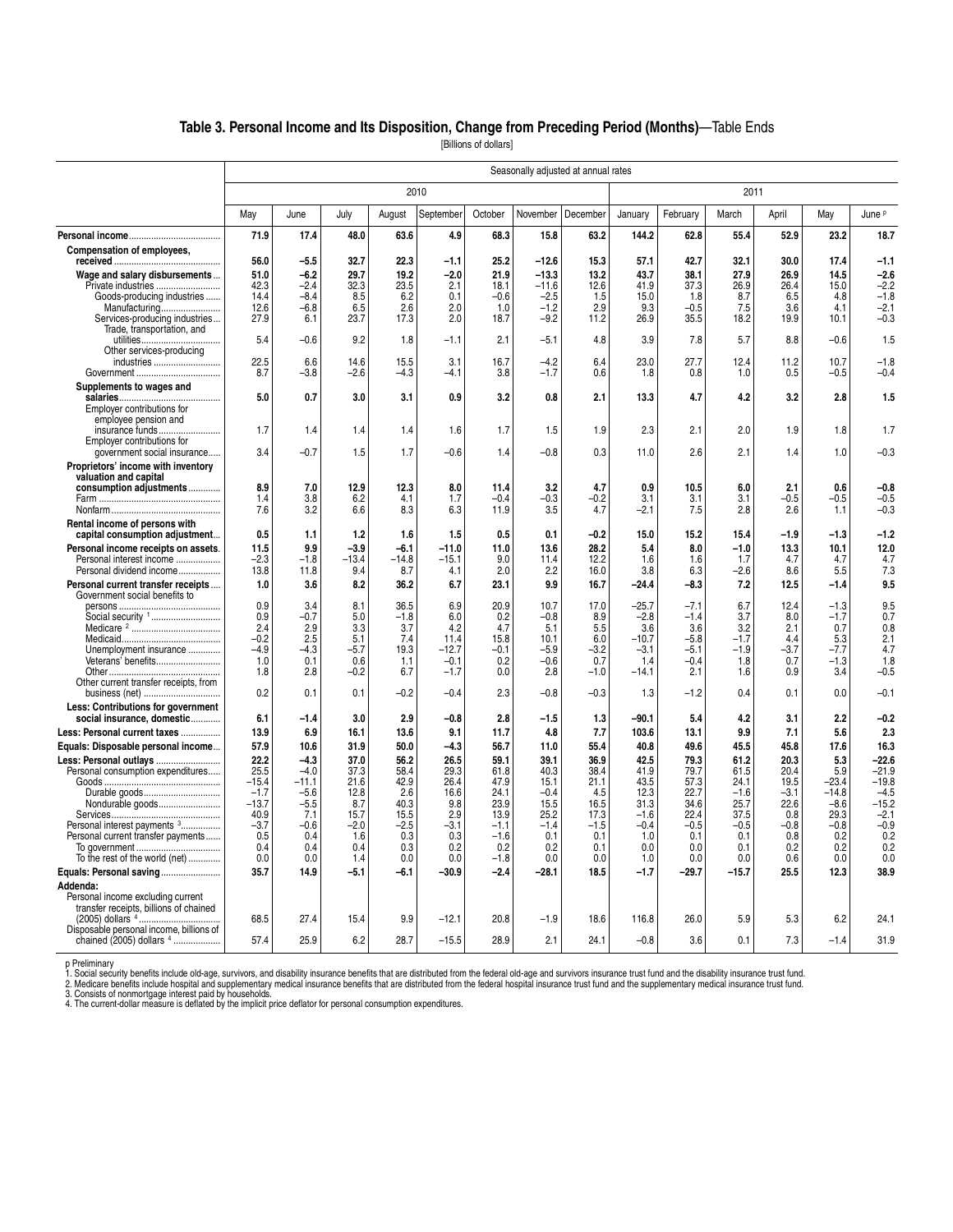#### **Table 4. Personal Income and Its Disposition, Change from Preceding Period (Years and Quarters)**—Continues

[Billions of dollars]

|                                                                                                                           |                                                                                          |                                                                                             |                                                                                                             |                                                                                             |                                                                                            | Seasonally adjusted at annual rates                                                       |                                                                                             |                                                                                                                  |
|---------------------------------------------------------------------------------------------------------------------------|------------------------------------------------------------------------------------------|---------------------------------------------------------------------------------------------|-------------------------------------------------------------------------------------------------------------|---------------------------------------------------------------------------------------------|--------------------------------------------------------------------------------------------|-------------------------------------------------------------------------------------------|---------------------------------------------------------------------------------------------|------------------------------------------------------------------------------------------------------------------|
|                                                                                                                           | 2007                                                                                     | 2008                                                                                        | 2009                                                                                                        | 2010                                                                                        |                                                                                            | 2008                                                                                      |                                                                                             |                                                                                                                  |
|                                                                                                                           |                                                                                          |                                                                                             |                                                                                                             |                                                                                             |                                                                                            | $\mathbf{I}$                                                                              | $\mathbf{III}$                                                                              | IV                                                                                                               |
|                                                                                                                           | 644.2                                                                                    | 547.9                                                                                       | $-530.0$                                                                                                    | 443.3                                                                                       | 274.2                                                                                      | 156.1                                                                                     | $-58.4$                                                                                     | -173.3                                                                                                           |
|                                                                                                                           | 386.5                                                                                    | 211.1                                                                                       | $-271.9$                                                                                                    | 170.0                                                                                       | 114.7                                                                                      | $-25.6$                                                                                   | 11.3                                                                                        | $-48.6$                                                                                                          |
|                                                                                                                           | 352.8<br>299.0<br>37.4<br>13.5<br>261.5                                                  | 129.2<br>74.1<br>$-5.7$<br>-11.3<br>79.7                                                    | $-280.6$<br>$-311.8$<br>$-144.3$<br>$-80.0$<br>$-167.3$                                                     | 137.9<br>122.4<br>$-4.2$<br>13.3<br>126.5                                                   | 77.1<br>54.0<br>6.8<br>-0.1<br>47.3                                                        | $-45.6$<br>$-55.8$<br>$-14.1$<br>$-8.1$<br>$-41.8$                                        | $-4.3$<br>$-17.5$<br>$-16.6$<br>$-9.2$<br>$-0.9$                                            | $-53.2$<br>$-62.2$<br>$-24.0$<br>$-16.6$<br>$-38.2$                                                              |
|                                                                                                                           | 49.2<br>212.3<br>53.8                                                                    | 4.5<br>75.2<br>55.1                                                                         | $-60.1$<br>$-107.3$<br>31.2                                                                                 | 16.4<br>110.2<br>15.5                                                                       | 6.1<br>41.1<br>23.1                                                                        | $-10.4$<br>$-31.3$<br>10.3                                                                | $-5.7$<br>4.8<br>13.1                                                                       | $-13.4$<br>$-24.8$<br>9.0                                                                                        |
| Employer contributions for employee pension and insurance funds<br>Employer contributions for government social insurance | 33.5<br>20.4<br>13.2                                                                     | 82.1<br>71.9<br>10.2                                                                        | 8.6<br>20.7<br>$-12.1$                                                                                      | 32.0<br>16.8<br>15.2                                                                        | 37.6<br>31.1<br>6.6                                                                        | 20.0<br>22.1<br>-2.1                                                                      | 15.6<br>14.7<br>0.9                                                                         | 4.6<br>7.0<br>$-2.3$                                                                                             |
| Proprietors' income with inventory valuation and capital consumption                                                      | $-42.6$<br>8.5<br>$-51.0$                                                                | 7.5<br>14.0<br>$-6.5$                                                                       | $-156.7$<br>$-12.6$<br>$-144.1$                                                                             | 95.2<br>13.0<br>82.2                                                                        | 24.6<br>14.6<br>9.8                                                                        | 13.5<br>$-5.2$<br>18.8                                                                    | $-23.2$<br>$-8.7$<br>$-14.5$                                                                | -57.3<br>$-2.0$<br>$-55.3$                                                                                       |
| Rental income of persons with capital consumption adjustment                                                              | $-2.8$                                                                                   | 87.9                                                                                        | 74.3                                                                                                        | 44.3                                                                                        | 23.0                                                                                       | 29.6                                                                                      | 25.0                                                                                        | 32.1                                                                                                             |
|                                                                                                                           | 227.3<br>137.6<br>89.7                                                                   | 108.4<br>116.9<br>$-8.5$                                                                    | -457.7<br>$-273.1$<br>$-184.6$                                                                              | 13.5<br>$-105.5$<br>118.9                                                                   | 85.2<br>57.0<br>28.1                                                                       | -1.9<br>30.7<br>$-32.5$                                                                   | $-5.6$<br>17.3<br>–22.9                                                                     | $-141.5$<br>$-86.7$<br>$-54.7$                                                                                   |
|                                                                                                                           | 113.5<br>104.3<br>31.5<br>28.4<br>25.1<br>2.3<br>2.8<br>14.1                             | 160.7<br>154.5<br>29.9<br>34.0<br>14.1<br>18.2<br>3.3<br>54.9                               | 258.9<br>257.5<br>59.0<br>32.2<br>35.9<br>79.7<br>6.5<br>44.3                                               | 143.1<br>143.0<br>25.7<br>24.6<br>31.3<br>8.1<br>6.4<br>47.0                                | 45.1<br>42.2<br>16.2<br>15.4<br>$-0.4$<br>1.6<br>1.6<br>7.7                                | 137.2<br>137.4<br>5.6<br>4.9<br>7.0<br>1.1<br>0.6<br>118.3                                | $-63.9$<br>$-64.0$<br>6.0<br>6.8<br>2.5<br>20.2<br>0.7<br>$-100.2$                          | 37.5<br>37.2<br>4.2<br>8.7<br>1.3<br>13.2<br>0.4<br>9.4                                                          |
|                                                                                                                           | 9.1                                                                                      | 6.3                                                                                         | 1.4                                                                                                         | 0.1                                                                                         | 2.9                                                                                        | $-0.2$                                                                                    | 0.1                                                                                         | 0.4                                                                                                              |
| Less: Contributions for government social insurance, domestic                                                             | 37.7                                                                                     | 27.8                                                                                        | $-23.2$                                                                                                     | 22.7                                                                                        | 18.2                                                                                       | $-3.2$                                                                                    | 2.1                                                                                         | $-4.5$                                                                                                           |
|                                                                                                                           | 136.3                                                                                    | $-53.0$                                                                                     | $-294.3$                                                                                                    | 52.5                                                                                        | 18.0                                                                                       | $-184.2$                                                                                  | 80.3                                                                                        | $-9.3$                                                                                                           |
|                                                                                                                           | 507.9<br>515.8<br>471.3<br>139.2<br>33.4<br>105.7<br>332.0<br>30.8<br>13.7<br>6.0<br>7.7 | 600.9<br>257.3<br>263.2<br>17.8<br>$-79.5$<br>97.3<br>245.5<br>$-15.3$<br>9.3<br>2.5<br>6.9 | $-235.7$<br>$-195.9$<br>$-169.4$<br>$-184.2$<br>$-79.3$<br>$-105.0$<br>14.9<br>$-31.9$<br>5.5<br>4.2<br>1.2 | 390.9<br>350.6<br>379.4<br>189.5<br>55.9<br>133.7<br>189.8<br>$-40.3$<br>11.5<br>6.0<br>5.5 | 256.2<br>64.4<br>69.8<br>$-8.9$<br>$-33.8$<br>25.0<br>78.6<br>$-8.3$<br>3.0<br>-0.6<br>3.6 | 340.4<br>104.9<br>108.0<br>44.6<br>$-16.4$<br>60.9<br>63.4<br>$-6.2$<br>3.0<br>0.1<br>2.9 | $-138.8$<br>9.0<br>9.3<br>$-10.8$<br>$-40.0$<br>29.1<br>20.1<br>$-2.8$<br>2.6<br>0.5<br>2.1 | $-163.9$<br>$-302.1$<br>$-274.5$<br>$-274.7$<br>$-87.3$<br>$-187.2$<br>0.2<br>$-21.0$<br>$-6.6$<br>0.8<br>$-7.4$ |
|                                                                                                                           | $-7.9$                                                                                   | 343.6                                                                                       | $-39.7$                                                                                                     | 40.2                                                                                        | 191.7                                                                                      | 235.6                                                                                     | $-147.8$                                                                                    | 138.1                                                                                                            |
| Addenda:<br>Personal income excluding current transfer receipts, billions of chained                                      | 255.6<br>227.5                                                                           | 49.8<br>239.2                                                                               | $-742.6$<br>$-236.8$                                                                                        | 113.3<br>178.9                                                                              | 120.3<br>143.3                                                                             | $-91.1$<br>201.1                                                                          | -98.2<br>$-234.8$                                                                           | -54.7<br>$-5.8$                                                                                                  |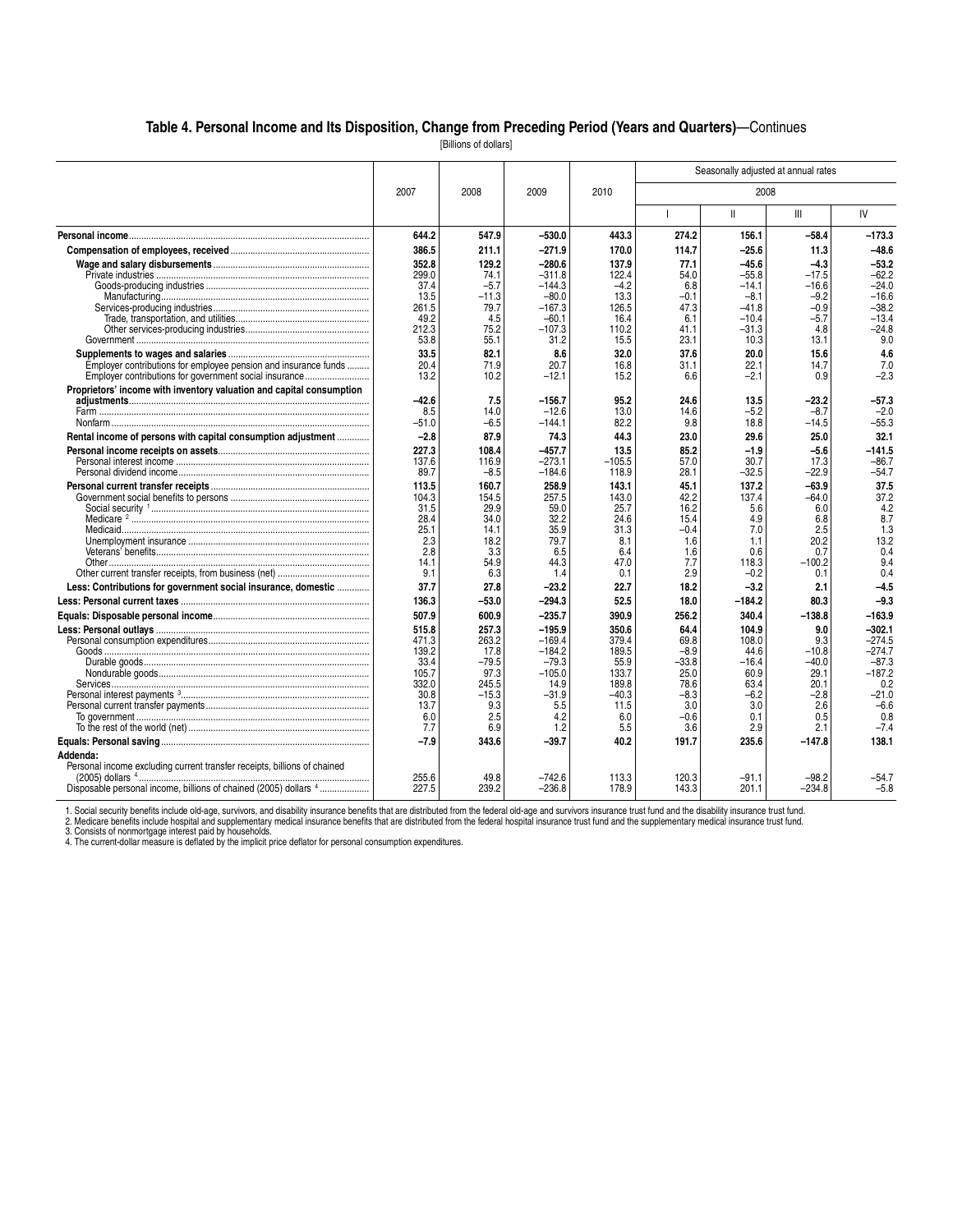#### **Table 4. Personal Income and Its Disposition, Change from Preceding Period (Years and Quarters)**—Table Ends

[Billions of dollars]

|                                                                          | Seasonally adjusted at annual rates |                 |                   |                 |                |                 |                |                |                   |                |  |  |
|--------------------------------------------------------------------------|-------------------------------------|-----------------|-------------------|-----------------|----------------|-----------------|----------------|----------------|-------------------|----------------|--|--|
|                                                                          |                                     | 2009            |                   |                 |                | 2010            |                |                | 2011              |                |  |  |
|                                                                          |                                     | $\mathbf{II}$   | Ш                 | IV              | T              | $\mathbf{II}$   | Ш              | IV             |                   | $\mathsf{I}$   |  |  |
|                                                                          | $-375.6$                            | $-20.3$         | $-70.0$           | 64.1            | 199.5          | 187.9           | 127.6          | 124.4          | 251.9             | 132.5          |  |  |
|                                                                          | $-226.0$                            | $-0.9$          | $-27.3$           | 22.5            | 48.1           | 107.5           | 62.2           | 28.6           | 102.3             | 76.9           |  |  |
|                                                                          | $-216.9$                            | $-2.3$          | $-26.9$           | 20.1            | 30.2           | 98.2            | 54.7           | 22.5           | 82.8              | 67.0           |  |  |
|                                                                          | $-225.9$                            | $-9.3$          | $-28.0$           | 18.0            | 20.8           | 90.5            | 61.2           | 23.7           | 80.3              | 66.0           |  |  |
|                                                                          | $-73.6$                             | -40.4           | $-19.6$           | -3.3            | -4.1           | 21.7            | 11.9           | 0.3            | 19.3              | 15.5           |  |  |
|                                                                          | $-42.7$<br>$-152.3$                 | $-19.1$<br>31.1 | $-11.5$<br>$-8.5$ | 7.6<br>21.4     | $-0.8$<br>24.8 | 18.3<br>68.9    | 8.6<br>49.3    | 3.3<br>23.4    | 13.0<br>61.0      | 10.5<br>50.5   |  |  |
|                                                                          | $-32.2$                             | $-12.5$         | $-6.4$            | 0.7             | 3.6            | 17.1            | 11.4           | 0.2            | 12.5              | 15.3           |  |  |
|                                                                          | $-120.1$                            | 43.7            | $-2.2$            | 20.7            | 21.3           | 51.7            | 37.9           | 23.2           | 48.5              | 35.2           |  |  |
|                                                                          | 8.9                                 | 7.0             | 1.2               | 2.1             | 9.4            | 7.7             | $-6.4$         | $-1.3$         | 2.5               | 1.0            |  |  |
|                                                                          | $-9.1$                              | 1.5             | $-0.5$            | 2.4             | 17.9           | 9.3             | 7.5            | 6.0            | 19.5              | 10.0           |  |  |
| Employer contributions for employee pension and insurance funds          | 0.5                                 | 0.7             | 1.8               | 2.7             | 7.2            | 4.2             | 4.4            | 4.8            | 6.2               | 5.7            |  |  |
| Employer contributions for government social insurance                   | -9.7                                | 0.8             | $-2.3$            | -0.3            | 10.7           | 5.1             | 3.1            | 1.2            | 13.3              | 4.3            |  |  |
| Proprietors' income with inventory valuation and capital consumption     |                                     |                 |                   |                 |                |                 |                |                |                   |                |  |  |
|                                                                          | $-86.5$<br>$-7.5$                   | $-33.3$<br>1.6  | 2.4<br>0.8        | 19.2<br>1.9     | 33.2<br>3.2    | 43.9<br>1.2     | 31.4<br>12.5   | 24.5<br>1.8    | 14.1<br>6.0       | 9.7<br>2.1     |  |  |
|                                                                          | $-79.0$                             | $-34.9$         | 1.7               | 17.1            | 30.1           | 42.6            | 19.0           | 22.7           | 8.1               | 7.7            |  |  |
| Rental income of persons with capital consumption adjustment             | 3.2                                 | 20.9            | 19.6              | 6.6             | 18.2           | 5.0             | 3.7            | 2.0            | 30.2              | 12.1           |  |  |
|                                                                          | $-204.5$                            | $-144.0$        | $-71.8$           | 0.3             | 57.3           | 31.2            | $-1.1$         | 20.1           | 33.7              | 26.0           |  |  |
|                                                                          | $-138.4$                            | $-65.2$         | $-56.6$           | $-35.1$         | $-11.9$        | $-12.0$         | $-30.2$        | 5.7            | 15.1              | 11.1           |  |  |
|                                                                          | $-66.2$                             | $-78.8$         | $-15.2$           | 35.4            | 69.2           | 43.2            | 29.0           | 14.5           | 18.6              | 15.0           |  |  |
|                                                                          | 120.1                               | 137.9           | 2.4               | 14.8            | 57.2           | 10.0            | 37.3           | 51.8           | $-13.1$           | 16.7           |  |  |
|                                                                          | 119.3                               | 137.4           | 2.3               | 14.9            | 57.5           | 10.0            | 37.3           | 50.5           | $-13.3$           | 16.8           |  |  |
|                                                                          | 38.7                                | 10.6            | 5.5               | 7.8             | 2.9            | 9.7             | 5.6            | 6.0            | 3.2               | 9.1            |  |  |
|                                                                          | 9.7                                 | 9.2             | 6.7               | 4.3             | 2.9            | 5.9<br>3.2      | 9.9            | 13.9           | 12.5              | 6.1<br>5.5     |  |  |
|                                                                          | 19.8<br>29.9                        | 11.3<br>26.8    | 9.8<br>16.9       | $-5.1$<br>3.9   | 8.6<br>4.1     | $-15.4$         | 15.4<br>$-1.6$ | 34.6<br>$-7.1$ | $-7.7$<br>$-11.2$ | $-10.2$        |  |  |
|                                                                          | 3.8                                 | 0.9             | 1.6               | 1.7             | 2.0            | 1.5             | 1.7            | 0.4            | 1.9               | 1.5            |  |  |
|                                                                          | 17.3                                | 78.7            | $-38.2$           | 2.3             | 37.1           | 5.1             | 6.2            | 2.6            | $-11.8$           | 4.7            |  |  |
|                                                                          | 0.7                                 | 0.4             | 0.2               | $-0.1$          | $-0.3$         | 0.0             | $-0.1$         | 1.4            | 0.2               | $-0.1$         |  |  |
| Less: Contributions for government social insurance, domestic            | $-18.2$                             | 0.9             | $-4.8$            | $-0.6$          | 14.5           | 9.7             | 5.8            | 2.6            | $-84.7$           | 9.1            |  |  |
|                                                                          | $-224.8$                            | -77.7           | 0.3               | 5.8             | 20.0           | 29.0            | 37.4           | 28.1           | 122.3             | 22.6           |  |  |
|                                                                          | $-151.0$                            | 57.5            | $-70.3$           | 58.2            | 179.6          | 158.9           | 90.2           | 96.3           | 129.6             | 109.9          |  |  |
|                                                                          | $-81.1$                             | $-1.8$          | 131.9             | 65.9            | 106.0          | 69.8            | 87.8           | 133.8          | 153.5             | 83.5           |  |  |
|                                                                          | $-79.6$                             | $-0.1$          | 129.5             | 78.9            | 113.7          | 81.1            | 91.8           | 140.5          | 154.6             | 84.5           |  |  |
|                                                                          | $-50.7$                             | 12.9            | 102.0             | 24.4            | 68.1           | 2.0             | 46.4           | 96.9           | 108.8             | 32.5           |  |  |
|                                                                          | 0.8<br>$-51.6$                      | $-10.6$<br>23.5 | 40.6<br>61.4      | $-11.3$<br>35.6 | 19.2<br>49.0   | 13.7<br>$-11.8$ | 15.8<br>30.7   | 37.2<br>59.7   | 29.8<br>79.1      | $-8.0$<br>40.4 |  |  |
|                                                                          | $-28.9$                             | $-13.0$         | 27.5              | 54.6            | 45.5           | 79.1            | 45.4           | 43.6           | 45.7              | 52.1           |  |  |
|                                                                          | $-6.4$                              | $-2.9$          | $-1.0$            | $-16.5$         | $-11.8$        | $-13.9$         | -6.3           | $-5.4$         | $-2.4$            | $-2.1$         |  |  |
|                                                                          | 4.9                                 | 1.2             | 3.4               | 3.5             | 4.1            | 2.6             | 2.3            | $-1.2$         | 1.2               | 1.1            |  |  |
|                                                                          | 1.2                                 | 1.4             | 1.5               | 1.7             | 1.9            | 1.4             | 1.0            | 0.7            | 0.1               | 0.5            |  |  |
|                                                                          | 3.8                                 | $-0.2$          | 1.8               | 1.8             | 2.3            | 1.0             | 1.4            | $-1.8$         | 1.0               | 0.6            |  |  |
|                                                                          | $-69.8$                             | 59.2            | $-202.1$          | -7.7            | 73.6           | 89.2            | 2.3            | -37.5          | $-23.8$           | 26.3           |  |  |
| Addenda:                                                                 |                                     |                 |                   |                 |                |                 |                |                |                   |                |  |  |
| Personal income excluding current transfer receipts, billions of chained | $-417.5$                            | $-188.4$        | $-132.5$          | $-15.8$         | 87.9           | 153.1           | 59.2           | 21.0           | 147.7             | 30.1           |  |  |
| Disposable personal income, billions of chained (2005) dollars 4         | $-96.9$                             | 6.3             | $-137.7$          | $-14.2$         | 117.1          | 135.3           | 56.6           | 37.6           | 18.2              | 18.4           |  |  |
|                                                                          |                                     |                 |                   |                 |                |                 |                |                |                   |                |  |  |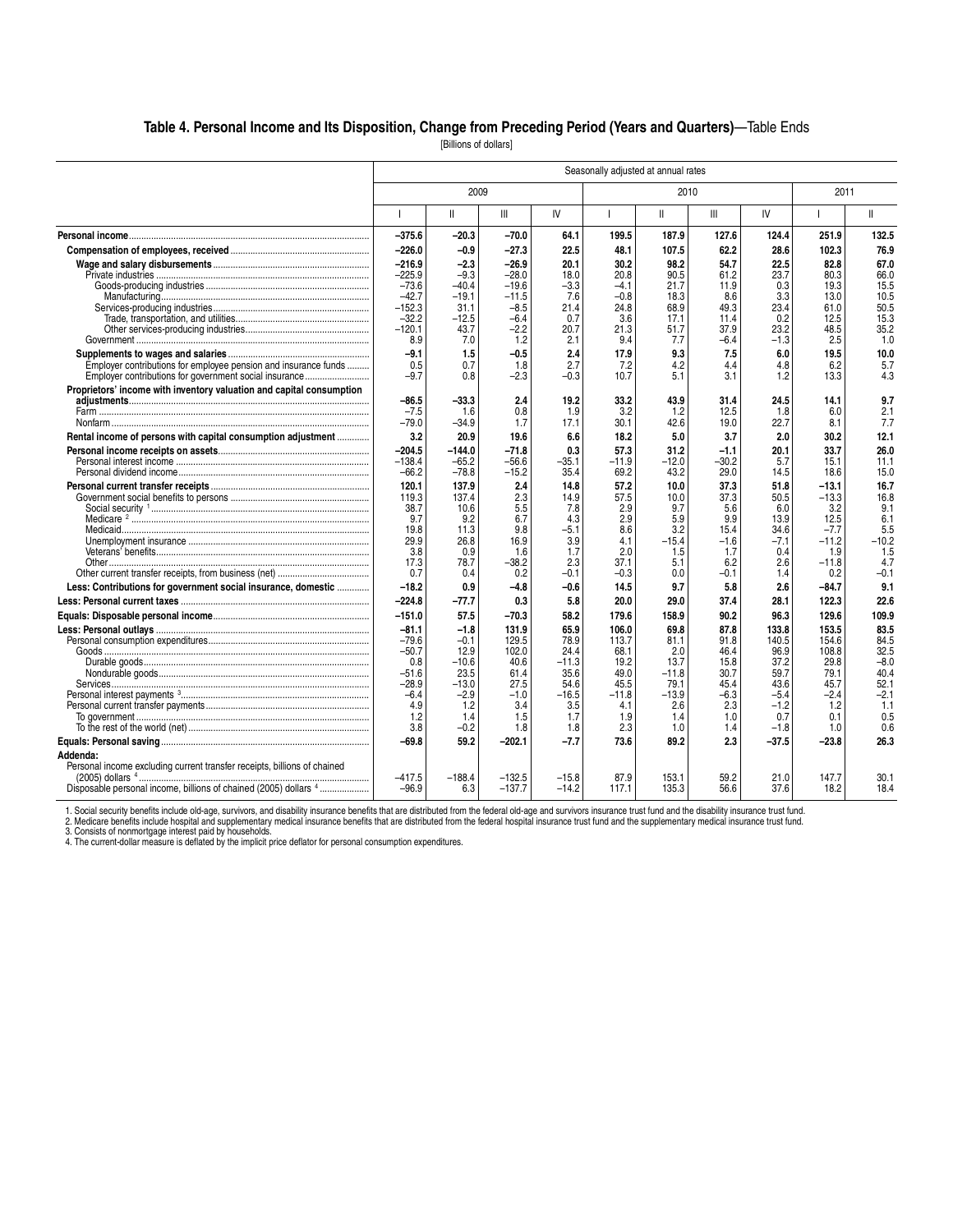## **Table 5. Personal Income and Its Disposition, Percent Change from Preceding Period (Months)**—Continues

|                                           |         | Seasonally adjusted at monthly rates |        |        |         |        |                                         |        |           |         |          |          |         |               |
|-------------------------------------------|---------|--------------------------------------|--------|--------|---------|--------|-----------------------------------------|--------|-----------|---------|----------|----------|---------|---------------|
|                                           |         |                                      |        |        |         | 2008   |                                         |        |           |         |          |          | 2009    |               |
|                                           | January | February                             | March  | April  | May     | June   | July                                    | August | September | October | November | December | January | February      |
|                                           |         |                                      |        |        |         |        | Based on current-dollar measures        |        |           |         |          |          |         |               |
| Personal income                           | 1.0     | 0.6                                  | 0.6    | $-0.2$ | 1.4     | $-0.1$ | $-1.0$                                  | 0.2    | $-0.1$    | $-0.5$  | $-0.8$   | $-1.1$   | $-1.1$  | $-1.1$        |
| Compensation of employees, received       | 0.4     | 0.4                                  | 0.3    | $-0.6$ | $-0.1$  | 0.0    | 0.0                                     | 0.2    | 0.0       | 0.0     | $-0.5$   | $-1.1$   | $-1.3$  | $-0.8$        |
| Wage and salary disbursements             | 0.2     | 0.3                                  | 0.2    | $-0.8$ | $-0.2$  | $-0.1$ | $-0.1$                                  | 0.2    | $-0.1$    | 0.0     | $-0.6$   | $-1.3$   | $-1.5$  | $-0.9$        |
| Supplements to wages and salaries         | 1.1     | 0.9                                  | 0.7    | 0.2    | 0.4     | 0.4    | 0.3                                     | 0.4    | 0.2       | 0.2     | $-0.1$   | $-0.3$   | $-0.2$  | $-0.3$        |
| Proprietors' income with inventory        |         |                                      |        |        |         |        |                                         |        |           |         |          |          |         |               |
| valuation and capital consumption         |         |                                      |        |        |         |        |                                         |        |           |         |          |          |         |               |
|                                           | 0.3     | 0.7                                  | 1.5    | 0.0    | 0.2     | $-0.3$ | $-0.8$                                  | $-0.7$ | $-2.0$    | $-1.3$  | $-2.0$   | $-3.4$   | $-3.1$  | $-2.7$        |
| Rental income of persons with capital     |         |                                      |        |        |         |        |                                         |        |           |         |          |          |         |               |
| consumption adjustment                    | 4.6     | 4.7                                  | 5.5    | 5.4    | 4.6     | 3.9    | 2.7                                     | 3.8    | 4.9       | 5.9     | 2.9      | 1.1      | $-1.3$  | 0.4           |
| Personal income receipts on assets        | 3.1     | 1.1                                  | 0.2    | $-0.4$ | $-0.3$  | 0.0    | 0.3                                     | $-0.3$ | $-0.8$    | $-2.9$  | $-2.9$   | $-3.2$   | $-3.6$  | $-3.8$        |
| Personal interest income                  | 3.2     | 1.1                                  | 0.8    | 1.0    | 0.5     | 0.2    | 0.9                                     | 0.3    | $-0.2$    | $-3.3$  | $-2.8$   | $-2.9$   | $-4.4$  | $-3.5$        |
| Personal dividend income                  | 3.1     | 1.2<br>0.1                           | $-0.8$ | $-2.7$ | $-1.6$  | $-0.4$ | $-0.7$                                  | $-1.2$ | $-2.0$    | $-2.2$  | $-3.0$   | $-3.8$   | $-2.0$  | $-4.2$<br>1.1 |
| Personal current transfer receipts        | 1.2     |                                      | 0.9    | 0.7    | 10.0    | $-1.1$ | $-6.5$                                  | 1.0    | 0.9       | 0.1     | 0.5      | 1.9      | 3.4     |               |
| Less: Contributions for government social |         |                                      |        |        |         |        |                                         |        |           |         |          |          |         |               |
|                                           | 0.8     | 0.3                                  | 0.3    | $-0.6$ | $-0.1$  | 0.0    | 0.0                                     | 0.3    | 0.0       | 0.1     | $-0.5$   | $-1.0$   | $-0.4$  | $-0.7$        |
| Less: Personal current taxes              | $-0.4$  | 0.7                                  | 1.0    | $-0.4$ | $-25.2$ | 17.7   | $-0.6$                                  | 9.7    | $-1.0$    | $-1.1$  | $-1.9$   | $-1.9$   | $-12.0$ | $-2.4$        |
| Equals: Disposable personal income        | 1.2     | 0.5                                  | 0.5    | $-0.2$ | 5.2     | $-1.9$ | $-1.0$                                  | $-0.9$ | 0.0       | $-0.4$  | $-0.7$   | $-1.0$   | 0.3     | $-0.9$        |
| Addenda:                                  |         |                                      |        |        |         |        |                                         |        |           |         |          |          |         |               |
| Personal consumption expenditures         | 0.1     | $-0.2$                               | 0.5    | 0.4    | 0.4     | 0.5    | $-0.1$                                  | $-0.3$ | $-0.5$    | $-1.0$  | $-1.5$   | $-1.0$   | 0.6     | 0.0           |
|                                           | $-0.4$  | $-1.2$                               | 1.0    | 0.3    | 0.5     | 1.1    | $-0.3$                                  | $-0.3$ | $-2.0$    | $-3.0$  | $-4.1$   | $-3.0$   | 1.8     | 0.6           |
| Durable goods                             | $-0.9$  | $-1.7$                               | $-0.5$ | $-0.1$ | $-0.2$  | $-0.9$ | $-2.4$                                  | 1.1    | $-3.6$    | $-4.6$  | $-1.1$   | $-1.9$   | 3.1     | $-1.0$        |
| Nondurable goods                          | $-0.2$  | $-0.9$                               | 1.9    | 0.5    | 0.9     | 2.0    | 0.7                                     | $-1.0$ | $-1.3$    | $-2.2$  | $-5.5$   | $-3.5$   | 1.2     | 1.4           |
|                                           | 0.4     | 0.3                                  | 0.2    | 0.4    | 0.3     | 0.3    | 0.1                                     | $-0.2$ | 0.3       | 0.0     | $-0.1$   | $-0.1$   | 0.0     | $-0.3$        |
|                                           |         |                                      |        |        |         |        | Based on chained (2005) dollar measures |        |           |         |          |          |         |               |
|                                           |         |                                      |        |        |         |        |                                         |        |           |         |          |          |         |               |
| Real personal income excluding current    |         |                                      |        |        |         |        |                                         |        |           |         |          |          |         |               |
|                                           | 0.6     | 0.4                                  | 0.2    | $-0.7$ | $-0.4$  | $-0.5$ | $-0.5$                                  | 0.2    | $-0.4$    | $-0.1$  | 0.1      | $-1.2$   | $-2.1$  | $-1.8$        |
| Real disposable personal income           | 0.9     | 0.3                                  | 0.2    | $-0.5$ | 4.8     | $-2.5$ | $-1.6$                                  | $-0.8$ | $-0.1$    | 0.1     | 0.5      | $-0.5$   | 0.1     | $-1.2$        |

|                                                                                                              |               |            |            |                  |               |            | Seasonally adjusted at monthly rates    |               |            |                   |            |               |            |              |
|--------------------------------------------------------------------------------------------------------------|---------------|------------|------------|------------------|---------------|------------|-----------------------------------------|---------------|------------|-------------------|------------|---------------|------------|--------------|
|                                                                                                              |               |            |            |                  | 2009          |            |                                         |               |            |                   |            | 2010          |            |              |
|                                                                                                              | March         | April      | May        | June             | July          | August     | September                               | October       |            | November December | January    | February      | March      | April        |
|                                                                                                              |               |            |            |                  |               |            | Based on current-dollar measures        |               |            |                   |            |               |            |              |
| Personal income.                                                                                             | $-0.6$        | 0.1        | 1.3        | $-1.2$           | $-0.3$        | 0.0        | 0.2                                     | $-0.1$        | 0.5        | 0.6               | 0.8        | 0.2           | 0.5        | 0.7          |
| Compensation of employees, received                                                                          | $-0.5$        | 0.5        | 0.2        | $-0.1$           | $-0.3$        | 0.0        | $-0.1$                                  | 0.1           | 0.3        | 0.0               | 0.4        | $-0.1$        | 0.4        | $0.7 \\ 0.8$ |
| Wage and salary disbursements                                                                                | $-0.6$        | 0.6        | 0.2        | $-0.2$           | $-0.4$        | 0.0        | $-0.1$                                  | 0.1           | 0.3        | 0.0               | 0.3        | $-0.2$        | 0.5        | 0.2          |
| Supplements to wages and salaries<br>Proprietors' income with inventory<br>valuation and capital consumption | $-0.1$        | 0.2        | 0.1        | 0.0              | $-0.1$        | 0.0        | 0.0                                     | 0.0           | 0.1        | 0.0               | 1.0        | 0.0           | 0.2        |              |
|                                                                                                              | $-2.0$        | $-0.8$     | $-0.5$     | $-0.3$           | 0.2           | 0.7        | 0.0                                     | 0.7           | 1.1        | 1.2               | 1.1        | 1.1           | 1.5        | 2.2          |
| Rental income of persons with capital                                                                        |               |            |            |                  |               |            |                                         |               |            |                   |            |               |            |              |
|                                                                                                              | 1.7           | 3.2        | 2.9        | 2.6              | 2.4           | 1.5        | 0.8                                     | $-0.2$        | 0.9        | 1.8               | 2.5        | 1.7           | 0.9        | 0.1          |
| Personal income receipts on assets                                                                           | $-3.2$        | $-3.0$     | $-1.6$     | $-1.2$           | $-1.9$        | $-1.1$     | $-0.7$                                  | $-0.3$        | 0.8        | 2.0               | 1.2        | 1.0           | 0.1        | 0.8          |
| Personal interest income                                                                                     | $-3.3$        | $-1.0$     | $-1.1$     | $-1.0$           | $-2.2$        | $-1.9$     | $-1.8$                                  | $-1.5$        | $-0.2$     | 0.4               | $-0.7$     | $-0.7$        | $-0.7$     | $-0.3$       |
| Personal dividend income                                                                                     | $-3.1$        | $-6.6$     | $-2.7$     | $-1.6$           | $-1.4$        | 0.5        | 1.3                                     | 1.8           | 2.6        | 4.6               | 4.3        | 3.7           | 1.3        | 2.4          |
| Personal current transfer receipts<br>Less: Contributions for government social<br>insurance, domestic       | 1.8<br>$-0.4$ | 1.6<br>0.5 | 8.1<br>0.2 | $-5.2$<br>$-0.2$ | 0.2<br>$-0.4$ | 0.6<br>0.0 | 1.7<br>$-0.2$                           | $-1.2$<br>0.0 | 0.5<br>0.2 | 0.9<br>$-0.2$     | 1.7<br>1.7 | 0.1<br>$-0.3$ | 0.3<br>0.3 | 0.1<br>0.5   |
|                                                                                                              |               |            |            |                  |               |            |                                         |               |            |                   |            |               |            |              |
| Less: Personal current taxes                                                                                 | $-2.7$        | $-3.6$     | $-0.4$     | $-0.3$           | 0.2           | 0.2        | 0.0                                     | 0.0           | 0.5        | 0.4               | 0.9        | 0.2           | 0.8        | 0.9          |
| Equals: Disposable personal income                                                                           | $-0.4$        | 0.5        | 1.5        | $-1.3$           | $-0.4$        | 0.0        | 0.2                                     | $-0.2$        | 0.5        | 0.6               | 0.8        | 0.2           | 0.4        | 0.7          |
| Addenda:                                                                                                     |               |            |            |                  |               |            |                                         |               |            |                   |            |               |            |              |
| Personal consumption expenditures                                                                            | $-0.5$        | 0.0        | 0.2        | 0.5              | 0.3           | 1.2        | $-0.7$                                  | 0.6           | 0.2        | 0.6               | 0.2        | 0.4           | 0.6        | 0.1          |
|                                                                                                              | $-1.2$        | $-0.1$     | 0.9        | 1.4              | 0.8           | 3.1        | $-2.4$                                  | 0.6           | 0.9        | 0.5               | 0.6        | 0.6           | 1.1        | $-0.5$       |
|                                                                                                              | $-1.8$        | $-0.7$     | 1.6        | 0.4              | 1.7           | 6.5        | $-8.2$                                  | 1.1           | 2.0        | 0.6               | $-0.7$     | 0.7           | 3.1        | $-0.7$       |
| Nondurable goods                                                                                             | $-0.8$        | 0.2        | 0.6        | 1.8              | 0.3           | 1.4        | 0.5                                     | 0.4           | 0.4        | 0.5               | 1.2        | 0.6           | 0.2        | $-0.4$       |
|                                                                                                              | $-0.1$        | 0.0        | $-0.1$     | 0.1              | 0.1           | 0.3        | 0.1                                     | 0.5           | $-0.1$     | 0.6               | 0.0        | 0.3           | 0.3        | 0.4          |
|                                                                                                              |               |            |            |                  |               |            | Based on chained (2005) dollar measures |               |            |                   |            |               |            |              |
| Real personal income excluding current                                                                       |               |            |            |                  |               |            |                                         |               |            |                   |            |               |            |              |
|                                                                                                              | $-1.0$        | $-0.4$     | $-0.3$     | $-0.8$           | $-0.5$        | $-0.4$     | $-0.3$                                  | $-0.2$        | 0.3        | 0.5               | 0.3        | 0.2           | 0.4        | 0.8          |
| Real disposable personal income                                                                              | $-0.3$        | 0.4        | 1.4        | $-1.8$           | $-0.5$        | $-0.3$     | 0.0                                     | $-0.5$        | 0.3        | 0.6               | 0.5        | 0.1           | 0.3        | 0.6          |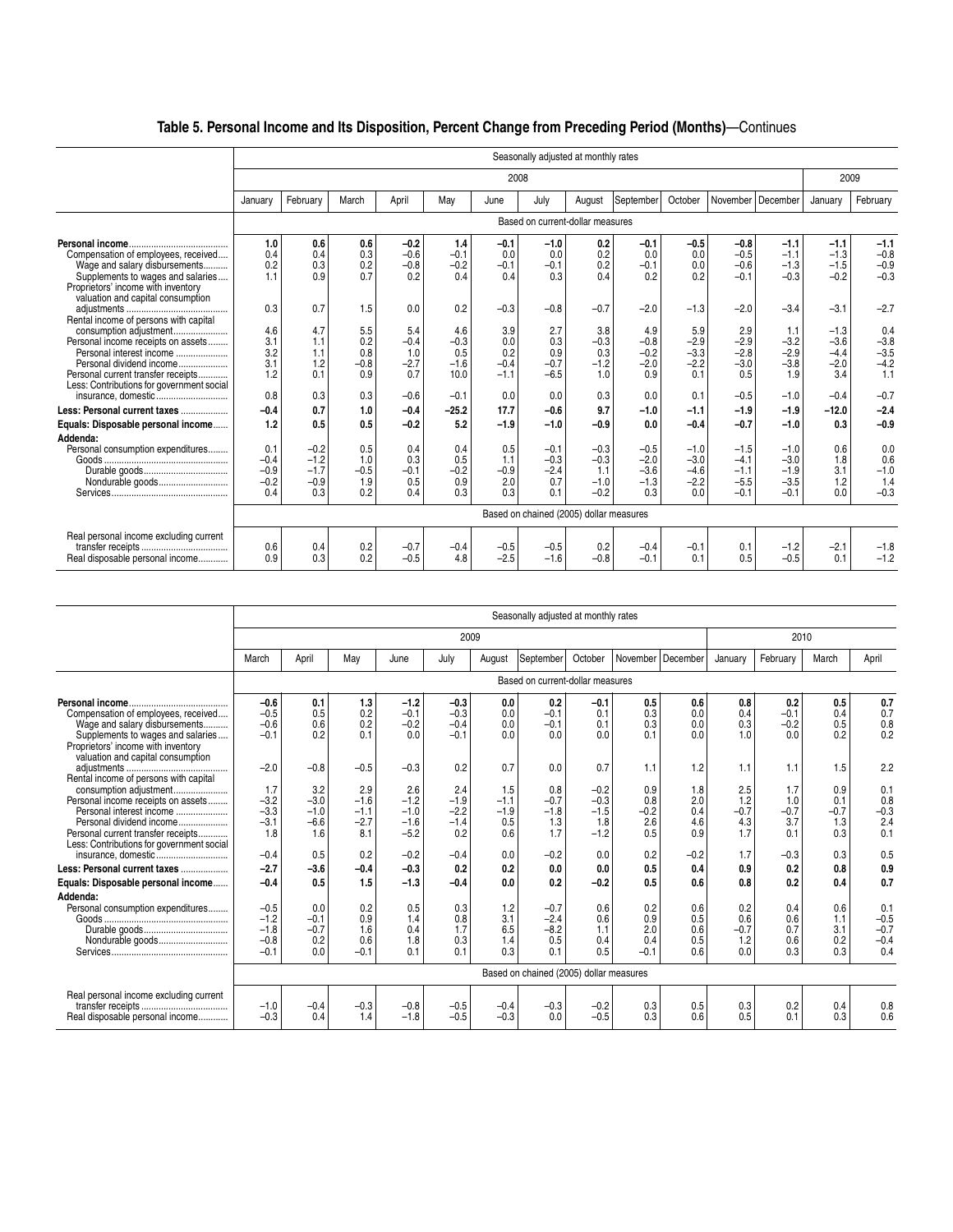# **Table 5. Personal Income and Its Disposition, Percent Change from Preceding Period (Months)**—Table Ends

|                                           |            |            |               |            |            |            |            | Seasonally adjusted at monthly rates    |                |               |               |            |               |               |
|-------------------------------------------|------------|------------|---------------|------------|------------|------------|------------|-----------------------------------------|----------------|---------------|---------------|------------|---------------|---------------|
|                                           |            |            |               |            | 2010       |            |            |                                         |                |               | 2011          |            |               |               |
|                                           | May        | June       | July          | August     | September  | October    |            | November   December                     | January        | February      | March         | April      | May           | June P        |
|                                           |            |            |               |            |            |            |            | Based on current-dollar measures        |                |               |               |            |               |               |
|                                           | 0.6        | 0.1        | 0.4           | 0.5        | 0.0        | 0.5        | 0.1        | 0.5                                     | 1.1            | 0.5           | 0.4           | 0.4        | 0.2           | 0.1           |
| Compensation of employees, received       | 0.7        | $-0.1$     | 0.4           | 0.3        | 0.0        | 0.3        | $-0.2$     | 0.2                                     | 0.7            | 0.5           | 0.4           | 0.4        | 0.2           | 0.0           |
| Wage and salary disbursements             | 0.8        | $-0.1$     | 0.5           | 0.3        | 0.0        | 0.3        | $-0.2$     | 0.2                                     | 0.7            | 0.6           | 0.4           | 0.4        | 0.2           | 0.0           |
| Supplements to wages and salaries         | 0.3        | 0.0        | 0.2           | 0.2        | 0.1        | 0.2        | 0.0        | 0.1                                     | 0.8            | 0.3           | 0.3           | 0.2        | 0.2           | 0.1           |
| Proprietors' income with inventory        |            |            |               |            |            |            |            |                                         |                |               |               |            |               |               |
| valuation and capital consumption         |            |            |               |            |            |            |            |                                         |                |               |               |            |               |               |
|                                           | 0.9        | 0.7        | 1.2           | 1.2        | 0.8        | 1.1        | 0.3        | 0.4                                     | 0.1            | 1.0           | 0.5           | 0.2        | 0.1           | $-0.1$        |
| Rental income of persons with capital     |            |            |               |            |            |            |            |                                         |                |               |               |            |               |               |
| consumption adjustment                    | 0.2<br>0.7 | 0.3        | 0.4<br>$-0.2$ | 0.5        | 0.4        | 0.2        | 0.0        | $-0.1$                                  | 4.2<br>0.3     | 4.1           | 4.0           | $-0.5$     | $-0.3$<br>0.6 | $-0.3$<br>0.7 |
| Personal income receipts on assets        |            | 0.6        | $-1.3$        | $-0.4$     | $-0.6$     | 0.6        | 0.8        | 1.6                                     |                | 0.4           | $-0.1$        | 0.7        |               |               |
| Personal interest income                  | $-0.2$     | $-0.2$     |               | $-1.5$     | $-1.5$     | 0.9        | 1.2        | 1.2                                     | 0.2            | 0.2           | 0.2           | 0.5        | 0.5           | 0.5           |
| Personal dividend income                  | 2.0<br>0.0 | 1.7<br>0.2 | 1.3<br>0.4    | 1.2<br>1.6 | 0.5<br>0.3 | 0.3<br>1.0 | 0.3<br>0.4 | 2.1<br>0.7                              | 0.5<br>$-1.0$  | 0.8<br>$-0.4$ | $-0.3$<br>0.3 | 1.1<br>0.5 | 0.7<br>$-0.1$ | 0.9<br>0.4    |
| Personal current transfer receipts        |            |            |               |            |            |            |            |                                         |                |               |               |            |               |               |
| Less: Contributions for government social | 0.6        | $-0.1$     | 0.3           | 0.3        | $-0.1$     | 0.3        | $-0.2$     |                                         | $-9.1$         | 0.6           | 0.5           | 0.3        | 0.2           | 0.0           |
|                                           |            |            |               |            |            |            |            | 0.1                                     |                |               |               |            |               |               |
| Less: Personal current taxes              | 1.2        | 0.6        | 1.4           | 1.1        | 0.8        | 1.0        | 0.4        | 0.6                                     | 8.3            | 1.0           | 0.7           | 0.5        | 0.4           | 0.2           |
| Equals: Disposable personal income        | 0.5        | 0.1        | 0.3           | 0.4        | 0.0        | 0.5        | 0.1        | 0.5                                     | 0.4            | 0.4           | 0.4           | 0.4        | 0.2           | 0.1           |
| Addenda:                                  |            |            |               |            |            |            |            |                                         |                |               |               |            |               |               |
| Personal consumption expenditures         | 0.3        | 0.0        | 0.4           | 0.6        | 0.3        | 0.6        | 0.4        | 0.4                                     | 0.4            | 0.8           | 0.6           | 0.2        | 0.1           | $-0.2$        |
|                                           | $-0.5$     | $-0.3$     | 0.6           | 1.3        | 0.8        | 1.4        | 0.4        | 0.6                                     | 1.2            | 1.6           | 0.7           | 0.5        | $-0.6$        | $-0.5$        |
| Durable goods                             | $-0.2$     | $-0.5$     | 1.2           | 0.2        | 1.5        | 2.2        | 0.0        | 0.4                                     | 1.1            | 2.0           | $-0.1$        | $-0.3$     | $-1.3$        | $-0.4$        |
| Nondurable goods                          | $-0.6$     | $-0.2$     | 0.4           | 1.8        | 0.4        | 1.0        | 0.7        | 0.7                                     | 1.3            | 1.4           | 1.1           | 0.9        | $-0.3$        | $-0.6$        |
|                                           | 0.6        | 0.1        | 0.2           | 0.2        | 0.0        | 0.2        | 0.4        | 0.2                                     | 0 <sub>0</sub> | 0.3           | 0.5           | 0.0        | 0.4           | 0.0           |
|                                           |            |            |               |            |            |            |            | Based on chained (2005) dollar measures |                |               |               |            |               |               |
|                                           |            |            |               |            |            |            |            |                                         |                |               |               |            |               |               |
| Real personal income excluding current    |            |            |               |            |            |            |            |                                         |                |               |               |            |               |               |
|                                           | 0.8        | 0.3        | 0.2           | 0.1        | $-0.1$     | 0.2        | 0.0        | 0.2                                     | 1.3            | 0.3           | 0.1           | 0.1        | 0.1           | 0.3           |
| Real disposable personal income           | 0.6        | 0.3        | 0.1           | 0.3        | $-0.2$     | 0.3        | 0.0        | 0.2                                     | 0.0            | 0.0           | 0.0           | 0.1        | 0.0           | 0.3           |
|                                           |            |            |               |            |            |            |            |                                         |                |               |               |            |               |               |

p Preliminary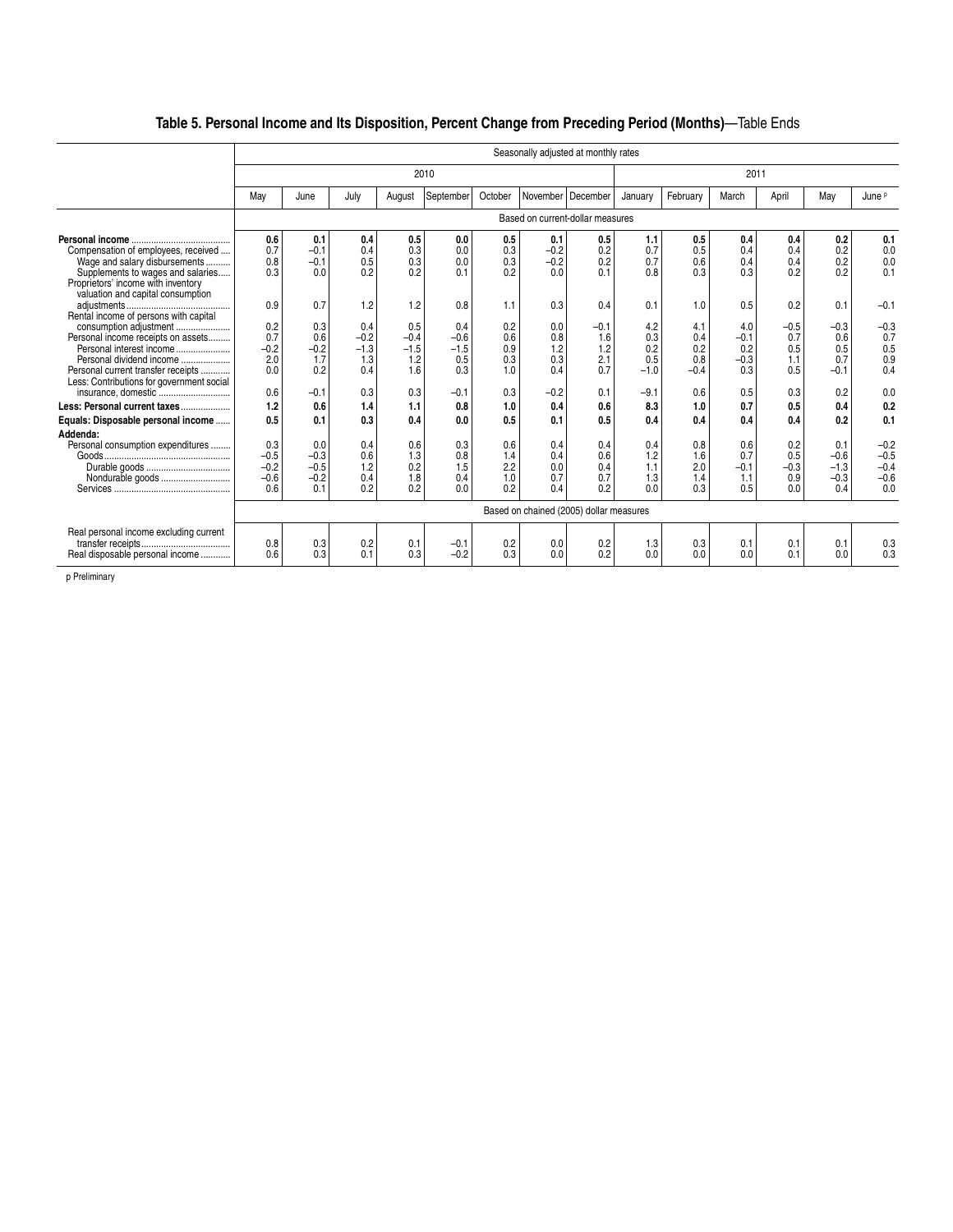### **Table 6. Personal Income and Its Disposition, Percent Change from Preceding Period (Years and Quarters)**

|                                                                                                                                                   |                                                                                                   |                                                                                                |                                                                                                                              |                                                                                               |                                                                                                |                                                                                                                | Seasonally adjusted at annual rates                                                                              |                                                                                                                            |
|---------------------------------------------------------------------------------------------------------------------------------------------------|---------------------------------------------------------------------------------------------------|------------------------------------------------------------------------------------------------|------------------------------------------------------------------------------------------------------------------------------|-----------------------------------------------------------------------------------------------|------------------------------------------------------------------------------------------------|----------------------------------------------------------------------------------------------------------------|------------------------------------------------------------------------------------------------------------------|----------------------------------------------------------------------------------------------------------------------------|
|                                                                                                                                                   | 2007                                                                                              | 2008                                                                                           | 2009                                                                                                                         | 2010                                                                                          |                                                                                                | 2008                                                                                                           |                                                                                                                  |                                                                                                                            |
|                                                                                                                                                   |                                                                                                   |                                                                                                |                                                                                                                              |                                                                                               |                                                                                                | Ш                                                                                                              | Ш                                                                                                                | IV                                                                                                                         |
|                                                                                                                                                   |                                                                                                   |                                                                                                |                                                                                                                              | Based on current-dollar measures                                                              |                                                                                                |                                                                                                                |                                                                                                                  |                                                                                                                            |
| Proprietors' income with inventory valuation and capital consumption<br>Less: Contributions for government social insurance, domestic<br>Addenda: | 5.7<br>5.2<br>5.8<br>2.4<br>$-3.8$<br>$-1.9$<br>12.4<br>12.2<br>12.8<br>7.1<br>4.1<br>10.1<br>5.1 | 4.6<br>2.7<br>2.0<br>5.7<br>0.7<br>61.1<br>5.3<br>9.2<br>$-1.1$<br>9.4<br>2.9<br>$-3.6$<br>5.8 | $-4.3$<br>$-3.4$<br>$-4.3$<br>0.6<br>$-14.3$<br>32.1<br>$-21.1$<br>$-19.8$<br>$-23.6$<br>13.8<br>$-2.3$<br>$-20.5$<br>$-2.1$ | 3.7<br>2.2<br>2.2<br>2.1<br>10.1<br>14.5<br>0.8<br>$-9.5$<br>19.9<br>6.7<br>2.4<br>4.6<br>3.6 | 9.3<br>5.9<br>4.8<br>10.7<br>9.3<br>68.0<br>17.1<br>18.5<br>14.7<br>10.7<br>7.7<br>4.8<br>10.0 | 5.1<br>$-1.3$<br>$-2.7$<br>5.5<br>5.0<br>79.1<br>$-0.3$<br>9.2<br>$-14.7$<br>34.2<br>$-1.3$<br>$-40.0$<br>13.1 | $-1.8$<br>0.6<br>$-0.3$<br>4.2<br>$-8.0$<br>54.3<br>$-1.0$<br>5.0<br>$-11.0$<br>$-12.6$<br>0.9<br>26.0<br>$-4.9$ | $-5.4$<br>$-2.4$<br>$-3.2$<br>1.2<br>$-19.2$<br>63.9<br>$-23.4$<br>$-22.3$<br>$-25.3$<br>8.3<br>$-1.8$<br>$-2.6$<br>$-5.8$ |
|                                                                                                                                                   | 5.1<br>4.3<br>2.9<br>5.1<br>5.5                                                                   | 2.7<br>0.5<br>$-6.7$<br>4.5<br>3.8                                                             | $-1.7$<br>$-5.4$<br>$-7.1$<br>$-4.6$<br>0.2                                                                                  | 3.8<br>5.9<br>5.4<br>6.2<br>2.8                                                               | 2.8<br>$-1.0$<br>$-10.8$<br>4.6<br>4.9                                                         | 4.4<br>5.3<br>$-5.5$<br>11.2<br>3.9                                                                            | 0.4<br>$-1.2$<br>$-13.2$<br>5.1<br>1.2                                                                           | $-10.4$<br>$-28.2$<br>$-28.0$<br>$-28.3$<br>0.0                                                                            |
|                                                                                                                                                   |                                                                                                   |                                                                                                |                                                                                                                              | Based on chained (2005) dollar measures                                                       |                                                                                                |                                                                                                                |                                                                                                                  |                                                                                                                            |
| Real personal income excluding current transfer receipts                                                                                          | 2.7<br>2.4                                                                                        | 0.5<br>2.4                                                                                     | $-7.6$<br>$-2.3$                                                                                                             | 1.3<br>1.8                                                                                    | 1.2<br>5.9                                                                                     | $-0.9$<br>8.2                                                                                                  | $-1.0$<br>$-8.8$                                                                                                 | $-0.6$<br>$-0.2$                                                                                                           |

|                                                                                          |                                                                                                    |                                                                                            |                                                                                             |                                                                         |                                                                            | Seasonally adjusted at annual rates                                     |                                                                             |                                                                    |                                                                         |                                                                     |  |
|------------------------------------------------------------------------------------------|----------------------------------------------------------------------------------------------------|--------------------------------------------------------------------------------------------|---------------------------------------------------------------------------------------------|-------------------------------------------------------------------------|----------------------------------------------------------------------------|-------------------------------------------------------------------------|-----------------------------------------------------------------------------|--------------------------------------------------------------------|-------------------------------------------------------------------------|---------------------------------------------------------------------|--|
|                                                                                          |                                                                                                    | 2009                                                                                       |                                                                                             |                                                                         |                                                                            | 2010                                                                    |                                                                             |                                                                    | 2011                                                                    |                                                                     |  |
|                                                                                          |                                                                                                    | Ш                                                                                          | Ш                                                                                           | IV                                                                      |                                                                            | $\mathsf{I}$                                                            | Ш                                                                           | IV                                                                 |                                                                         | Ш                                                                   |  |
|                                                                                          |                                                                                                    |                                                                                            |                                                                                             |                                                                         |                                                                            | Based on current-dollar measures                                        |                                                                             |                                                                    |                                                                         |                                                                     |  |
| Personal income.<br>Proprietors' income with inventory valuation and capital consumption | $-11.6$<br>$-10.8$<br>$-12.7$<br>$-2.4$<br>$-29.2$<br>4.9<br>$-34.2$<br>$-35.5$<br>$-31.9$<br>27.6 | $-0.7$<br>0.0<br>$-0.1$<br>0.4<br>$-13.2$<br>33.5<br>$-27.7$<br>$-20.1$<br>$-40.0$<br>30.1 | $-2.3$<br>$-1.4$<br>$-1.7$<br>$-0.1$<br>1.1<br>28.7<br>$-15.8$<br>$-18.6$<br>$-10.1$<br>0.4 | 2.2<br>1.2<br>1.3<br>0.6<br>8.5<br>8.6<br>0.1<br>$-12.4$<br>27.6<br>2.8 | 6.9<br>2.5<br>1.9<br>4.8<br>14.8<br>24.3<br>14.8<br>$-4.5$<br>55.0<br>10.9 | 6.3<br>5.6<br>6.4<br>2.4<br>19.1<br>5.9<br>7.6<br>$-4.6$<br>28.5<br>1.8 | 4.2<br>3.2<br>3.5<br>1.9<br>12.8<br>4.3<br>$-0.3$<br>$-11.4$<br>17.4<br>6.8 | 4.1<br>1.4<br>1.4<br>1.6<br>9.6<br>2.4<br>4.7<br>2.3<br>8.1<br>9.4 | 8.3<br>5.2<br>5.2<br>5.0<br>5.3<br>38.6<br>8.0<br>6.3<br>10.2<br>$-2.2$ | 4.2<br>3.8<br>4.1<br>2.5<br>3.6<br>13.3<br>6.0<br>4.5<br>8.0<br>2.9 |  |
| Less: Contributions for government social insurance, domestic                            | $-7.2$<br>$-49.7$                                                                                  | 0.4<br>$-23.5$                                                                             | $-2.0$<br>0.1                                                                               | $-0.3$<br>2.1                                                           | 6.2<br>7.3                                                                 | 4.0<br>10.5                                                             | 2.4<br>13.4                                                                 | 1.1<br>9.6                                                         | $-30.0$<br>45.7                                                         | 4.1<br>6.8                                                          |  |
|                                                                                          | $-5.4$                                                                                             | 2.2                                                                                        | $-2.6$                                                                                      | 2.2                                                                     | 6.8                                                                        | 5.9                                                                     | 3.3                                                                         | 3.5                                                                | 4.7                                                                     | 3.9                                                                 |  |
| Addenda:                                                                                 | $-3.2$<br>$-6.2$<br>$-9.3$<br>$-1.7$                                                               | 0.0<br>1.7<br>$-4.1$<br>4.5<br>$-0.8$                                                      | 5.4<br>13.6<br>17.1<br>12.0<br>1.7                                                          | 3.2<br>3.0<br>$-4.2$<br>6.7<br>3.3                                      | 4.6<br>8.6<br>7.6<br>9.1<br>2.7                                            | 3.2<br>0.2<br>5.3<br>$-2.0$<br>4.8                                      | 3.7<br>5.7<br>6.0<br>5.5<br>2.7                                             | 5.6<br>11.9<br>14.4<br>10.8<br>2.6                                 | 6.1<br>13.1<br>11.0<br>14.1<br>27                                       | 3.2<br>3.7<br>$-2.7$<br>6.8<br>3.0                                  |  |
|                                                                                          | Based on chained (2005) dollar measures                                                            |                                                                                            |                                                                                             |                                                                         |                                                                            |                                                                         |                                                                             |                                                                    |                                                                         |                                                                     |  |
| Real personal income excluding current transfer receipts                                 | $-4.3$<br>$-3.8$                                                                                   | $-2.7$<br>0.3                                                                              | $-1.5$<br>$-5.4$                                                                            | $-0.2$<br>$-0.6$                                                        | 1.0<br>4.9                                                                 | 1.7<br>5.6                                                              | 0.7<br>2.3                                                                  | 0.2<br>1.5                                                         | 1.6                                                                     | 0.3<br>0.7                                                          |  |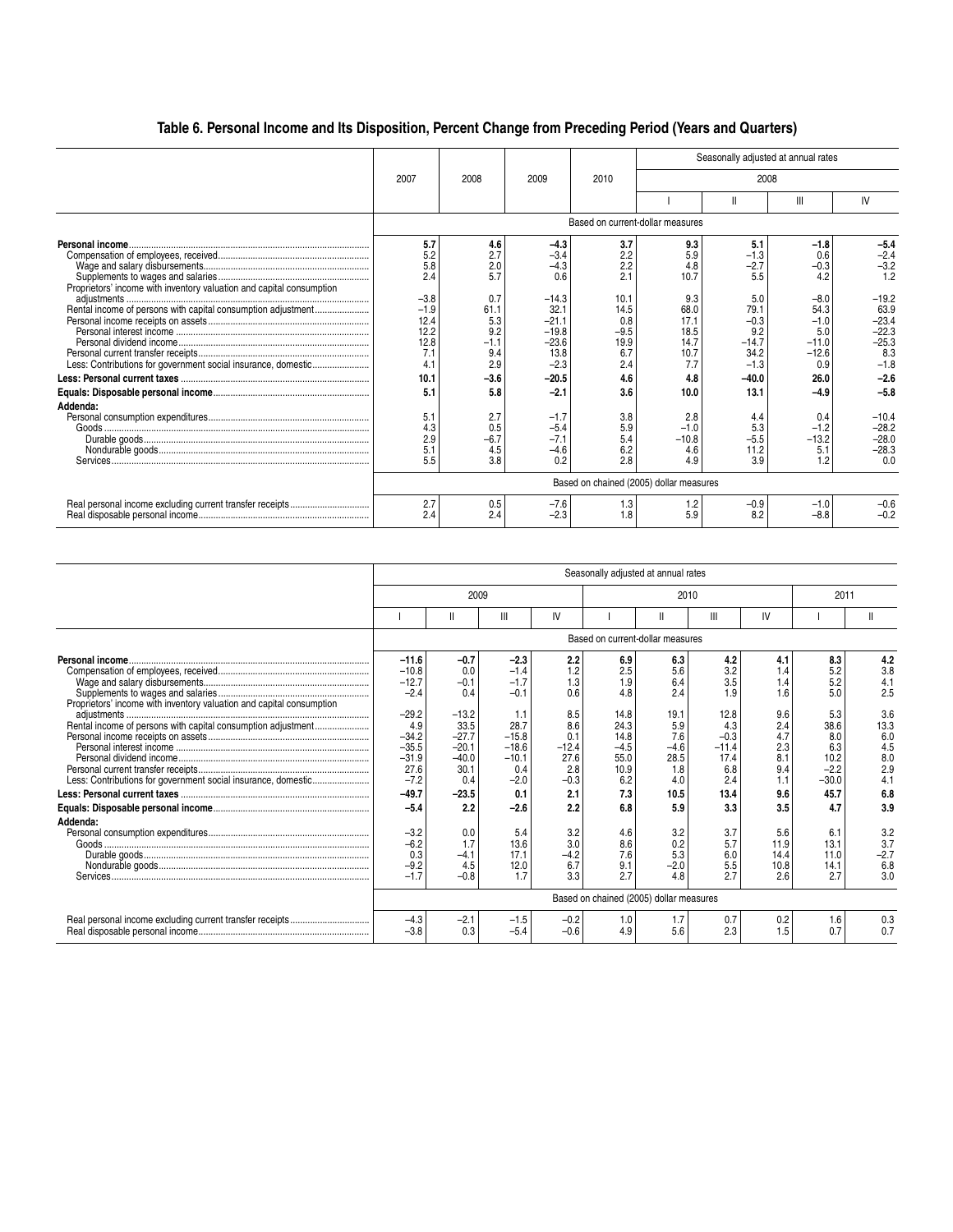### **Table 7. Real Personal Consumption Expenditures by Major Type of Product (Months)**

|                                                       |                                                     |                                                                                                         |                                                     |                                                     |                                                     | 2008                                                |                                                     |                                                     |                                                                                                                  |                                                     |                                                     |                                                     | 2009                                                |                                                     |  |
|-------------------------------------------------------|-----------------------------------------------------|---------------------------------------------------------------------------------------------------------|-----------------------------------------------------|-----------------------------------------------------|-----------------------------------------------------|-----------------------------------------------------|-----------------------------------------------------|-----------------------------------------------------|------------------------------------------------------------------------------------------------------------------|-----------------------------------------------------|-----------------------------------------------------|-----------------------------------------------------|-----------------------------------------------------|-----------------------------------------------------|--|
|                                                       | January                                             | February                                                                                                | March                                               | April                                               | Mav                                                 | June                                                | July                                                | August                                              | September                                                                                                        | October                                             | November                                            | December                                            | January                                             | February                                            |  |
|                                                       |                                                     |                                                                                                         |                                                     |                                                     |                                                     |                                                     |                                                     |                                                     | Billions of chained (2005) dollars, seasonally adjusted at annual rates                                          |                                                     |                                                     |                                                     |                                                     |                                                     |  |
| Personal consumption expenditures<br>Nondurable goods | 9,310.6<br>3,269.8<br>1,233.0<br>2,039.4<br>6,040.9 | 9,273.1<br>3,226.7<br>1,214.3<br>2,014.8<br>6,045.5                                                     | 9,283.5<br>3,250.4<br>1,208.8<br>2,042.0<br>6,032.8 | 9,289.3<br>3,251.8<br>1,212.6<br>2,040.2<br>6,037.2 | 9,287.6<br>3,254.9<br>1,213.4<br>2,042.6<br>6,032.5 | 9,280.5<br>3,251.4<br>1,203.3<br>2,047.7<br>6,028.8 | 9,226.4<br>3,208.1<br>1,174.4<br>2,031.1<br>6,017.3 | 9,209.8<br>3,212.2<br>1,189.2<br>2,023.0<br>5,996.6 | 9,151.8<br>3,143.5<br>1,148.7<br>1,992.2<br>6,005.6                                                              | 9,107.5<br>3,103.2<br>1,097.6<br>1,996.9<br>6,000.2 | 9,084.5<br>3,090.1<br>1,091.2<br>1,990.3<br>5,989.7 | 9,036.1<br>3,052.6<br>1,075.2<br>1,968.7<br>5,976.6 | 9,071.5<br>3,096.8<br>1,108.7<br>1,981.5<br>5,970.4 | 9,042.6<br>3,090.5<br>1,096.8<br>1,986.0<br>5,947.9 |  |
|                                                       |                                                     | Change from preceding period in billions of chained (2005) dollars, seasonally adjusted at annual rates |                                                     |                                                     |                                                     |                                                     |                                                     |                                                     |                                                                                                                  |                                                     |                                                     |                                                     |                                                     |                                                     |  |
| Personal consumption expenditures<br>Nondurable goods | $-17.2$<br>$-27.0$<br>$-11.1$<br>$-15.9$<br>9.1     | $-37.5$<br>$-43.1$<br>$-18.7$<br>$-24.6$<br>4.6                                                         | 10.4<br>23.7<br>$-5.5$<br>27.2<br>$-12.7$           | 5.8<br>1.4<br>3.8<br>$-1.8$<br>4.4                  | $-1.7$<br>3.1<br>0.8<br>2.4<br>$-4.7$               | $-7.1$<br>$-3.5$<br>$-10.1$<br>5.1<br>$-3.7$        | $-54.1$<br>$-43.3$<br>$-28.9$<br>$-16.6$<br>$-11.5$ | $-16.6$<br>4.1<br>14.8<br>$-8.1$<br>$-20.7$         | $-58.0$<br>$-68.7$<br>$-40.5$<br>$-30.8$<br>9.0                                                                  | $-44.3$<br>$-40.3$<br>$-51.1$<br>4.7<br>$-5.4$      | $-23.0$<br>$-13.1$<br>$-6.4$<br>$-6.6$<br>$-10.5$   | $-48.4$<br>$-37.5$<br>$-16.0$<br>$-21.6$<br>$-13.1$ | 35.4<br>44.2<br>33.5<br>12.8<br>$-6.2$              | $-28.9$<br>$-6.3$<br>$-11.9$<br>4.5<br>$-22.5$      |  |
|                                                       |                                                     |                                                                                                         |                                                     |                                                     |                                                     |                                                     |                                                     |                                                     | Percent change from preceding period in billions of chained (2005) dollars, seasonally adjusted at monthly rates |                                                     |                                                     |                                                     |                                                     |                                                     |  |
| Personal consumption expenditures<br>Nondurable goods | $-0.2$<br>$-0.8$<br>$-0.9$<br>$-0.8$<br>0.2         | $-0.4$<br>$-1.3$<br>$-1.5$<br>$-1.2$<br>0.1                                                             | 0.1<br>0.7<br>$-0.5$<br>1.4<br>$-0.2$               | 0.1<br>0.0<br>0.3<br>$-0.1$<br>0.1                  | 0.0<br>0.1<br>0.1<br>0.1<br>$-0.1$                  | $-0.1$<br>$-0.1$<br>$-0.8$<br>0.3<br>$-0.1$         | $-0.6$<br>$-1.3$<br>$-2.4$<br>$-0.8$<br>$-0.2$      | $-0.2$<br>0.1<br>1.3<br>$-0.4$<br>$-0.3$            | $-0.6$<br>$-2.1$<br>$-3.4$<br>$-1.5$<br>0.2                                                                      | $-0.5$<br>$-1.3$<br>$-4.5$<br>0.2                   | $-0.3$<br>$-0.4$<br>$-0.6$<br>$-0.3$<br>$-0.2$      | $-0.5$<br>$-1.2$<br>$-1.5$<br>$-0.2$                | 0.4<br>1.4<br>3.1<br>0.6<br>$-0.1$                  | $-0.3$<br>$-0.2$<br>$-1.1$<br>0.2<br>$-0.4$         |  |

|                                                       |                                                     |                                                   |                                                     |                                                     | 2009                                                |                                                     |                                                                                                                  |                                                     |                                                     |                                                     |                                                     | 2010                                                |                                                     |                                                     |
|-------------------------------------------------------|-----------------------------------------------------|---------------------------------------------------|-----------------------------------------------------|-----------------------------------------------------|-----------------------------------------------------|-----------------------------------------------------|------------------------------------------------------------------------------------------------------------------|-----------------------------------------------------|-----------------------------------------------------|-----------------------------------------------------|-----------------------------------------------------|-----------------------------------------------------|-----------------------------------------------------|-----------------------------------------------------|
|                                                       | March                                               | April                                             | May                                                 | June                                                | July                                                | August                                              | September                                                                                                        | October                                             |                                                     | November   December                                 | January                                             | February                                            | March                                               | April                                               |
|                                                       |                                                     |                                                   |                                                     |                                                     |                                                     |                                                     | Billions of chained (2005) dollars, seasonally adjusted at annual rates                                          |                                                     |                                                     |                                                     |                                                     |                                                     |                                                     |                                                     |
| Personal consumption expenditures<br>Nondurable goods | 9,008.5<br>3,060.4<br>1,078.2<br>1,973.6<br>5,942.1 | 8,993.1<br>3,049.2<br>,070.1<br>969.9.<br>5,937.2 | 9,002.4<br>3,071.1<br>1,087.7<br>1,975.5<br>5,926.2 | 9,000.1<br>3,072.7<br>1,092.2<br>1,973.1<br>5,922.5 | 9,023.5<br>3,096.2<br>1,117.0<br>1,974.4<br>5,923.4 | 9,104.7<br>3,174.8<br>1,193.3<br>1,984.4<br>5,929.7 | 9,022.7<br>3,091.1<br>0.093.3<br>1,989.1<br>5,927.4                                                              | 9,044.6<br>3,105.9<br>1,103.2<br>1,994.8<br>5,934.9 | 9,044.7<br>3,125.6<br>1,124.9<br>1,995.3<br>5,916.8 | 9,091.2<br>3,142.1<br>1,134.3<br>2,002.9<br>5,946.9 | 9,086.8<br>3,145.2<br>1,127.9<br>2,010.9<br>5,939.8 | 9,119.1<br>3,168.2<br>1,139.5<br>2,022.9<br>5,950.1 | 9,157.7<br>3,206.6<br>1,175.0<br>2,029.6<br>5,952.3 | 9,164.7<br>3,198.0<br>1,169.3<br>2,026.2<br>5,967.1 |
|                                                       |                                                     |                                                   |                                                     |                                                     |                                                     |                                                     | Change from preceding period in billions of chained (2005) dollars, seasonally adjusted at annual rates          |                                                     |                                                     |                                                     |                                                     |                                                     |                                                     |                                                     |
| Personal consumption expenditures<br>Nondurable goods | $-34.1$<br>$-30.1$<br>$-18.6$<br>$-12.4$<br>$-5.8$  | $-15.4$<br>$-11.2$<br>$-8.1$<br>$-3.7$<br>$-4.9$  | 9.3<br>21.9<br>17.6<br>5.6<br>$-11.0$               | $-2.3$<br>1.6<br>4.5<br>$-2.4$<br>$-3.7$            | 23.4<br>23.5<br>24.8<br>1.3<br>0.9                  | 81.2<br>78.6<br>76.3<br>10.0<br>6.3                 | $-82.0$<br>$-83.7$<br>$-100.0$<br>4.7<br>$-2.3$                                                                  | 21.9<br>14.8<br>9.9<br>5.7<br>7.5                   | 0.1<br>19.7<br>21.7<br>0.5<br>$-18.1$               | 46.5<br>16.5<br>9.4<br>7.6<br>30.1                  | $-4.4$<br>3.1<br>$-6.4$<br>8.0<br>$-7.1$            | 32.3<br>23.0<br>11.6<br>12.0<br>10.3                | 38.6<br>38.4<br>35.5<br>6.7<br>2.2                  | 7.0<br>$-8.6$<br>$-5.7$<br>$-3.4$<br>14.8           |
|                                                       |                                                     |                                                   |                                                     |                                                     |                                                     |                                                     | Percent change from preceding period in billions of chained (2005) dollars, seasonally adjusted at monthly rates |                                                     |                                                     |                                                     |                                                     |                                                     |                                                     |                                                     |
| Personal consumption expenditures<br>Nondurable goods | $-0.4$<br>$-1.0$<br>$-1.7$<br>$-0.6$<br>$-0.1$      | $-0.2$<br>$-0.4$<br>$-0.7$<br>$-0.2$<br>$-0.1$    | 0.1<br>0.7<br>1.6<br>0.3<br>$-0.2$                  | 0.0<br>0.0<br>0.4<br>$-0.1$<br>$-0.$                | 0.3<br>0.8<br>2.3<br>0.1<br>0.0                     | 0.9<br>2.5<br>6.8<br>0.5<br>0.1                     | $-0.9$<br>$-2.6$<br>$-8.4$<br>0.2<br>0.0                                                                         | 0.2<br>0.5<br>0.9<br>0.3<br>0.1                     | 0.0<br>0.6<br>2.0<br>0.0<br>$-0.3$                  | 0.5<br>0.5<br>0.8<br>0.4<br>0.5                     | 0.0<br>0.1<br>$-0.6$<br>0.4                         | 0.4<br>1.0<br>0.6<br>0.2                            | 0.4<br>1.2<br>3.1<br>0.3<br>0.0                     | 0.1<br>$-0.3$<br>$-0.5$<br>$-0.2$<br>0.2            |

|                                                       |                                                                                                         |                                                     |                                                     |                                                     | 2010                                                |                                                     |                                                     |                                                                         |                                                     |                                                     | 2011                                                                                                             |                                                     |                                                     |                                                     |
|-------------------------------------------------------|---------------------------------------------------------------------------------------------------------|-----------------------------------------------------|-----------------------------------------------------|-----------------------------------------------------|-----------------------------------------------------|-----------------------------------------------------|-----------------------------------------------------|-------------------------------------------------------------------------|-----------------------------------------------------|-----------------------------------------------------|------------------------------------------------------------------------------------------------------------------|-----------------------------------------------------|-----------------------------------------------------|-----------------------------------------------------|
|                                                       | Mav                                                                                                     | June                                                | July                                                | August                                              | September                                           | October                                             |                                                     | November December                                                       | January                                             | February                                            | March                                                                                                            | April                                               | May                                                 | June P                                              |
|                                                       |                                                                                                         |                                                     |                                                     |                                                     |                                                     |                                                     |                                                     | Billions of chained (2005) dollars, seasonally adjusted at annual rates |                                                     |                                                     |                                                                                                                  |                                                     |                                                     |                                                     |
| Personal consumption expenditures<br>Nondurable goods | 9,192.4<br>3,201.0<br>1,170.3<br>2,028.1<br>5,991.3                                                     | 9,203.7<br>3,209.7<br>1,168.2<br>2,037.9<br>5,994.4 | 9,216.8<br>3,214.3<br>1,186.1<br>2,027.7<br>6,002.8 | 9,254.4<br>3,244.5<br>1,187.9<br>2,054.3<br>6,011.8 | 9,270.1<br>3,263.5<br>1.208.1<br>2,055.6<br>6,009.7 | 9,305.5<br>3,296.9<br>1,237.6<br>2,062.9<br>6,013.6 | 9,334.4<br>3,310.1<br>1,239.9<br>2,073.2<br>6,029.6 | 9,345.3<br>3,311.1<br>1,249.8<br>2,066.2<br>6,039.2                     | 9,348.6<br>3,327.0<br>1,262.8<br>2,070.8<br>6,027.8 | 9,382.1<br>3,355.3<br>1,285.2<br>2,079.3<br>6,034.2 | 9,399.5<br>3,351.0<br>1.284.1<br>2,076.2<br>6,055.2                                                              | 9,386.8<br>3,347.8<br>1,277.4<br>2,078.5<br>6,045.7 | 9,376.6<br>3,326.5<br>1,259.7<br>2,072.6<br>6,055.6 | 9,373.4<br>3,324.9<br>1,252.3<br>2,076.8<br>6,054.0 |
|                                                       | Change from preceding period in billions of chained (2005) dollars, seasonally adjusted at annual rates |                                                     |                                                     |                                                     |                                                     |                                                     |                                                     |                                                                         |                                                     |                                                     |                                                                                                                  |                                                     |                                                     |                                                     |
| Personal consumption expenditures<br>Nondurable goods | 27.7<br>3.0<br>1.0<br>1.9<br>24.2                                                                       | 11.3<br>8.7<br>$-2.1$<br>9.8<br>3.1                 | 13.1<br>4.6<br>17.9<br>$-10.2$<br>8.4               | 37.6<br>30.2<br>1.8<br>26.6<br>9.0                  | 15.7<br>19.0<br>20.2<br>1.3<br>$-2.1$               | 35.4<br>33.4<br>29.5<br>7.3<br>3.9                  | 28.9<br>13.2<br>2.3<br>10.3<br>16.0                 | 10.9<br>1.0<br>9.9<br>$-7.0$<br>9.6                                     | 3.3<br>15.9<br>13.0<br>4.6<br>$-11.4$               | 33.5<br>28.3<br>22.4<br>8.5<br>6.4                  | 17.4<br>$-4.3$<br>$-1.1$<br>$-3.1$<br>21.0                                                                       | $-12.7$<br>$-3.2$<br>$-6.7$<br>2.3<br>$-9.5$        | $-10.2$<br>$-21.3$<br>$-17.7$<br>$-5.9$<br>9.9      | $-3.2$<br>$-1.6$<br>$-7.4$<br>4.2<br>$-1.6$         |
|                                                       |                                                                                                         |                                                     |                                                     |                                                     |                                                     |                                                     |                                                     |                                                                         |                                                     |                                                     | Percent change from preceding period in billions of chained (2005) dollars, seasonally adjusted at monthly rates |                                                     |                                                     |                                                     |
| Personal consumption expenditures<br>Nondurable goods | 0.3<br>0.1<br>0.1<br>0.1<br>0.4                                                                         | 0.1<br>0.3<br>$-0.2$<br>0.5<br>0.1                  | 0.1<br>0.1<br>1.5<br>$-0.5$<br>0.1                  | 0.4<br>0.9<br>0.2<br>1.3<br>0.1                     | 0.2<br>0.6<br>1.7<br>0.1<br>0.0                     | 0.4<br>1.0<br>2.4<br>0.4<br>0.1                     | 0.3<br>0.4<br>0.2<br>0.5<br>0.3                     | 0.1<br>0.0<br>0.8<br>$-0.3$<br>0.2                                      | 0.0<br>0.5<br>1.0<br>0.2<br>$-0.2$                  | 0.4<br>0.8<br>1.8<br>0.4<br>0.1                     | 0.2<br>-0.1<br>$-0.1$<br>$-0.1$<br>0.3                                                                           | $-0.1$<br>$-0.1$<br>$-0.5$<br>0.1<br>$-0.2$         | $-0.1$<br>$-0.6$<br>$-1.4$<br>$-0.3$<br>0.2         | 0.0<br>0.0<br>$-0.6$<br>0.2<br>0.0                  |

p Preliminary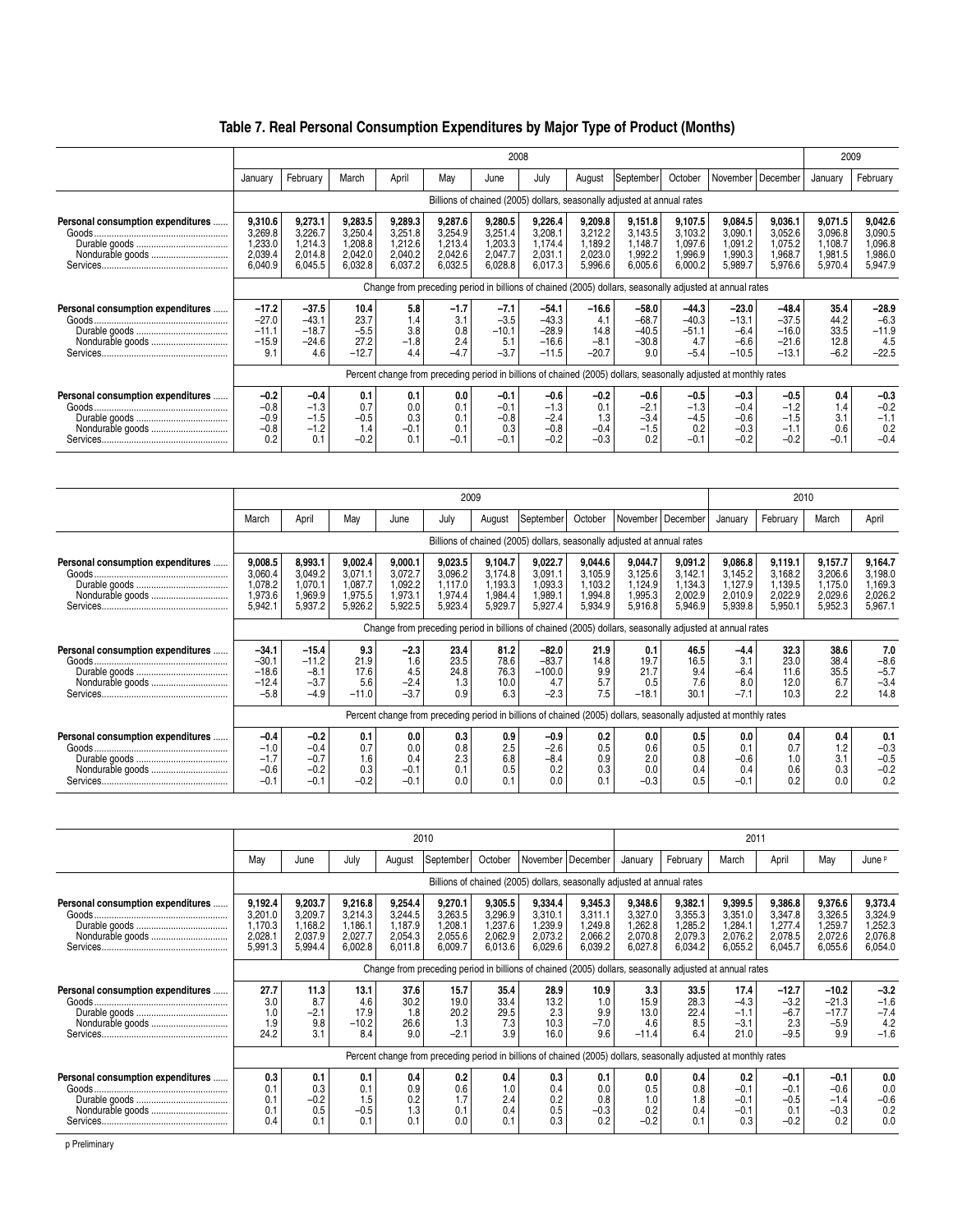# **Table 8. Real Personal Consumption Expenditures by Major Type of Product (Years and Quarters)**

|                                   |                                                     |                                                     |                                                      |                                                     |                                                                    | Seasonally adjusted at annual rates                |                                                     |                                                       |
|-----------------------------------|-----------------------------------------------------|-----------------------------------------------------|------------------------------------------------------|-----------------------------------------------------|--------------------------------------------------------------------|----------------------------------------------------|-----------------------------------------------------|-------------------------------------------------------|
|                                   | 2007                                                | 2008                                                | 2009                                                 | 2010                                                |                                                                    | 2008                                               |                                                     |                                                       |
|                                   |                                                     |                                                     |                                                      |                                                     |                                                                    |                                                    | $\mathbf{III}$                                      | IV                                                    |
|                                   |                                                     |                                                     |                                                      | Billions of chained (2005) dollars                  |                                                                    |                                                    |                                                     |                                                       |
|                                   | 9,262.9<br>3,273.5<br>1,232.4<br>2,042.9<br>5,990.2 | 9,211.7<br>3,192.9<br>1,171.8<br>2,019.1<br>6,017.0 | 9,037.5<br>3,098.0<br>1,108.3<br>1,983.4<br>5,935.5  | 9,220.9<br>3,230.7<br>1,188.3<br>2,041.3<br>5,991.8 | 9,289.1<br>3,249.0<br>1,218.7<br>2,032.1<br>6,039.7                | 9,285.8<br>3,252.7<br>8.099.<br>2,043.5<br>6,032.9 | 9,196.0<br>3,187.9<br>1,170.8<br>2,015.4<br>6,006.5 | 9,076.0<br>3,082.0<br>1,088.0<br>1,985.3<br>5,988.8   |
|                                   |                                                     |                                                     |                                                      |                                                     | Change from preceding period in billions of chained (2005) dollars |                                                    |                                                     |                                                       |
|                                   | 208.4<br>94.6<br>58.2<br>37.9<br>114.6              | $-51.2$<br>$-80.6$<br>$-60.6$<br>$-23.8$<br>26.8    | $-174.2$<br>$-94.9$<br>$-63.5$<br>$-35.7$<br>$-81.5$ | 183.4<br>132.7<br>80.0<br>57.9<br>56.3              | $-23.5$<br>$-46.8$<br>$-31.2$<br>$-16.9$<br>21.9                   | $-3.3$<br>3.7<br>$-8.9$<br>11.4<br>$-6.8$          | $-89.8$<br>$-64.8$<br>$-39.0$<br>$-28.1$<br>$-26.4$ | $-120.0$<br>$-105.9$<br>$-82.8$<br>$-30.1$<br>$-17.7$ |
|                                   |                                                     |                                                     |                                                      |                                                     | Percent change from preceding period in chained (2005) dollars     |                                                    |                                                     |                                                       |
| Personal consumption expenditures | 2.3<br>3.0<br>5.0<br>1.9<br>1.9                     | $-0.6$<br>$-2.5$<br>$-4.9$<br>$-1.2$<br>0.4         | $-1.9$<br>$-3.0$<br>$-5.4$<br>$-1.8$<br>$-1.4$       | 2.0<br>4.3<br>7.2<br>2.9<br>0.9                     | $-1.0$<br>$-5.6$<br>$-9.6$<br>$-3.3$<br>1.5                        | $-0.1$<br>0.5<br>$-2.9$<br>2.3<br>$-0.5$           | $-3.8$<br>$-7.7$<br>$-12.3$<br>$-5.4$<br>$-1.7$     | $-5.1$<br>$-12.6$<br>$-25.4$<br>$-5.8$<br>$-1.2$      |

|                                   |                                                                    |                                                     |                                                     |                                                     | Seasonally adjusted at annual rates                            |                                                     |                                                     |                                                     |                                                     |                                                     |  |  |  |
|-----------------------------------|--------------------------------------------------------------------|-----------------------------------------------------|-----------------------------------------------------|-----------------------------------------------------|----------------------------------------------------------------|-----------------------------------------------------|-----------------------------------------------------|-----------------------------------------------------|-----------------------------------------------------|-----------------------------------------------------|--|--|--|
|                                   |                                                                    |                                                     | 2009                                                |                                                     |                                                                |                                                     | 2010                                                |                                                     | 2011                                                |                                                     |  |  |  |
|                                   |                                                                    | Ш                                                   | Ш                                                   | IV                                                  |                                                                |                                                     | Ш                                                   | IV                                                  |                                                     |                                                     |  |  |  |
|                                   |                                                                    |                                                     |                                                     |                                                     | Billions of chained (2005) dollars                             |                                                     |                                                     |                                                     |                                                     |                                                     |  |  |  |
| Personal consumption expenditures | 9,040.9<br>3,082.6<br>1,094.6<br>1,980.3<br>5,953.5                | 8,998.5<br>3,064.3<br>1,083.4<br>1,972.8<br>5,928.6 | 9,050.3<br>3,120.7<br>1,134.5<br>1,982.7<br>5,926.8 | 9,060.2<br>3,124.6<br>1,120.8<br>1,997.7<br>5,932.9 | 9,121.2<br>3,173.3<br>1,147.5<br>2,021.1<br>5,947.4            | 9,186.9<br>3,202.9<br>1,169.3<br>2,030.8<br>5,984.3 | 9,247.1<br>3,240.8<br>1,194.1<br>2,045.8<br>6,008.1 | 9,328.4<br>3,306.0<br>1,242.4<br>2,067.4<br>6,027.5 | 9,376.7<br>3,344.4<br>1,277.4<br>2,075.4<br>6,039.1 | 9,378.9<br>3,333.1<br>1,263.1<br>2,076.0<br>6,051.8 |  |  |  |
|                                   | Change from preceding period in billions of chained (2005) dollars |                                                     |                                                     |                                                     |                                                                |                                                     |                                                     |                                                     |                                                     |                                                     |  |  |  |
| Personal consumption expenditures | $-35.1$<br>0.6<br>6.6<br>$-5.0$<br>$-35.3$                         | $-42.4$<br>$-18.3$<br>$-11.2$<br>$-7.5$<br>$-24.9$  | 51.8<br>56.4<br>51.1<br>9.9<br>$-1.8$               | 9.9<br>3.9<br>$-13.7$<br>15.0<br>6.1                | 61.0<br>48.7<br>26.7<br>23.4<br>14.5                           | 65.7<br>29.6<br>21.8<br>9.7<br>36.9                 | 60.2<br>37.9<br>24.8<br>15.0<br>23.8                | 81.3<br>65.2<br>48.3<br>21.6<br>19.4                | 48.3<br>38.4<br>35.0<br>8.0<br>11.6                 | 2.2<br>$-11.3$<br>$-14.3$<br>0.6<br>12.7            |  |  |  |
|                                   |                                                                    |                                                     |                                                     |                                                     | Percent change from preceding period in chained (2005) dollars |                                                     |                                                     |                                                     |                                                     |                                                     |  |  |  |
|                                   | $-1.5$<br>0.1<br>2.4<br>$-1.0$<br>$-2.3$                           | $-1.9$<br>$-2.3$<br>$-4.0$<br>$-1.5$<br>$-1.7$      | 2.3<br>7.6<br>20.3<br>2.0<br>$-0.1$                 | 0.4<br>0.5<br>$-4.8$<br>3.1<br>0.4                  | 2.7<br>6.4<br>9.9<br>4.8<br>1.0                                | 2.9<br>3.8<br>7.8<br>1.9<br>2.5                     | 2.6<br>4.8<br>8.8<br>3.0<br>1.6                     | 3.6<br>8.3<br>17.2<br>4.3<br>1.3                    | 2.1<br>4.7<br>11.7<br>1.6<br>0.8                    | 0.1<br>$-1.3$<br>$-4.4$<br>0.1<br>0.8               |  |  |  |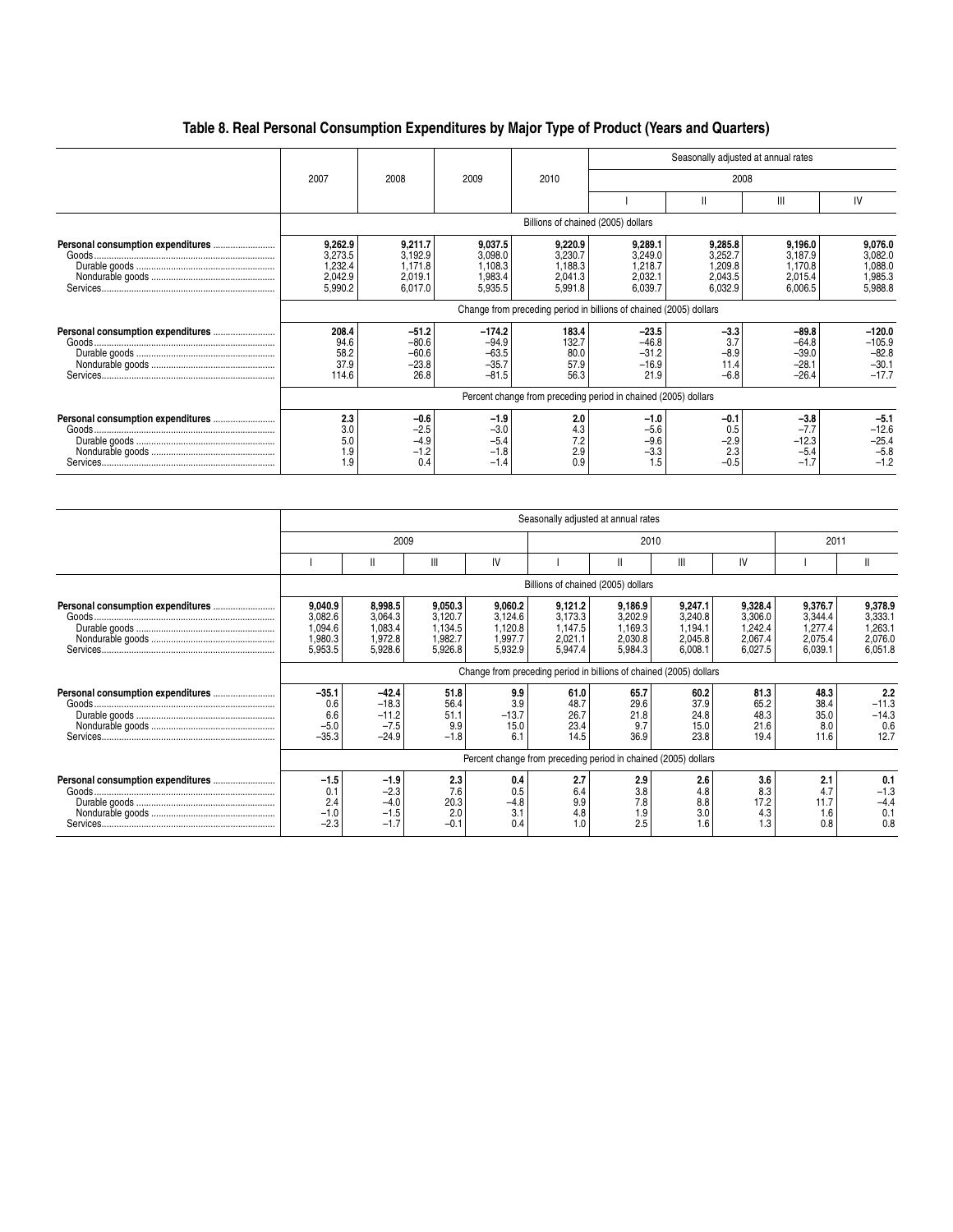#### **Table 9. Price Indexes for Personal Consumption Expenditures: Level and Percent Change From Preceding Period (Months)**—Continues

|                                                                                                                                                                              |                                                     |                                                     |                                                     |                                                     |                                                     | 2008                                                |                                                     |                                                     |                                                                                             |                                                     |                                                     |                                                    | 2009                                                |                                                     |
|------------------------------------------------------------------------------------------------------------------------------------------------------------------------------|-----------------------------------------------------|-----------------------------------------------------|-----------------------------------------------------|-----------------------------------------------------|-----------------------------------------------------|-----------------------------------------------------|-----------------------------------------------------|-----------------------------------------------------|---------------------------------------------------------------------------------------------|-----------------------------------------------------|-----------------------------------------------------|----------------------------------------------------|-----------------------------------------------------|-----------------------------------------------------|
|                                                                                                                                                                              | January                                             | February                                            | March                                               | April                                               | May                                                 | June                                                | July                                                | August                                              | September                                                                                   | October                                             | November                                            | December                                           | January                                             | February                                            |
|                                                                                                                                                                              |                                                     |                                                     |                                                     |                                                     |                                                     |                                                     |                                                     |                                                     | Chain-type price indexes (2005=100), seasonally adjusted                                    |                                                     |                                                     |                                                    |                                                     |                                                     |
| <b>Personal consumption</b><br>expenditures (PCE)<br>Durable goods<br>Nondurable goods                                                                                       | 107.566<br>105.138<br>95.574<br>110.784<br>108.886  | 107.807<br>105.299<br>95.422<br>111.124<br>109.172  | 108.184<br>105.631<br>95.348<br>111.691<br>109.575  | 108.529<br>105.897<br>94.982<br>112.325<br>109.964  | 108.977<br>106.343<br>94.744<br>113.172<br>110.415  | 109.650<br>107.589<br>94.689<br>115.182<br>110.781  | 110.235<br>108.726<br>94.743<br>116.949<br>111.071  | 110.143<br>108.232<br>94.575<br>116.253<br>111.198  | 110.275<br>108.352<br>94.338<br>116.563<br>111.344                                          | 109.710<br>106.502<br>94.184<br>113.728<br>111.458  | 108.395<br>102.542<br>93.696<br>107.829<br>111.514  | 107.847<br>100.700<br>93.242<br>105.208<br>111.635 | 108.014<br>101.074<br>93.190<br>105.817<br>111.699  | 108.333<br>101.922<br>93.262<br>107.096<br>111.746  |
| Addenda:<br>PCE excluding food and energy<br>Energy goods and services <sup>2</sup><br>Market-based PCE <sup>3</sup><br>Market-based PCE excluding food                      | 106.031<br>108.424<br>131.745<br>107.520<br>105.728 | 106.166<br>108.952<br>133.405<br>107.803<br>105.895 | 106.427<br>109.131<br>136.047<br>108.143<br>106.092 | 106.617<br>110.588<br>137.429<br>108.410<br>106.167 | 106.846<br>110.925<br>141.873<br>108.826<br>106.323 | 107.069<br>111.624<br>150.477<br>109.552<br>106.533 | 107.233<br>112.878<br>157.683<br>110.268<br>106.781 | 107.373<br>113.544<br>152.337<br>110.191<br>106.975 | 107.548<br>114.267<br>150.732<br>110.358<br>107.198                                         | 107.613<br>114.709<br>137.451<br>109.796<br>107.368 | 107.649<br>114.943<br>110.675<br>108.326<br>107.447 | 107.670<br>114.807<br>99.889<br>107.715<br>107.488 | 107.779<br>114.864<br>101.351<br>107.999<br>107.721 | 107.919<br>114.563<br>105.673<br>108.417<br>107.945 |
|                                                                                                                                                                              |                                                     |                                                     |                                                     |                                                     |                                                     |                                                     |                                                     |                                                     | Percent change from preceding period in price indexes, seasonally adjusted at monthly rates |                                                     |                                                     |                                                    |                                                     |                                                     |
| <b>Personal consumption</b><br>expenditures (PCE)<br>Durable goods<br>Nondurable goods                                                                                       | 0.3<br>0.4<br>0.0<br>0.6<br>0.2                     | 0.2<br>0.2<br>$-0.2$<br>0.3<br>0.3                  | 0.3<br>0.3<br>$-0.1$<br>0.5<br>0.4                  | 0.3<br>0.3<br>$-0.4$<br>0.6<br>0.4                  | 0.4<br>0.4<br>$-0.3$<br>0.8<br>0.4                  | 0.6<br>1.2<br>$-0.1$<br>1.8<br>0.3                  | 0.5<br>1.1<br>0.1<br>1.5<br>0.3                     | $-0.1$<br>$-0.5$<br>$-0.2$<br>$-0.6$<br>0.1         | 0.1<br>0.1<br>$-0.3$<br>0.3<br>0.1                                                          | $-0.5$<br>$-1.7$<br>$-0.2$<br>$-2.4$<br>0.1         | $-1.2$<br>$-3.7$<br>$-0.5$<br>$-5.2$<br>0.1         | $-0.5$<br>$-1.8$<br>$-0.5$<br>$-2.4$<br>0.1        | 0.2<br>0.4<br>$-0.1$<br>0.6<br>0.1                  | 0.3<br>0.8<br>0.1<br>1.2<br>0.0                     |
| Addenda:<br>PCE excluding food and energy<br>Food <sup>1</sup><br>Energy goods and services <sup>2</sup><br>Market-based PCE <sup>3</sup><br>Market-based PCE excluding food | 0.2<br>0.9<br>0.6<br>0.4                            | 0.1<br>0.5<br>1.3<br>0.3                            | 0.2<br>0.2<br>2.0<br>0.3                            | 0.2<br>1.3<br>1.0<br>0.2                            | 0.2<br>0.3<br>3.2<br>0.4                            | 0.2<br>0.6<br>6.1<br>0.7                            | 0.2<br>1.1<br>4.8<br>0.7                            | 0.1<br>0.6<br>$-3.4$<br>$-0.1$                      | 0.2<br>0.6<br>$-1.1$<br>0.2                                                                 | 0.1<br>0.4<br>$-8.8$<br>$-0.5$                      | 0.0<br>0.2<br>$-19.5$<br>$-1.3$                     | 0.0<br>$-0.1$<br>$-9.7$<br>$-0.6$                  | 0.1<br>0.0<br>1.5<br>0.3                            | 0.1<br>$-0.3$<br>4.3<br>0.4                         |
|                                                                                                                                                                              | 0.3                                                 | 0.2                                                 | 0.2                                                 | 0.1                                                 | 0.1                                                 | 0.2                                                 | 0.2                                                 | 0.2                                                 | 0.2                                                                                         | 0.2                                                 | 0.1                                                 | 0.0                                                | 0.2                                                 | 0.2                                                 |

|                                                                                                                                                                              |                                                               |                                                               |                                                               |                                                               | 2009                                                          |                                                               |                                                                                             |                                                               |                                                               |                                                               |                                                               |                                                               | 2010                                                          |                                                               |
|------------------------------------------------------------------------------------------------------------------------------------------------------------------------------|---------------------------------------------------------------|---------------------------------------------------------------|---------------------------------------------------------------|---------------------------------------------------------------|---------------------------------------------------------------|---------------------------------------------------------------|---------------------------------------------------------------------------------------------|---------------------------------------------------------------|---------------------------------------------------------------|---------------------------------------------------------------|---------------------------------------------------------------|---------------------------------------------------------------|---------------------------------------------------------------|---------------------------------------------------------------|
|                                                                                                                                                                              | March                                                         | April                                                         | May                                                           | June                                                          | July                                                          | August                                                        | September                                                                                   | October                                                       | November                                                      | December                                                      | January                                                       | February                                                      | March                                                         | April                                                         |
|                                                                                                                                                                              |                                                               |                                                               |                                                               |                                                               |                                                               |                                                               | Chain-type price indexes (2005=100), seasonally adjusted                                    |                                                               |                                                               |                                                               |                                                               |                                                               |                                                               |                                                               |
| Personal consumption<br>expenditures (PCE)<br>Durable goods<br>Nondurable goods<br>Addenda:                                                                                  | 108.235<br>101.729<br>93.156<br>106.852<br>111.699<br>108.041 | 108.420<br>102.032<br>93.221<br>107.285<br>111.825<br>108.316 | 108.557<br>102.195<br>93.151<br>107.573<br>111.951<br>108.465 | 109.133<br>103.565<br>93.170<br>109.692<br>112.117<br>108.644 | 109.229<br>103.572<br>92.676<br>109.978<br>112.258<br>108.725 | 109.560<br>104.094<br>92.403<br>110.963<br>112.489<br>108.877 | 109.750<br>104.355<br>92.564<br>111.280<br>112.643<br>109.062                               | 110.101<br>104.485<br>92.750<br>111.378<br>113.109<br>109.410 | 110.316<br>104.732<br>92.751<br>111.764<br>113.307<br>109.502 | 110.380<br>104.754<br>92.520<br>111.931<br>113.392<br>109.552 | 110.654<br>105.294<br>92.375<br>112.863<br>113.523<br>109.661 | 110.747<br>105.197<br>92.102<br>112.868<br>113.715<br>109.762 | 110.921<br>105.096<br>92.084<br>112.722<br>114.036<br>109.966 | 110.962<br>104.881<br>91.895<br>112.494<br>114.212<br>110.028 |
| PCE excluding food and energy<br>Energy goods and services <sup>2</sup><br>Market-based PCE 3<br>Market-based PCE excluding food                                             | 114.260<br>102.165<br>108.375<br>108.168                      | 113.850<br>101.660<br>108.521<br>108.412                      | 113.438<br>102.374<br>108.625<br>108.523                      | 113.503<br>110.419<br>109.224<br>108.665                      | 113.042<br>111.564<br>109.288<br>108.707                      | 113.068<br>115.407<br>109.649<br>108.865                      | 112.735<br>116.436<br>109.803<br>109.007                                                    | 112.809<br>117.219<br>110.029<br>109.210                      | 112.826<br>119.818<br>110.207<br>109.239                      | 112.976<br>119.989<br>110.277<br>109.295                      | 113.146<br>123.172<br>110.527<br>109.350                      | 113.365<br>122.964<br>110.579<br>109.405                      | 113.636<br>122.498<br>110.651<br>109.494                      | 113.892<br>121.842<br>110.671<br>109.536                      |
|                                                                                                                                                                              |                                                               |                                                               |                                                               |                                                               |                                                               |                                                               | Percent change from preceding period in price indexes, seasonally adjusted at monthly rates |                                                               |                                                               |                                                               |                                                               |                                                               |                                                               |                                                               |
| Personal consumption<br>expenditures (PCE)<br>Durable goods<br>Nondurable goods                                                                                              | $-0.1$<br>$-0.2$<br>$-0.1$<br>$-0.2$<br>0.0                   | 0.2<br>0.3<br>0.1<br>0.4<br>0.1                               | 0.1<br>0.2<br>$-0.1$<br>0.3<br>0.1                            | 0.5<br>1.3<br>0.0<br>2.0<br>0.1                               | 0.1<br>0.0<br>$-0.5$<br>0.3<br>0.1                            | 0.3<br>0.5<br>$-0.3$<br>0.9<br>0.2                            | 0.2<br>0.3<br>0.2<br>0.3<br>0.1                                                             | 0.3<br>0.1<br>0.2<br>0.1<br>0.4                               | 0.2<br>0.2<br>0.0<br>0.3<br>0.2                               | 0.1<br>0.0<br>$-0.2$<br>0.1<br>0.1                            | 0.2<br>0.5<br>$-0.2$<br>0.8<br>0.1                            | 0.1<br>$-0.1$<br>$-0.3$<br>0.0<br>0.2                         | 0.2<br>$-0.1$<br>0.0<br>$-0.1$<br>0.3                         | 0.0<br>$-0.2$<br>$-0.2$<br>$-0.2$<br>0.2                      |
| Addenda:<br>PCE excluding food and energy<br>Food <sup>1</sup><br>Energy goods and services <sup>2</sup><br>Market-based PCE <sup>3</sup><br>Market-based PCE excluding food | 0.1<br>$-0.3$<br>$-3.3$<br>0.0                                | 0.3<br>$-0.4$<br>$-0.5$<br>0.1                                | 0.1<br>$-0.4$<br>0.7<br>0.1                                   | 0.2<br>0.1<br>7.9<br>0.6                                      | 0.1<br>$-0.4$<br>1.0<br>0.1                                   | 0.1<br>0.0<br>3.4<br>0.3                                      | 0.2<br>$-0.3$<br>0.9<br>0.1                                                                 | 0.3<br>0.1<br>0.7<br>0.2                                      | 0.1<br>0.0<br>2.2<br>0.2                                      | 0.0<br>0.1<br>0.1<br>0.1                                      | 0.1<br>0.2<br>2.7<br>0.2                                      | 0.1<br>0.2<br>$-0.2$<br>0.0                                   | 0.2<br>0.2<br>$-0.4$<br>0.1                                   | 0.1<br>0.2<br>$-0.5$<br>0.0                                   |
|                                                                                                                                                                              | 0.2                                                           | 0.2                                                           | 0.1                                                           | 0.1                                                           | 0.0                                                           | 0.1                                                           | 0.1                                                                                         | 0.2                                                           | 0.0                                                           | 0.1                                                           | 0.1                                                           | 0.1                                                           | 0.1                                                           | 0.0                                                           |

1. Food consists of food and beverages purchased for off-premises consumption; food services, which include purchased meals and beverages, are not classified as food.<br>2. Consists of gasoline and other energy goods and of e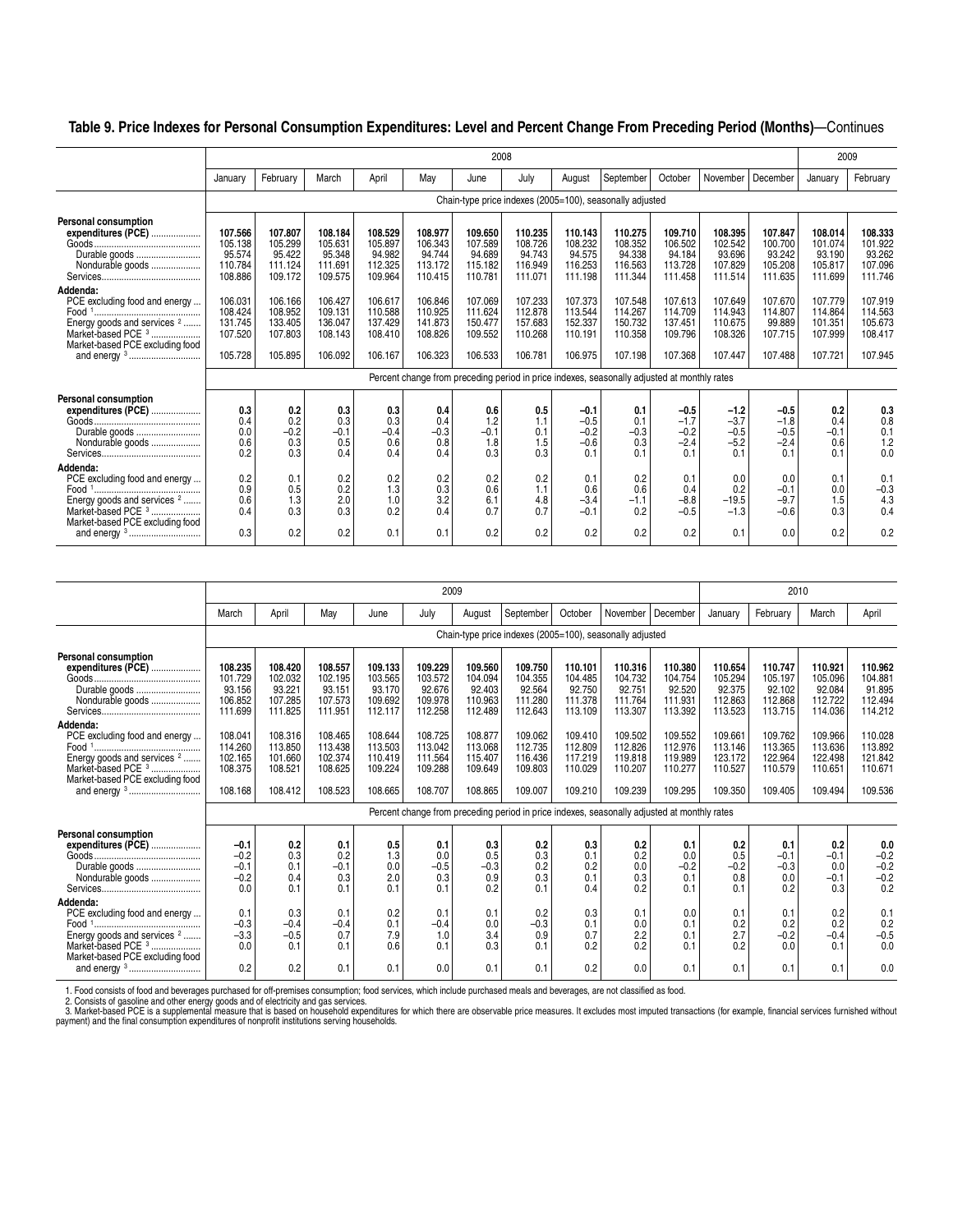#### **Table 9. Price Indexes for Personal Consumption Expenditures: Level and Percent Change From Preceding Period (Months)**—Table Ends

|                                                                                                                                                         |                                                     |                                                     |                                                     |                                                     | 2010                                                                                        |                                                     |                                                     |                                                          |                                                     |                                                     | 2011                                                |                                                     |                                                    |                                                     |
|---------------------------------------------------------------------------------------------------------------------------------------------------------|-----------------------------------------------------|-----------------------------------------------------|-----------------------------------------------------|-----------------------------------------------------|---------------------------------------------------------------------------------------------|-----------------------------------------------------|-----------------------------------------------------|----------------------------------------------------------|-----------------------------------------------------|-----------------------------------------------------|-----------------------------------------------------|-----------------------------------------------------|----------------------------------------------------|-----------------------------------------------------|
|                                                                                                                                                         | May                                                 | June                                                | July                                                | August                                              | September                                                                                   | October                                             | November                                            | December                                                 | January                                             | February                                            | March                                               | April                                               | May                                                | June P                                              |
|                                                                                                                                                         |                                                     |                                                     |                                                     |                                                     |                                                                                             |                                                     |                                                     | Chain-type price indexes (2005=100), seasonally adjusted |                                                     |                                                     |                                                     |                                                     |                                                    |                                                     |
| <b>Personal consumption</b><br>expenditures (PCE)<br>Durable goods<br>Nondurable goods                                                                  | 110.906<br>104.303<br>91.670<br>111.713<br>114.435  | 110.726<br>103.674<br>91.353<br>110.906<br>114.494  | 110.974<br>104.195<br>91.056<br>111.902<br>114.595  | 111.153<br>104.548<br>91.133<br>112.415<br>114.682  | 111.281<br>104.748<br>90.984<br>112.819<br>114.770                                          | 111.522<br>105.140<br>90.760<br>113.577<br>114.928  | 111.609<br>105.179<br>90.559<br>113.759<br>115.041  | 111.889<br>105.783<br>90.203<br>114.939<br>115.144       | 112.299<br>106.586<br>90.253<br>116.199<br>115.336  | 112.747<br>107.396<br>90.438<br>117.389<br>115.584  | 113.194<br>108.254<br>90.394<br>118.801<br>115.801  | 113.562<br>108.936<br>90.621<br>119.756<br>115.997  | 113.749<br>108.930<br>90.724<br>119.681<br>116.291 | 113.554<br>108.387<br>90.895<br>118.705<br>116.288  |
| Addenda:<br>PCE excluding food and energy<br>Energy goods and services <sup>2</sup><br>Market-based PCE <sup>3</sup><br>Market-based PCE excluding food | 110.174<br>113.881<br>118.257<br>110.577<br>109.669 | 110.241<br>113.681<br>113.967<br>110.415<br>109.796 | 110.288<br>113.738<br>117.861<br>110.709<br>109.866 | 110.368<br>113.837<br>119.828<br>110.921<br>109.968 | 110.404<br>114.147<br>121.256<br>111.053<br>109.993                                         | 110.473<br>114.244<br>124.625<br>111.233<br>109.966 | 110.560<br>114.275<br>124.778<br>111.312<br>110.044 | 110.571<br>114.400<br>129.905<br>111.637<br>110.066      | 110.803<br>115.158<br>132.887<br>111.996<br>110.213 | 110.974<br>116.089<br>137.557<br>112.514<br>110.421 | 111.112<br>117.106<br>142.690<br>112.984<br>110.539 | 111.308<br>117.595<br>145.961<br>113.408<br>110.773 | 111.586<br>117.999<br>144.180<br>113.591<br>111.06 | 111.712<br>118.170<br>137.677<br>113.449<br>111.298 |
|                                                                                                                                                         |                                                     |                                                     |                                                     |                                                     | Percent change from preceding period in price indexes, seasonally adjusted at monthly rates |                                                     |                                                     |                                                          |                                                     |                                                     |                                                     |                                                     |                                                    |                                                     |
| Personal consumption<br>expenditures (PCE)<br>Durable goods<br>Nondurable goods                                                                         | $-0.1$<br>$-0.6$<br>$-0.2$<br>$-0.7$<br>0.2         | $-0.2$<br>$-0.6$<br>$-0.3$<br>$-0.7$<br>0.1         | 0.2<br>0.5<br>$-0.3$<br>0.9<br>0.1                  | 0.2<br>0.3<br>0.1<br>0.5<br>0.1                     | 0.1<br>0.2<br>$-0.2$<br>0.4<br>0.1                                                          | 0.2<br>0.4<br>$-0.2$<br>0.7<br>0.1                  | 0.1<br>0.0<br>$-0.2$<br>0.2<br>0.1                  | 0.3<br>0.6<br>$-0.4$<br>1.0<br>0.1                       | 0.4<br>0.8<br>0.1<br>1.1<br>0.2                     | 0.4<br>0.8<br>0.2<br>1.0<br>0.2                     | 0.4<br>0.8<br>0.0<br>1.2<br>0.2                     | 0.3<br>0.6<br>0.3<br>0.8<br>0.2                     | 0.2<br>0.0<br>0.1<br>$-0.1$<br>0.3                 | $-0.2$<br>$-0.5$<br>0.2<br>$-0.8$<br>0.0            |
| Addenda:<br>PCE excluding food and energy<br>Energy goods and services <sup>2</sup><br>Market-based PCE <sup>3</sup><br>Market-based PCE excluding food | 0.1<br>0.0<br>$-2.9$<br>$-0.1$                      | 0.1<br>$-0.2$<br>$-3.6$<br>$-0.1$                   | 0.0<br>0.1<br>3.4<br>0.3                            | 0.1<br>0.1<br>1.7<br>0.2                            | 0.0<br>0.3<br>1.2<br>0.1                                                                    | 0.1<br>0.1<br>2.8<br>0.2                            | 0.1<br>0.0<br>0.1<br>0.1                            | 0.0<br>0.1<br>4.1<br>0.3                                 | 0.2<br>0.7<br>2.3<br>0.3                            | 0.2<br>0.8<br>3.5<br>0.5                            | 0.1<br>0.9<br>3.7<br>0.4                            | 0.2<br>0.4<br>2.3<br>0.4                            | 0.2<br>0.3<br>$-1.2$<br>0.2                        | 0.1<br>0.1<br>$-4.5$<br>$-0.1$                      |
|                                                                                                                                                         | 0.1                                                 | 0.1                                                 | 0.1                                                 | 0.1                                                 | 0.0                                                                                         | 0.0                                                 | 0.1                                                 | 0.0                                                      | 0.1                                                 | 0.2                                                 | 0.1                                                 | 0.2                                                 | 0.3                                                | 0.2                                                 |

p Preliminary<br>1. Food consists of food and beverages purchased for off-premises consumption; food services, which include purchased meals and beverages, are not classified as food.<br>2. Consists of gasoline and other energy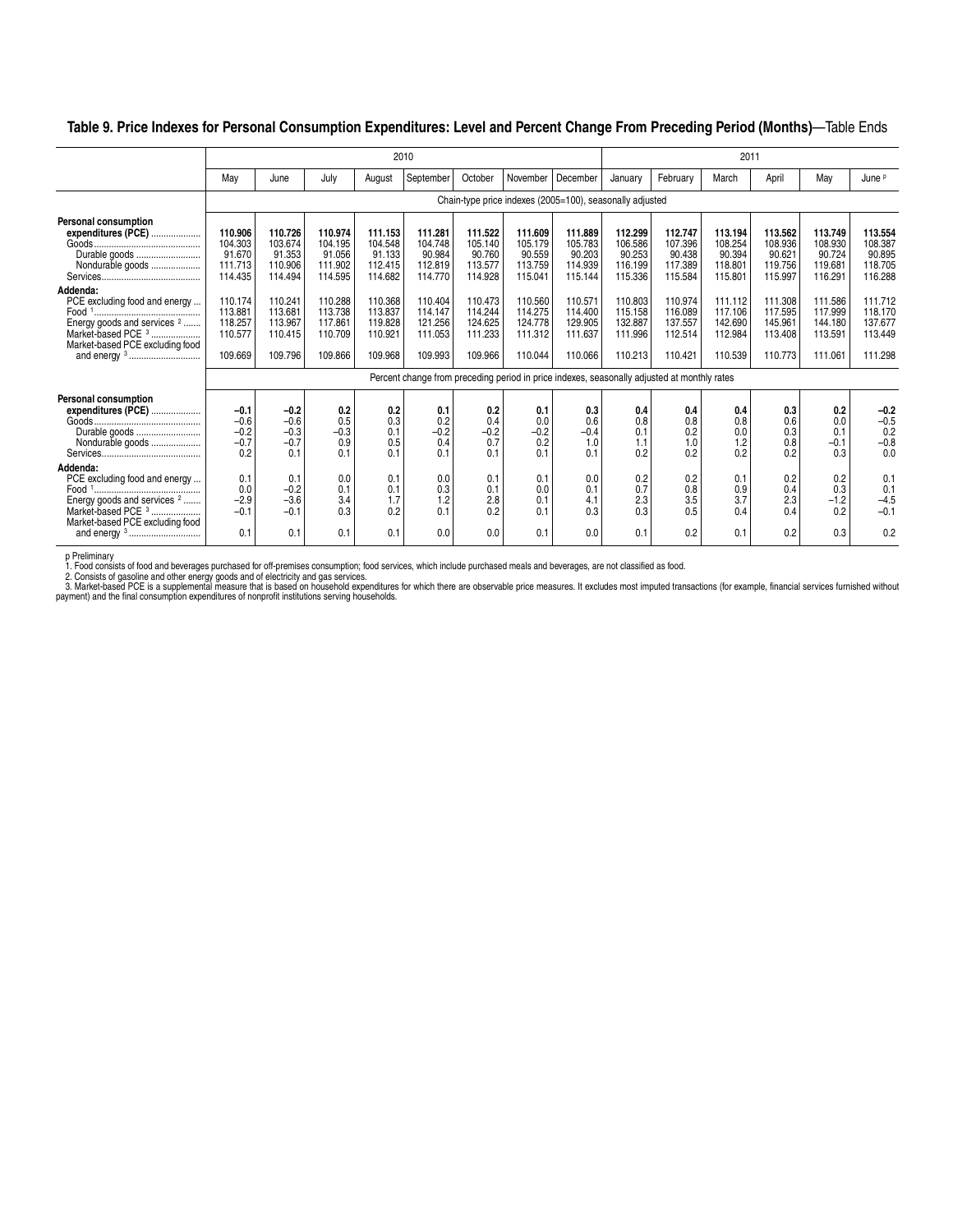### **Table 10. Real Disposable Personal Income and Real Personal Consumption Expenditures: Percent Change From Month One Year Ago**

|                                      |                      |                         |                      |                      |                         |                         | 2008                       |                            |                            |                             |                             |                             |                             | 2009                       |
|--------------------------------------|----------------------|-------------------------|----------------------|----------------------|-------------------------|-------------------------|----------------------------|----------------------------|----------------------------|-----------------------------|-----------------------------|-----------------------------|-----------------------------|----------------------------|
|                                      | Januar               | February                | March                | April                | Mav                     | June                    | July                       | August                     | September                  | October                     |                             | November   December         | Januarv                     | February                   |
| Disposable personal income           | 2.5                  | 2.6                     | 2.6                  | 2.0                  | 7.0                     | 4.4                     | 2.5                        | 1.5                        | 1.0                        | 1.0                         | 1.6                         | 0.5                         | $-0.2$                      | $-1.7$                     |
| Personal consumption<br>expenditures | l.2                  | 0.7                     | 0.8                  | 0.6                  | 0.4                     | 0.4                     | $-0.4$                     | $-0.9$                     | $-1.6$                     | $-2.0$                      | $-2.5$                      | -3.1                        | $-2.6$                      | $-2.5$                     |
| Durable goods<br>Nondurable goods    | 0.6<br>9.۱<br>$-0.1$ | $-0.5$<br>0.5<br>$-1.0$ | 0.0<br>$-0.2$<br>0.2 | 0.0<br>$-0.4$<br>0.2 | $-0.6$<br>$-2.1$<br>0.2 | $-0.3$<br>$-1.8$<br>0.5 | $-2.1$<br>$-4.2$<br>$-1.0$ | $-2.0$<br>$-4.2$<br>$-0.8$ | $-4.9$<br>$-8.9$<br>$-2.7$ | $-5.9$<br>$-12.6$<br>$-2.4$ | $-6.1$<br>$-12.7$<br>$-2.7$ | $-7.4$<br>$-13.6$<br>$-4.2$ | $-5.3$<br>$-10.1$<br>$-2.8$ | $-4.2$<br>$-9.7$<br>$-1.4$ |
| Services                             | ხ                    | 1.3                     |                      | 0.9                  | 0.9                     | 0.7                     | 0.5                        | $-0.3$                     | 0.2                        | 0.0                         | $-0.5$                      | $-0.9$                      | $-1.2$                      | $-1.6$                     |

|                                                                     |                                                 |                                                |                                                 |                                                | 2009                                           |                                             |                                              |                                          |                                       |                                    |                                                    |                                 | 2010                            |                                 |
|---------------------------------------------------------------------|-------------------------------------------------|------------------------------------------------|-------------------------------------------------|------------------------------------------------|------------------------------------------------|---------------------------------------------|----------------------------------------------|------------------------------------------|---------------------------------------|------------------------------------|----------------------------------------------------|---------------------------------|---------------------------------|---------------------------------|
|                                                                     | March                                           | April                                          | May                                             | June                                           | January                                        | February                                    | March                                        | April                                    |                                       |                                    |                                                    |                                 |                                 |                                 |
| Disposable personal income<br>Personal consumption                  | -2.1                                            | $-1.3$                                         | $-4.5$                                          | $-3.8$                                         | $-2.7$                                         | $-2.2$                                      | $-2.1$                                       | $-2.6$                                   | -2.9                                  | $-1.7$                             | $-1.4$                                             | 0.0                             | 0.6                             | 0.8                             |
| expenditures.<br>Durable goods<br>Nondurable goods<br>Services.<br> | $-3.0$<br>$-5.8$<br>$-10.8$<br>$-3.4$<br>$-1.5$ | $-3.2$<br>$-6.2$<br>$-11.8$<br>$-3.4$<br>$-17$ | $-3.1$<br>$-5.6$<br>$-10.4$<br>$-3.3$<br>$-1.8$ | $-3.0$<br>$-5.5$<br>$-9.2$<br>$-3.6$<br>$-1.8$ | $-2.2$<br>$-3.5$<br>$-4.9$<br>$-2.8$<br>$-1.6$ | $-1.1$<br>$-1.2$<br>0.3<br>$-1.9$<br>$-1.1$ | -1.4<br>$-1.7$<br>$-4.8$<br>$-0.2$<br>$-1.3$ | $-0.7$<br>0.1<br>0.5<br>$-0.1$<br>$-1.1$ | $-0.4$<br>1.1<br>3.1<br>0.3<br>$-1.2$ | 0.6<br>2.9<br>5.5<br>1.7<br>$-0.5$ | 0.2<br>1.6<br>. –<br>$\mathbf{L}$<br>1.5<br>$-0.5$ | 0.8<br>2.5<br>3.9<br>1.9<br>0.0 | 1.7<br>4.8<br>9.0<br>2.8<br>0.2 | 1.9<br>4.9<br>9.3<br>2.9<br>0.5 |

|                                                           |                     |                   |                  |                     | 2010               |                    |                     |                    |                                 |                             | 2011       |                   |            |                    |
|-----------------------------------------------------------|---------------------|-------------------|------------------|---------------------|--------------------|--------------------|---------------------|--------------------|---------------------------------|-----------------------------|------------|-------------------|------------|--------------------|
|                                                           | May                 | June              | July             | August              | September          | October            | November   December | January            | February                        | March                       | April      | May               | June P     |                    |
| Disposable personal income<br><b>Personal consumption</b> | 0.1                 | 2.1               | 2.7              | 3.3                 | 3.1                | 3.8                | 3.6                 | 3.2                | 2.7                             | 2.6                         | 2.3        | 1.7               |            | 1.1                |
| expenditures.<br><br>Goods                                | 2.1<br>4.2          | 2.3<br>4.5        | 2.1<br>3.8       | 1.6<br>2.2          | 2.7<br>5.6         | 2.9<br>6.1         | 3.2<br>5.9          | 2.8<br>5.4         | 2.9<br>5.8                      | 2.9<br>5.9                  | 2.6<br>4.5 | 2.4<br>4.7        | 2.0<br>3.9 | 1.8<br>3.6         |
| Durable goods<br>Nondurable goods<br>Services             | 7.6<br>$\sim$<br>٠٠ | 7.0<br>3.3<br>1.2 | 6.2<br>٠٠<br>1.3 | $-0.4$<br>3.5<br>.4 | 10.5<br>3.3<br>1.4 | 12.2<br>3.4<br>1.3 | 10.2<br>3.9<br>1.9  | 10.2<br>3.2<br>. 6 | 12.0 <sub>1</sub><br>3.0<br>5.، | 12.8<br>2.8<br>$.4^{\circ}$ | 9.3<br>2.3 | 9.2<br>2.6<br>. 3 | 7.6<br>2.2 | 7.2<br>9. ا<br>. 0 |

p Preliminary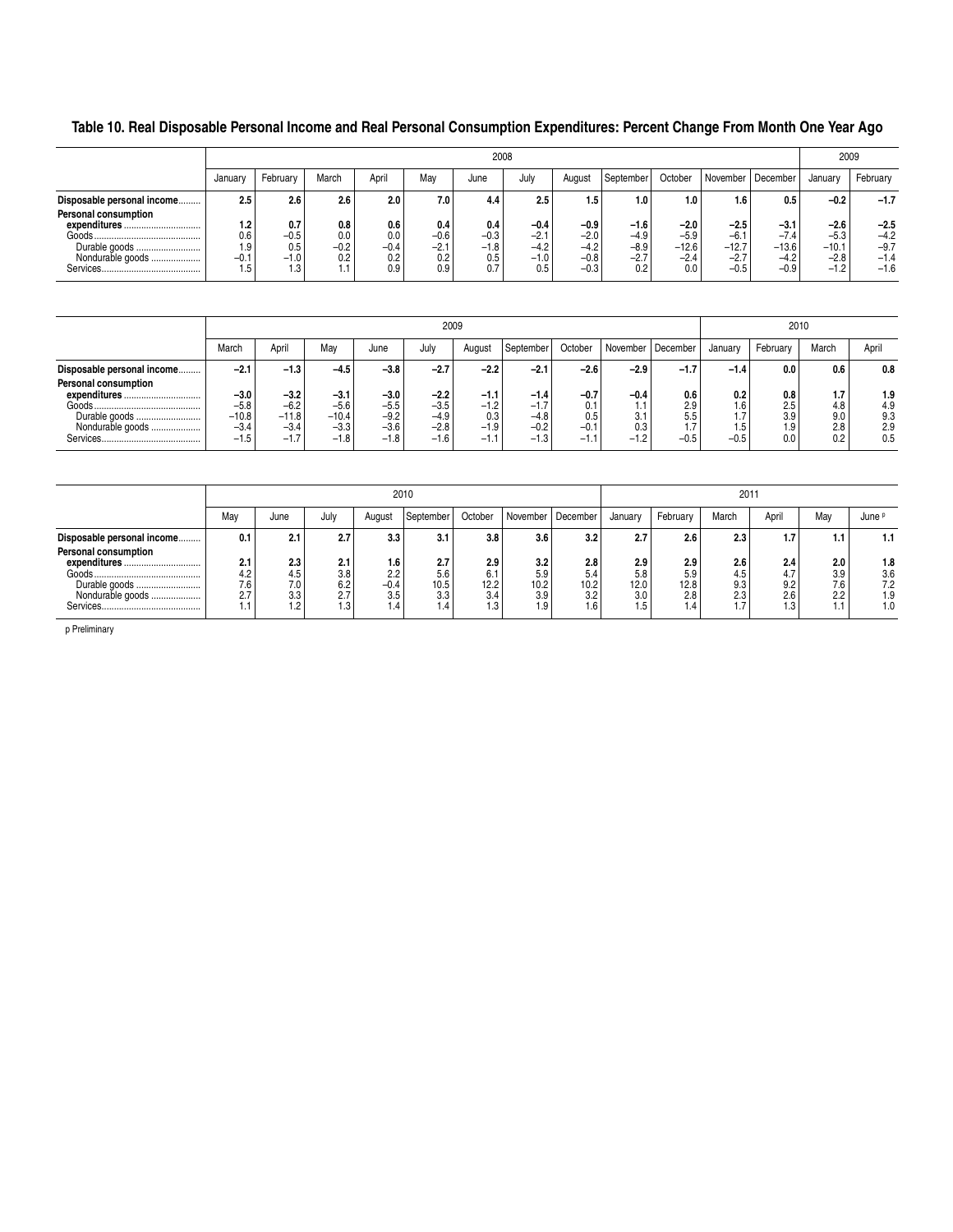**Table 11. Price Indexes for Personal Consumption Expenditures: Percent Change From Month One Year Ago**

|                                                                                                                                                   |                             |                             |                             |                             |                             |                             | 2008                        |                             |                             |                             |                                   |                                   |                                   | 2009                              |
|---------------------------------------------------------------------------------------------------------------------------------------------------|-----------------------------|-----------------------------|-----------------------------|-----------------------------|-----------------------------|-----------------------------|-----------------------------|-----------------------------|-----------------------------|-----------------------------|-----------------------------------|-----------------------------------|-----------------------------------|-----------------------------------|
|                                                                                                                                                   | January                     | February                    | March                       | April                       | May                         | June                        | July                        | August                      | September                   | October                     | November                          | December                          | January                           | February                          |
| Personal consumption<br>expenditures (PCE)                                                                                                        | 3.5                         | 3.4                         | 3.4                         | 3.5                         | 3.6                         | 4.1                         | 4.4                         | 4.3                         | 4.0                         | 3.2                         | 1.4                               | 0.6                               | 0.4                               | 0.5                               |
| Durable goods<br>Nondurable goods                                                                                                                 | 4.1<br>$-1.7$<br>7.3<br>3.3 | 3.8<br>$-1.8$<br>7.0<br>3.2 | 3.5<br>$-1.7$<br>6.3<br>3.3 | 3.5<br>$-1.8$<br>6.4<br>3.4 | 3.4<br>$-2.0$<br>6.3<br>3.7 | 4.7<br>$-2.1$<br>8.3<br>3.8 | 5.7<br>$-1.7$<br>9.6<br>3.8 | 5.6<br>$-1.5$<br>9.3<br>3.6 | 5.2<br>$-1.6$<br>8.8<br>3.4 | 3.2<br>$-1.8$<br>5.8<br>3.2 | $-1.8$<br>$-2.2$<br>$-1.5$<br>3.0 | $-3.8$<br>$-2.4$<br>$-4.5$<br>2.8 | $-3.9$<br>$-2.5$<br>$-4.5$<br>2.6 | $-3.2$<br>$-2.3$<br>$-3.6$<br>2.4 |
| Addenda:<br>PCE excluding food and energy<br>Energy goods and services <sup>2</sup><br>Market-based PCE 3<br>.<br>Market-based PCE excluding food | 2.3<br>5.3<br>21.4<br>3.7   | 2.2<br>4.9<br>20.9<br>3.6   | 2.3<br>4.4<br>18.0<br>3.5   | 2.4<br>5.5<br>17.3<br>3.5   | 2.5<br>5.4<br>17.9<br>3.5   | 2.5<br>5.6<br>25.4<br>4.1   | 2.5<br>6.6<br>31.1<br>4.6   | 2.5<br>6.8<br>28.8<br>4.6   | 2.4<br>7.2<br>24.7<br>4.3   | 2.2<br>7.2<br>13.0<br>3.5   | 2.0<br>7.0<br>$-14.3$<br>1.4      | 1.8<br>6.8<br>$-23.7$<br>0.5      | 1.6<br>5.9<br>$-23.1$<br>0.4      | 1.7<br>5.1<br>$-20.8$<br>0.6      |
| and energy <sup>3</sup><br>-                                                                                                                      | 2.2                         | 2.2                         | 2.3                         | 2.2                         | 2.2                         | 2.3                         | 2.4                         | 2.5                         | 2.5                         | 2.3                         | 2.2                               | 2.0                               | 1.9                               | 1.9                               |

|                                                                                                                                                                                    |                                           |                                      |                                             |                                             | 2009                                      |                                             |                                             |                                          |                                             |                                     |                                     |                                     | 2010                                      |                                    |
|------------------------------------------------------------------------------------------------------------------------------------------------------------------------------------|-------------------------------------------|--------------------------------------|---------------------------------------------|---------------------------------------------|-------------------------------------------|---------------------------------------------|---------------------------------------------|------------------------------------------|---------------------------------------------|-------------------------------------|-------------------------------------|-------------------------------------|-------------------------------------------|------------------------------------|
|                                                                                                                                                                                    | March                                     | April                                | Mav                                         | June                                        | July                                      | August                                      | September                                   | October                                  | November                                    | December                            | January                             | February                            | March                                     | April                              |
| <b>Personal consumption</b><br>expenditures (PCE)<br>Durable goods<br>Nondurable goods                                                                                             | 0.0<br>$-3.7$<br>$-2.3$<br>$-4.3$<br>9. ا | $-0.1$<br>$-3.6$<br>$-1.9$<br>$-4.5$ | $-0.4$<br>$-3.9$<br>$-1.7$<br>$-4.9$<br>1.4 | $-0.5$<br>$-3.7$<br>$-1.6$<br>$-4.8$<br>1.2 | -0.9<br>$-4.7$<br>$-2.2$<br>$-6.0$<br>1.1 | $-0.5$<br>$-3.8$<br>$-2.3$<br>$-4.6$<br>1.2 | $-0.5$<br>$-3.7$<br>$-1.9$<br>$-4.5$<br>1.2 | 0.4<br>$-1.9$<br>$-1.5$<br>$-2.1$<br>1.5 | 1.8<br>2.1<br>$-1.0$<br>3.6<br>1.6          | 2.3<br>4.0<br>$-0.8$<br>6.4<br>1.6  | 2.4<br>4.2<br>$-0.9$<br>6.7<br>1.6  | 2.2<br>3.2<br>$-1.2$<br>5.4<br>1.8  | 2.5<br>3.3<br>$-1.2$<br>5.5<br>$^{\circ}$ | 2.3<br>2.8<br>$-1.4$<br>4.9<br>2.1 |
| Addenda:<br>PCE excluding food and energy<br>Energy goods and services <sup>2</sup><br>Market-based PCE <sup>3</sup><br>Market-based PCE excluding food<br>and energy <sup>3</sup> | 1.5<br>4.7<br>$-24.9$<br>0.2<br>2.0       | 1.6<br>2.9<br>$-26.0$<br>0.1<br>2.1  | 1.5<br>2.3<br>$-27.8$<br>$-0.2$<br>2.1      | 1.5<br>1.7<br>$-26.6$<br>$-0.3$<br>2.0      | 1.4<br>0.1<br>$-29.2$<br>$-0.9$<br>1.8    | 1.4<br>$-0.4$<br>$-24.2$<br>$-0.5$<br>1.8   | 1.4<br>$-1.3$<br>$-22.8$<br>$-0.5$<br>1.7   | 1.7<br>$-1.7$<br>$-14.7$<br>0.2<br>1.7   | $\mathbf{L}$<br>$-1.8$<br>8.3<br>1.7<br>1.7 | 1.7<br>$-1.6$<br>20.1<br>2.4<br>1.7 | 1.7<br>$-1.5$<br>21.5<br>2.3<br>1.5 | 1.7<br>$-1.0$<br>16.4<br>2.0<br>1.4 | 1.8<br>$-0.5$<br>19.9<br>2.1<br>1.2       | 1.6<br>0.0<br>19.9<br>2.0<br>1.0   |

|                                                                                                                                                                         |                                      |                                    |                                    |                                                                 | 2010                               |                                                 |                                    |                                          |                                    |                                    | 2011                               |                                 |                                                         |                                              |
|-------------------------------------------------------------------------------------------------------------------------------------------------------------------------|--------------------------------------|------------------------------------|------------------------------------|-----------------------------------------------------------------|------------------------------------|-------------------------------------------------|------------------------------------|------------------------------------------|------------------------------------|------------------------------------|------------------------------------|---------------------------------|---------------------------------------------------------|----------------------------------------------|
|                                                                                                                                                                         | May                                  | June                               | July                               | August                                                          | September                          | October                                         | November                           | December                                 | January                            | February                           | March                              | April                           | May                                                     | June P                                       |
| <b>Personal consumption</b><br>expenditures (PCE)<br>Durable goods<br>Nondurable goods                                                                                  | 2.2<br>2.1<br>.6<br>-1<br>3.8<br>2.2 | 1.5<br>0.1<br>$-2.0$<br>. .<br>2.1 | 1.6<br>0.6<br>$-1.7$<br>1.7<br>2.1 | 1.5<br>0.4<br>$\mathsf{I} \cdot \mathsf{A}$<br>-1<br>1.3<br>1.9 | 1.4<br>0.4<br>$-1.7$<br>1.4<br>1.9 | 1.3 <sub>1</sub><br>0.6<br>$-2.1$<br>2.0<br>1.6 | 1.2<br>0.4<br>$-2.4$<br>1.8<br>1.5 | 1.4<br>1.0<br>$-2.5$<br>07<br>ر ے<br>I.5 | 1.5<br>1.2<br>$-2.3$<br>3.0<br>1.6 | 1.8<br>2.1<br>$-1.8$<br>4.0<br>1.6 | 2.0<br>3.0<br>$-1.8$<br>5.4<br>1.5 | 2.3<br>3.9<br>-1.4<br>6.5<br>.6 | 2.6<br>4.4<br>$-1.0$<br>$\overline{\phantom{a}}$<br>1.6 | 2.6<br>4.5<br>$-0.5$<br>7.0<br>1.6           |
| Addenda:<br>PCE excluding food and energy<br>Energy goods and services <sup>2</sup><br>Market-based PCE 3<br>Market-based PCE excluding food<br>and energy <sup>3</sup> | 1.6<br>0.4<br>15.5<br>1.8<br>۱.1     | 1.5<br>0.2<br>3.2<br>. .<br>1.0    | 1.4<br>0.6<br>5.6<br>1.3<br>1.1    | 1.4<br>0.7<br>3.8<br>1.2<br>1.0                                 | 1.2<br>1.3<br>4.1<br>1.1<br>0.9    | 1.0<br>1.3<br>6.3<br>0.7                        | 1.0<br>1.3<br>4.1<br>1.0<br>0.7    | 0.9<br>1.3<br>8.3<br>1.2<br>0.7          | 1.0<br>1.8<br>7.9<br>1.3<br>0.8    | 1.1<br>2.4<br>11.9<br>1.7<br>0.9   | 1.0<br>3.1<br>16.5<br>2.1<br>1.0   | 1.2<br>3.3<br>19.8<br>2.5       | 1.3<br>3.6<br>21.9<br>2.7<br>1.3                        | l.3<br>3.9<br>20.8<br>2.7<br>$\mathsf{I}$ .4 |

p Preliminary<br>1. Food consists of food and beverages purchased for off-premises consumption; food services, which include purchased meals and beverages, are not classified as food.<br>2. Consists of gasoline and other energy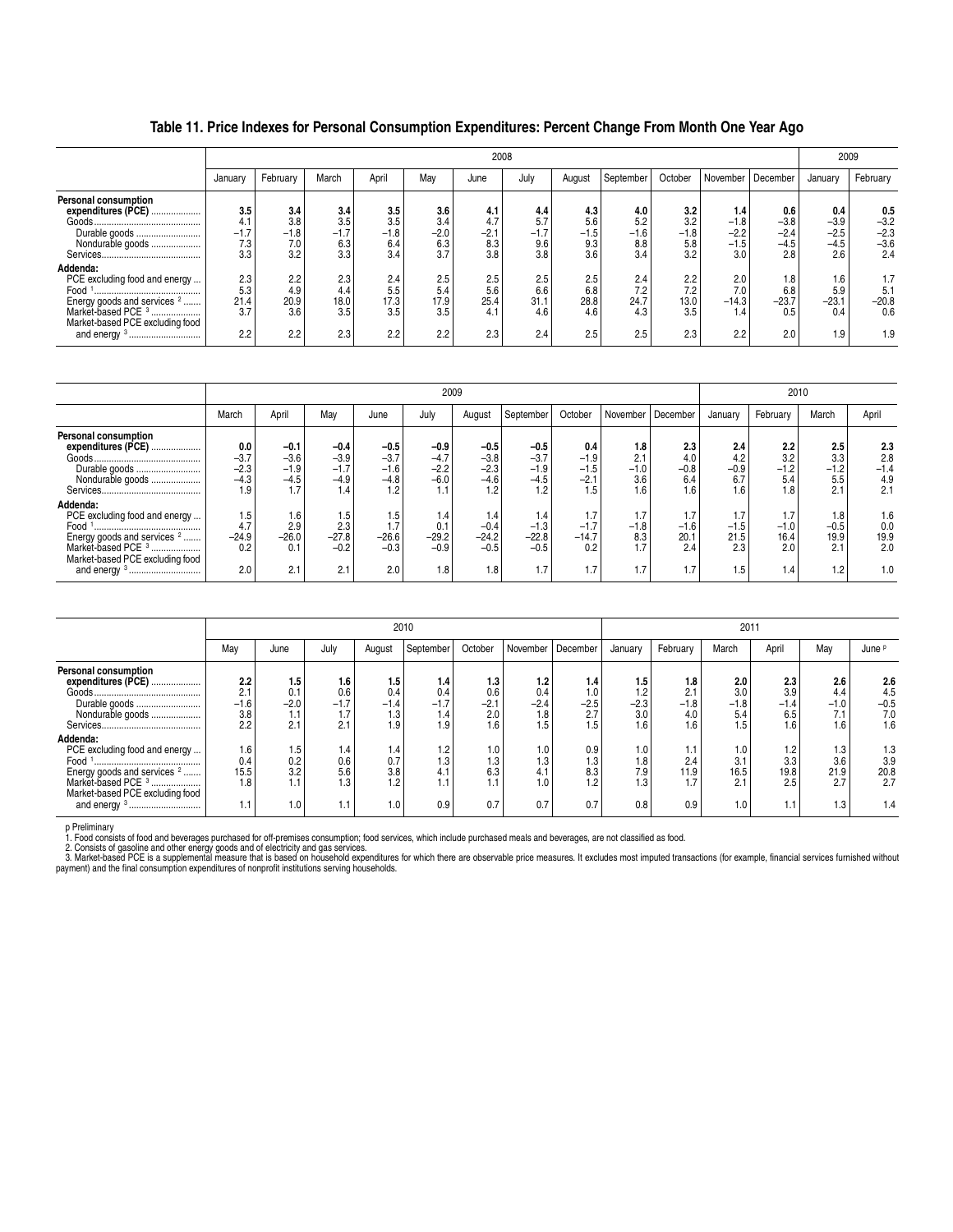#### **Table 12. Revisions to Personal Income and Its Disposition**

|                                                                          |                    |                          | <b>Billions of dollars</b> |                  |                                   |                   |               | Revisions as a percentage |                  |
|--------------------------------------------------------------------------|--------------------|--------------------------|----------------------------|------------------|-----------------------------------|-------------------|---------------|---------------------------|------------------|
|                                                                          |                    | <b>Revised estimates</b> |                            |                  | Revisions to previously published |                   |               | of previously published   |                  |
|                                                                          | 2008               | 2009                     | 2010                       | 2008             | 2009                              | 2010              | 2008          | 2009                      | 2010             |
|                                                                          | 12,460.2           | 11,930.2                 | 12,373.5                   | 69.1             | $-244.7$                          | $-167.5$          | 0.6           | $-2.0$                    | $-1.3$           |
|                                                                          | 8,073.3            | 7,801.4                  | 7,971.4                    | 7.5              | -5.3                              | $-13.1$           | 0.1           | -0.1                      | $-0.2$           |
|                                                                          | 6,550.9            | 6.270.3                  | 6.408.2                    | $-8.1$           | $-3.8$                            | 9.3               | $-0.1$        | $-0.1$                    | 0.1              |
|                                                                          | 5.406.8            | 5.095.0                  | 5.217.4                    | -8.3             | $-5.5$                            | 5.6               | -0.2          | -0.1                      | 0.1              |
|                                                                          | 1,207.7            | 1,063.4                  | 1,059.2                    | 0.1              | $-0.6$                            | 3.5               | 0.0           | -0.1                      | 0.3              |
|                                                                          | 740.9<br>4.199.0   | 660.9<br>4.031.7         | 674.2<br>4.158.2           | $-0.3$<br>$-8.4$ | $-0.6$<br>$-4.9$                  | 0.7<br>2.1        | 0.0<br>$-0.2$ | -0.1<br>-0.1              | 0.1<br>0.1       |
|                                                                          | 1,049.7            | 989.6                    | 1,006.0                    | $-1.2$           | $-0.9$                            | $-1.3$            | $-0.1$        | $-0.1$                    | $-0.1$           |
|                                                                          | 3.149.3            | 3,042.0                  | 3,152.2                    | $-7.3$           | $-4.1$                            | 3.3               | $-0.2$        | -0.1                      | 0.1              |
|                                                                          | 1,144.1            | 1,175.3                  | 1,190.8                    | 0.1              | 1.7                               | 3.7               | 0.0           | 0.1                       | 0.3              |
|                                                                          | 1.522.5            | 1,531.1                  | 1.563.1                    | 15.7             | $-1.5$                            | $-22.5$           | 1.0           | $-0.1$                    | $-1.4$           |
| Employer contributions for employee pension and insurance funds          | 1.052.4            | 1.073.1                  | 1.089.9                    | 15.8             | 1.1                               | $-16.9$           | 1.5           | 0.1                       | $-1.5$           |
| Employer contributions for government social insurance                   | 470.1              | 458.0                    | 473.2                      | 0.0              | $-2.6$                            | $-5.6$            | 0.0           | -0.6                      | $-1.2$           |
| Proprietors' income with inventory valuation and capital consumption     | 1.097.9            | 941.2                    | 1,036.4                    | -4.1             | -70.7                             | $-18.6$           | -0.4          | $-7.0$                    | $-1.8$           |
|                                                                          | 51.8               | 39.2                     | 52.2                       | 1.0              | 8.7                               | 7.3               | 2.0           | 28.5                      | 16.3             |
|                                                                          | 1,046.1            | 902.0                    | 984.2                      | -5.1             | $-79.5$                           | $-25.9$           | -0.5          | $-8.1$                    | $-2.6$           |
| Rental income of persons with capital consumption adjustment             | 231.6              | 305.9                    | 350.2                      | 9.6              | 31.9                              | 49.3              | 4.3           | 11.6                      | 16.4             |
|                                                                          | 2.165.4            | 1.707.7                  | 1.721.2                    | 56.1             | $-212.0$                          | $-186.4$          | 2.7           | $-11.0$                   | $-9.8$           |
|                                                                          | 1.382.0<br>783.4   | 1.108.9<br>598.8         | 1.003.4<br>717.7           | 67.3<br>$-11.2$  | $-113.4$<br>$-98.6$               | $-191.5$<br>5.0   | 5.1<br>$-1.4$ | $-9.3$<br>$-14.1$         | $-16.0$<br>0.7   |
|                                                                          | 1.879.2            | 2.138.1                  | 2.281.2                    | 0.0              | 5.3                               | $-15.2$           | 0.0           | 0.2                       | $-0.7$           |
|                                                                          | 1,842.4            | 2,099.9                  | 2,242.9                    | $-0.2$           | 3.1                               | $-16.1$           | 0.0           | 0.1                       | $-0.7$           |
|                                                                          | 36.8               | 38.2                     | 38.3                       | 0.1              | 2.2                               | 0.9               | 0.3           | 6.1                       | 2.4              |
| Less: Contributions for government social insurance, domestic            | 987.3              | 964.1                    | 986.8                      | 0.1              | $-6.2$                            | $-16.7$           | 0.0           | $-0.6$                    | $-1.7$           |
|                                                                          | 1.435.7            | 1,141.4                  | 1,193.9                    | $-2.5$           | 1.4                               | 27.6              | $-0.2$        | 0.1                       | 2.4              |
|                                                                          | 11,024.5           | 10,788.8                 | 11,179.7                   | 71.6             | $-246.1$                          | $-195.0$          | 0.7           | -2.2                      | $-1.7$           |
|                                                                          | 10.432.2           | 10.236.3                 | 10.586.9                   | $-72.8$          | $-143.3$                          | $-133.8$          | -0.7          | $-1.4$                    | $-1.2$           |
|                                                                          | 10,035.5           | 9,866.1                  | 10.245.5                   | $-69.0$          | $-135.2$                          | $-103.6$          | $-0.7$        | $-1.4$                    | $-1.0$           |
|                                                                          | 3,381.7<br>1.108.9 | 3,197.5<br>1,029.6       | 3.387.0<br>1.085.5         | 2.2<br>25.4      | $-33.2$<br>3.1                    | $-38.7$<br>$-3.9$ | 0.1<br>2.3    | -1.0<br>0.3               | $-1.1$<br>$-0.4$ |
|                                                                          | 2,272.8            | 2.167.8                  | 2.301.5                    | $-23.2$          | -36.4                             | $-34.8$           | $-1.0$        | -1.7                      | $-1.5$           |
|                                                                          | 6,653.8            | 6.668.7                  | 6.858.5                    | $-71.2$          | $-101.9$                          | $-64.9$           | $-1.1$        | $-1.5$                    | $-0.9$           |
|                                                                          | 245.6              | 213.7                    | 173.4                      | $-0.6$           | -3.1                              | $-25.5$           | $-0.2$        | $-1.4$                    | $-12.8$          |
|                                                                          | 151.0              | 156.5                    | 168.0                      | $-3.3$           | $-4.9$                            | $-4.7$            | $-2.1$        | -3.0                      | $-2.7$           |
|                                                                          | 84.9<br>66.2       | 89.1<br>67.4             | 95.1<br>72.9               | $-4.8$<br>1.6    | $-5.9$<br>0.9                     | $-5.7$<br>1.0     | $-5.4$<br>2.5 | $-6.2$<br>1.4             | $-5.7$<br>1.4    |
|                                                                          | 592.3              | 552.6                    | 592.8                      | 144.4            | $-102.7$                          | -61.1             |               |                           |                  |
| Personal saving as a percentage of disposable personal income            | 5.4                | 5.1                      | 5.3                        | 1.3              | -0.8                              | $-0.4$            |               | .                         |                  |
| Addenda:                                                                 |                    |                          |                            |                  |                                   |                   |               |                           |                  |
| Personal income excluding current transfer receipts, billions of chained |                    |                          |                            |                  |                                   |                   |               |                           |                  |
|                                                                          | 9,712.3            | 8,969.7                  | 9,083.0                    | 73.8             | $-221.4$                          | $-136.6$          | 0.8           | -2.4                      | $-1.5$           |
| Disposable personal income:                                              |                    |                          |                            |                  |                                   |                   |               |                           |                  |
|                                                                          | 10.119.5           | 9.882.7                  | 10.061.6                   | 76.6             | $-217.1$                          | $-175.0$          | 0.8           | $-2.1$                    | $-1.7$           |
| Per capita:                                                              | 36.166             | 35.088                   | 36.051                     | 235              | $-800$                            | -629              | 0.7           | -2.2                      | $-1.7$           |
|                                                                          | 33.197             | 32,141                   | 32.446                     | 251              | $-706$                            | $-564$            | 0.8           | -2.1                      | $-1.7$           |
|                                                                          | 304.831            | 307.483                  | 310.106                    | 0                | $\mathbf{0}$                      | $\Omega$          | 0.0           | 0.0                       | 0.0              |
|                                                                          |                    |                          |                            |                  |                                   |                   |               |                           |                  |

1. Consists of nonmortgage interest paid by households.<br>2. The current-dollar measure is deflated by the implicit price deflator for personal consumption expenditures.<br>3. Population is the current-dollar poulation of the c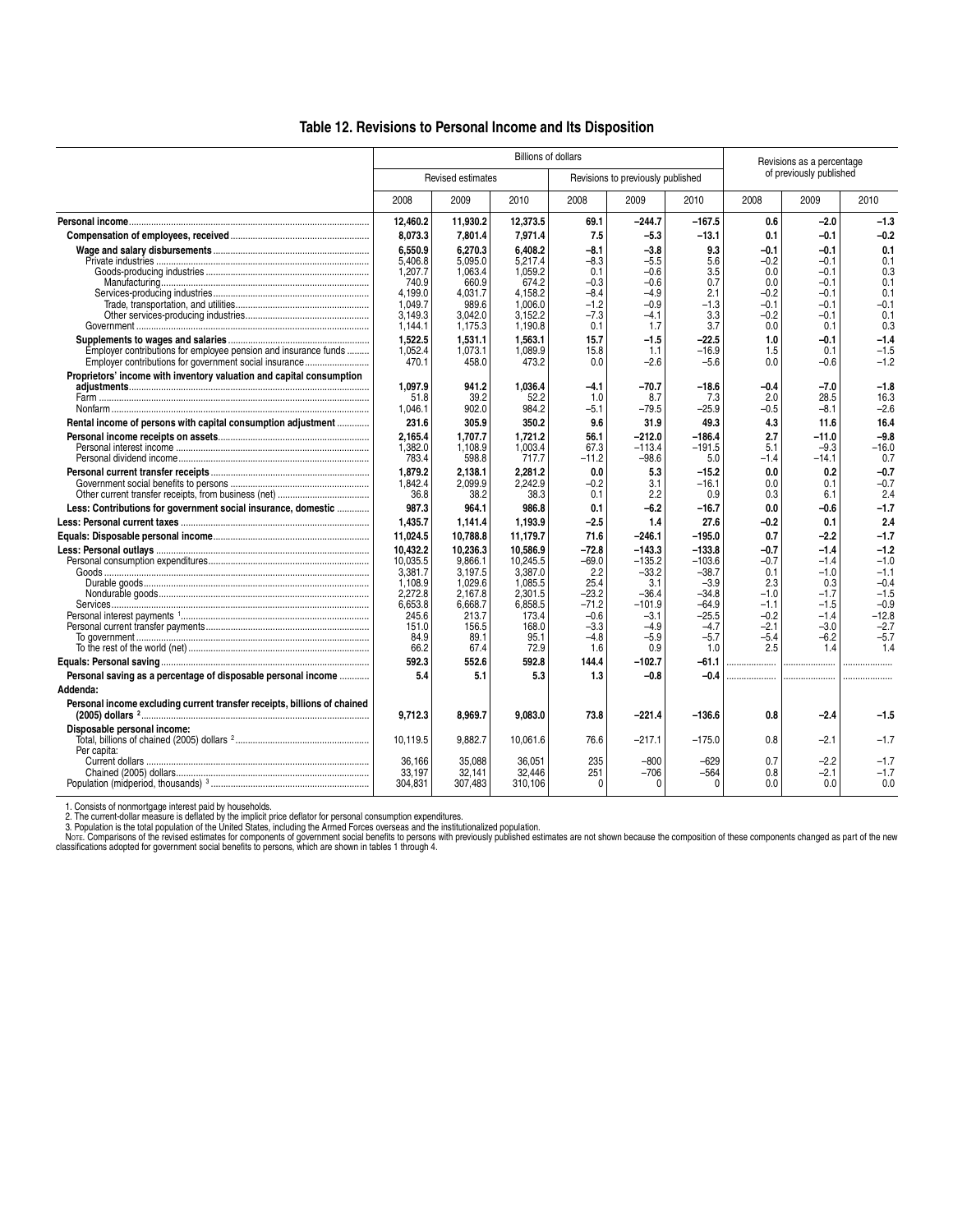## **Table 13. Changes in Personal Income and Related Measures: Comparisons with Previously Published Estimates (Months)**—Continues

|                                                                                                                                                                                                                          |                                                             |                                                    |                                                  |                                                              |                                                          | 2008                                                 |                                                                  |                                                         |                                                                                                        |                                                                 |                                                                   |                                                                     | 2009                                                |                                                              |
|--------------------------------------------------------------------------------------------------------------------------------------------------------------------------------------------------------------------------|-------------------------------------------------------------|----------------------------------------------------|--------------------------------------------------|--------------------------------------------------------------|----------------------------------------------------------|------------------------------------------------------|------------------------------------------------------------------|---------------------------------------------------------|--------------------------------------------------------------------------------------------------------|-----------------------------------------------------------------|-------------------------------------------------------------------|---------------------------------------------------------------------|-----------------------------------------------------|--------------------------------------------------------------|
|                                                                                                                                                                                                                          | January                                                     | February                                           | March                                            | April                                                        | May                                                      | June                                                 | July                                                             | August                                                  | September                                                                                              | October                                                         | November                                                          | December                                                            | January                                             | February                                                     |
|                                                                                                                                                                                                                          |                                                             |                                                    |                                                  |                                                              |                                                          |                                                      | Seasonally adjusted at annual rates                              |                                                         |                                                                                                        |                                                                 |                                                                   |                                                                     |                                                     |                                                              |
| Change from preceding period<br>in billions of dollars:<br>Personal income<br>Previously published<br>Disposable personal income<br>Previously published<br>Personal consumption<br>expenditures<br>Previously published | 119.0<br>30.8<br>125.3<br>32.1<br>11.3<br>13.4              | 68.9<br>36.0<br>58.4<br>29.5<br>$-17.3$<br>$-10.1$ | 70.4<br>55.2<br>55.0<br>47.4<br>46.6<br>52.7     | $-28.9$<br>$-12.7$<br>$-22.5$<br>7.2<br>37.7<br>41.3         | 180.0<br>185.6<br>569.4<br>578.6<br>40.2<br>36.9         | $-14.7$<br>2.0<br>$-218.5$<br>–209.0<br>54.5<br>58.8 | $-124.1$<br>$-114.4$<br>$-116.6$<br>$-123.5$<br>$-5.2$<br>$-3.9$ | 30.3<br>52.9<br>$-100.1$<br>-90.1<br>$-27.2$<br>$-20.9$ | $-14.2$<br>6.3<br>1.3<br>16.4<br>$-51.3$<br>-44.1                                                      | $-57.7$<br>$-33.9$<br>$-42.1$<br>$-19.4$<br>$-100.3$<br>$-80.9$ | $-103.8$<br>$-58.9$<br>$-76.8$<br>$-34.0$<br>$-145.2$<br>$-124.1$ | $-140.9$<br>$-118.4$<br>$-114.4$<br>$-90.7$<br>$-102.2$<br>$-104.2$ | $-135.8$<br>$-97.5$<br>31.6<br>70.9<br>53.7<br>64.4 | $-130.5$<br>$-88.0$<br>$-100.7$<br>$-56.2$<br>$-2.3$<br>10.6 |
| Personal saving as a<br>percentage of disposable<br>personal income<br>Previously published                                                                                                                              | 3.7<br>2.4                                                  | 4.4<br>2.8                                         | 4.5<br>2.8                                       | 3.9<br>2.5                                                   | 8.3<br>7.1                                               | 6.1<br>4.8                                           | 5.1<br>3.8                                                       | 4.5<br>3.2                                              | 5.0<br>3.8                                                                                             | 5.7<br>4.5                                                      | 6.5<br>5.4                                                        | 6.5<br>5.7                                                          | 6.2<br>5.6                                          | 5.4<br>5.0                                                   |
|                                                                                                                                                                                                                          |                                                             |                                                    |                                                  |                                                              |                                                          |                                                      |                                                                  |                                                         | Percent change from preceding period for current-dollar measures, seasonally adjusted at monthly rates |                                                                 |                                                                   |                                                                     |                                                     |                                                              |
| Personal income<br>Previously published                                                                                                                                                                                  | 1.0<br>0.3                                                  | 0.6<br>0.3                                         | 0.6<br>0.4                                       | $-0.2$<br>$-0.1$                                             | 1.4<br>1.5                                               | $-0.1$<br>0.0                                        | $-1.0$<br>-0.9                                                   | 0.2<br>0.4                                              | $-0.1$<br>0.1                                                                                          | $-0.5$<br>$-0.3$                                                | $-0.8$<br>$-0.5$                                                  | $-1.1$<br>$-1.0$                                                    | $-1.1$<br>$-0.8$                                    | $-1.1$<br>$-0.7$                                             |
| Disposable personal income<br>Previously published                                                                                                                                                                       | 1.2<br>0.3                                                  | 0.5<br>0.3                                         | 0.5<br>0.4                                       | $-0.2$<br>0.1                                                | 5.2<br>5.4                                               | $-1.9$<br>$-1.8$                                     | $-1.0$<br>$-1.1$                                                 | -0.9<br>$-0.8$                                          | 0.0<br>0.1                                                                                             | $-0.4$<br>$-0.2$                                                | $-0.7$<br>$-0.3$                                                  | $-1.0$<br>$-0.8$                                                    | 0.3<br>0.7                                          | $-0.9$<br>$-0.5$                                             |
| Personal consumption<br>expenditures<br>Previously published                                                                                                                                                             | 0.1<br>0.1                                                  | $-0.2$<br>$-0.1$                                   | 0.5<br>0.5                                       | 0.4<br>0.4                                                   | 0.4<br>0.4                                               | 0.5<br>0.6                                           | -0.1<br>0.0                                                      | -0.3<br>$-0.2$                                          | $-0.5$<br>-0.4                                                                                         | $-1.0$<br>-0.8                                                  | $-1.5$<br>$-1.2$                                                  | $-1.0$<br>$-1.0$                                                    | 0.6<br>0.7                                          | 0.0<br>0.1                                                   |
|                                                                                                                                                                                                                          |                                                             |                                                    |                                                  |                                                              |                                                          |                                                      |                                                                  |                                                         | Percent change from preceding period for chained-dollar measures, seasonally adjusted at monthly rates |                                                                 |                                                                   |                                                                     |                                                     |                                                              |
| Real disposable personal income<br>Previously published                                                                                                                                                                  | 0.9<br>0.0                                                  | 0.3<br>0.1                                         | 0.2<br>0.0                                       | $-0.5$<br>$-0.2$                                             | 4.8<br>4.9                                               | $-2.5$<br>$-2.5$                                     | $-1.6$<br>$-1.6$                                                 | $-0.8$<br>$-0.7$                                        | $-0.1$<br>0.0                                                                                          | 0.1<br>0.4                                                      | 0.5<br>0.9                                                        | $-0.5$<br>$-0.4$                                                    | 0.1<br>0.5                                          | $-1.2$<br>$-0.8$                                             |
| Real personal consumption<br>expenditures<br>Previously published                                                                                                                                                        | $-0.2$<br>$-0.2$                                            | $-0.4$<br>$-0.3$                                   | 0.1<br>0.1                                       | 0.1<br>0.1                                                   | 0.0<br>$-0.1$                                            | $-0.1$<br>$-0.1$                                     | $-0.6$<br>$-0.6$                                                 | $-0.2$<br>$-0.1$                                        | $-0.6$<br>$-0.5$                                                                                       | $-0.5$<br>$-0.2$                                                | $-0.3$<br>$-0.1$                                                  | $-0.5$<br>$-0.6$                                                    | 0.4<br>0.5                                          | $-0.3$<br>$-0.2$                                             |
|                                                                                                                                                                                                                          |                                                             |                                                    |                                                  |                                                              | 2009                                                     |                                                      |                                                                  |                                                         |                                                                                                        |                                                                 |                                                                   | 2010                                                                |                                                     |                                                              |
|                                                                                                                                                                                                                          | March                                                       | April                                              | May                                              | June                                                         | July                                                     | August                                               | September                                                        | October                                                 | November                                                                                               | December                                                        | January                                                           | February                                                            | March                                               | April                                                        |
|                                                                                                                                                                                                                          |                                                             |                                                    |                                                  |                                                              |                                                          |                                                      | Seasonally adjusted at annual rates                              |                                                         |                                                                                                        |                                                                 |                                                                   |                                                                     |                                                     |                                                              |
| Change from preceding period<br>in billions of dollars:<br>Personal income<br>Previously published<br>Disposable personal income<br>Previously published<br>Personal consumption<br>expenditures<br>Previously published | $-73.0$<br>$-24.9$<br>$-40.6$<br>14.7<br>$-45.7$<br>$-44.7$ | 15.0<br>63.2<br>57.3<br>118.2<br>$-0.2$<br>4.0     | 156.7<br>200.3<br>160.9<br>211.1<br>22.3<br>16.5 | $-142.7$<br>$-121.8$<br>$-139.6$<br>$-116.7$<br>49.4<br>55.2 | $-38.7$<br>$-40.7$<br>$-40.8$<br>$-47.4$<br>34.1<br>20.7 | 6.0<br>25.5<br>3.6<br>17.3<br>118.8<br>119.0         | 22.9<br>-4.1<br>22.9<br>$-2.0$<br>$-72.6$<br>$-65.1$             | $-16.5$<br>9.0<br>$-16.7$<br>10.1<br>55.7<br>61.0       | 57.8<br>58.7<br>52.6<br>58.1<br>19.5<br>30.2                                                           | 74.2<br>63.3<br>70.0<br>64.3<br>57.1<br>40.2                    | 92.8<br>23.6<br>82.1<br>7.3<br>20.0<br>14.4                       | 28.0<br>12.9<br>25.3<br>12.4<br>44.2<br>47.1                        | 58.1<br>52.2<br>49.3<br>48.5<br>58.8<br>49.8        | 86.1<br>89.1<br>75.5<br>82.9<br>11.5<br>$-4.5$               |
| Personal saving as a<br>percentage of disposable<br>personal income<br>Previously published                                                                                                                              | 5.4<br>5.6                                                  | 5.9<br>6.6                                         | 7.1<br>8.2                                       | 5.5<br>6.7                                                   | 4.8<br>6.1                                               | 3.7<br>5.1                                           | 4.6<br>5.7                                                       | 4.0<br>5.3                                              | 4.3<br>5.6                                                                                             | 4.5<br>5.8                                                      | 5.0<br>5.7                                                        | 4.8<br>5.4                                                          | 4.8<br>5.3                                          | 5.4<br>6.0                                                   |
|                                                                                                                                                                                                                          |                                                             |                                                    |                                                  |                                                              |                                                          |                                                      |                                                                  |                                                         | Percent change from preceding period for current-dollar measures, seasonally adjusted at monthly rates |                                                                 |                                                                   |                                                                     |                                                     |                                                              |
| Personal income<br>Previously published                                                                                                                                                                                  | $-0.6$<br>$-0.2$                                            | 0.1<br>0.5                                         | 1.3<br>1.7                                       | $-1.2$<br>$-1.0$                                             | $-0.3$<br>$-0.3$                                         | 0.0<br>0.2                                           | 0.2<br>0.0                                                       | $-0.1$<br>0.1                                           | 0.5<br>0.5                                                                                             | 0.6<br>0.5                                                      | 0.8<br>0.2                                                        | 0.2<br>0.1                                                          | 0.5<br>0.4                                          | 0.7<br>0.7                                                   |
| Disposable personal income<br>Previously published                                                                                                                                                                       | $-0.4$<br>0.1                                               | 0.5<br>1.1                                         | 1.5<br>1.9                                       | $-1.3$<br>$-1.0$                                             | $-0.4$<br>$-0.4$                                         | 0.0<br>0.2                                           | 0.2<br>0.0                                                       | $-0.2$<br>0.1                                           | 0.5<br>0.5                                                                                             | 0.6<br>0.6                                                      | 0.8<br>0.1                                                        | 0.2<br>0.1                                                          | 0.4<br>0.4                                          | 0.7<br>0.7                                                   |
| Personal consumption<br>expenditures<br>Previously published                                                                                                                                                             | $-0.5$<br>$-0.5$                                            | 0.0<br>0.0                                         | $0.2$<br>$0.2$                                   | 0.5<br>0.6                                                   | 0.3<br>0.2                                               | $1.2$<br>$1.2$                                       | $-0.7$<br>-0.6                                                   | 0.6<br>0.6                                              | $0.2 \\ 0.3$                                                                                           | 0.6<br>0.4                                                      | 0.2<br>0.1                                                        | 0.4<br>0.5                                                          | 0.6<br>0.5                                          | 0.1<br>0.0                                                   |
|                                                                                                                                                                                                                          |                                                             |                                                    |                                                  |                                                              |                                                          |                                                      |                                                                  |                                                         | Percent change from preceding period for chained-dollar measures, seasonally adjusted at monthly rates |                                                                 |                                                                   |                                                                     |                                                     |                                                              |
| Real disposable personal income<br>Previously published                                                                                                                                                                  | $-0.3$<br>0.2                                               | 0.4<br>0.9                                         | 1.4<br>1.8                                       | $-1.8$<br>$-1.6$                                             | $-0.5$<br>$-0.5$                                         | $-0.3$<br>$-0.1$                                     | $0.0\,$<br>$-0.2$                                                | $-0.5$<br>$-0.2$                                        | 0.3<br>0.3                                                                                             | 0.6<br>0.4                                                      | 0.5<br>$-0.2$                                                     | 0.1<br>0.1                                                          | 0.3<br>0.3                                          | 0.6<br>0.8                                                   |
| Real personal consumption<br>expenditures<br>Previously published                                                                                                                                                        | $-0.4$<br>$-0.4$                                            | $-0.2$<br>$-0.1$                                   | 0.1<br>0.0                                       | 0.0<br>0.0                                                   | 0.3<br>0.1                                               | 0.9<br>0.9                                           | $-0.9$<br>$-0.8$                                                 | $0.2$<br>$0.3$                                          | 0.0<br>0.1                                                                                             | 0.5<br>0.2                                                      | 0.0<br>-0.1                                                       | 0.4<br>0.4                                                          | 0.4<br>0.3                                          | 0.1<br>0.0                                                   |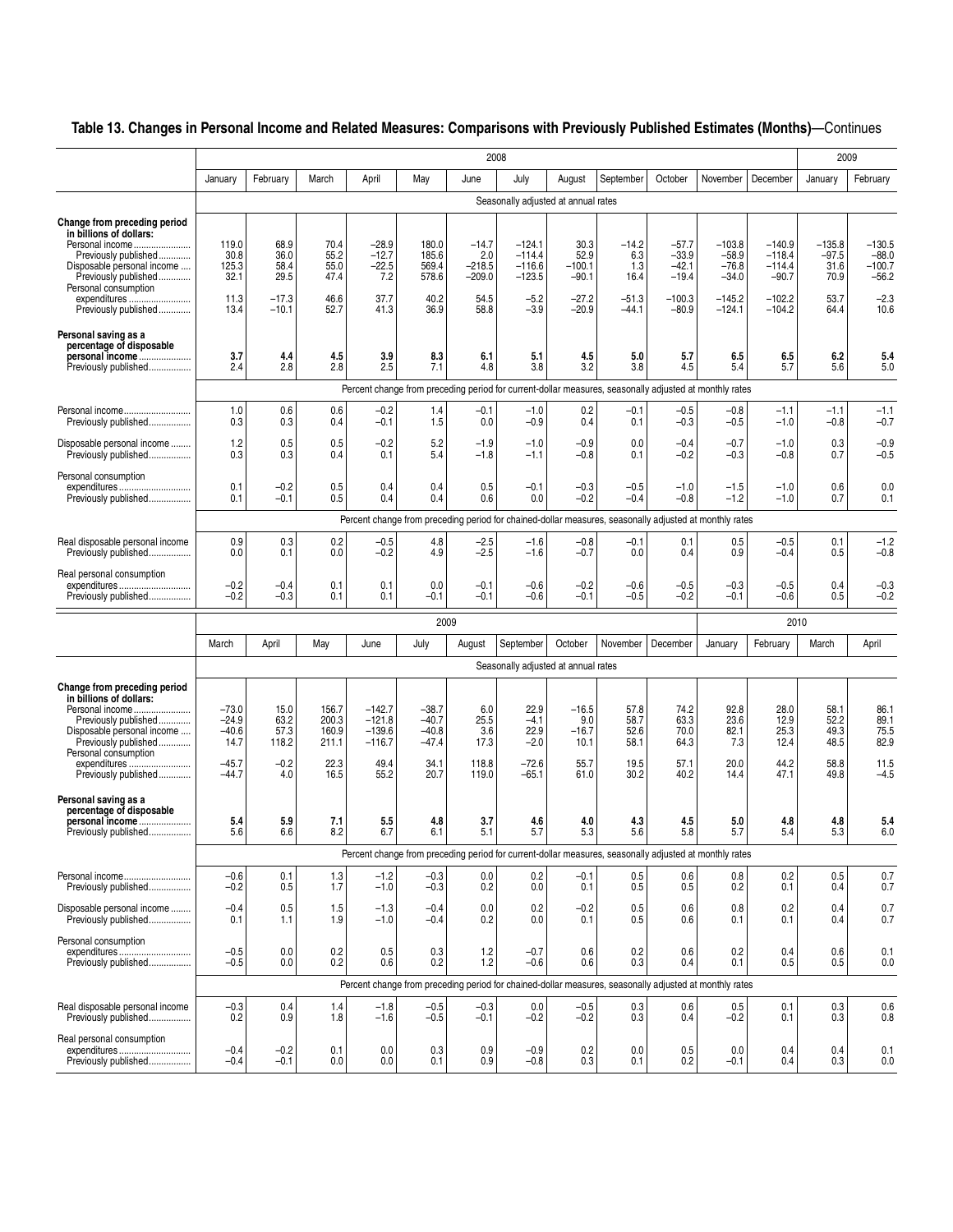## **Table 13. Changes in Personal Income and Related Measures: Comparisons with Previously Published Estimates (Months)**—Table Ends

|                                                                                                                                                                                   |            | 2010<br>2011<br>July<br>September<br>October<br>November<br>December<br>April<br>June<br>February<br>March<br>August<br>January<br>Seasonally adjusted at annual rates<br>71.9<br>63.6<br>68.3<br>63.2<br>62.8<br>17.4<br>48.0<br>4.9<br>15.8<br>144.2<br>55.4<br>52.9<br>7.2<br>37.7<br>54.3<br>56.5<br>$-3.0$<br>25.6<br>54.5<br>137.2<br>49.9<br>56.5<br>18.8<br>53.4<br>31.9<br>$-4.3$<br>11.0<br>55.4<br>45.5<br>57.9<br>10.6<br>50.0<br>56.7<br>40.8<br>49.6<br>45.8<br>7.0<br>0.2<br>48.2<br>39.9<br>46.9<br>27.9<br>46.0<br>$-9.1$<br>22.4<br>53.6<br>40.1<br>49.0<br>29.3<br>38.4<br>25.5<br>$-4.0$<br>37.3<br>58.4<br>61.8<br>40.3<br>41.9<br>79.7<br>61.5<br>20.4<br>30.4<br>16.9<br>$-3.3$<br>33.3<br>51.1<br>73.9<br>33.9<br>40.7<br>42.0<br>83.0<br>64.3<br>28.8<br>5.6<br>5.8<br>5.7<br>5.6<br>5.4<br>5.3<br>5.1<br>5.2<br>4.9<br>4.7<br>4.9<br>5.2<br>6.3<br>5.4<br>6.1<br>6.1<br>5.8<br>5.4<br>5.3<br>5.4<br>4.9<br>4.9<br>6.2<br>5.0<br>Percent change from preceding period for current-dollar measures, seasonally adjusted at monthly rates<br>0.6<br>0.4<br>0.5<br>0.0<br>0.5<br>0.1<br>0.1<br>0.5<br>1.1<br>0.5<br>0.4<br>0.4<br>0.1<br>0.3<br>0.2<br>0.0<br>0.4<br>0.2<br>1.1<br>0.4<br>0.4<br>0.4<br>0.4<br>0.4<br>0.5<br>0.1<br>0.3<br>0.4<br>0.0<br>0.5<br>0.1<br>0.5<br>0.4<br>0.4<br>0.4<br>0.4<br>0.0<br>0.2<br>0.5<br>0.1<br>0.4<br>$-0.1$<br>0.3<br>0.4<br>0.3<br>0.4<br>0.2<br>0.4<br>0.3<br>0.3<br>0.2<br>0.0<br>0.4<br>0.6<br>0.6<br>0.4<br>0.4<br>0.4<br>0.8<br>0.6<br>0.3<br>0.3<br>0.3<br>0.3<br>0.2<br>0.0<br>0.7<br>0.5<br>0.4<br>0.4<br>0.8<br>0.6<br>Percent change from preceding period for chained-dollar measures, seasonally adjusted at monthly rates<br>0.6<br>0.3<br>0.3<br>$-0.2$<br>0.3<br>0.0<br>0.0<br>0.1<br>0.2<br>0.0<br>0.0<br>0.1<br>0.2<br>0.3<br>0.5<br>$-0.2$<br>$-0.1$<br>0.1<br>0.1<br>0.2<br>0.1<br>0.0<br>$-0.1$<br>$-0.1$ |            |            |            |            |            |            |            |            |            |                  |                              |
|-----------------------------------------------------------------------------------------------------------------------------------------------------------------------------------|------------|----------------------------------------------------------------------------------------------------------------------------------------------------------------------------------------------------------------------------------------------------------------------------------------------------------------------------------------------------------------------------------------------------------------------------------------------------------------------------------------------------------------------------------------------------------------------------------------------------------------------------------------------------------------------------------------------------------------------------------------------------------------------------------------------------------------------------------------------------------------------------------------------------------------------------------------------------------------------------------------------------------------------------------------------------------------------------------------------------------------------------------------------------------------------------------------------------------------------------------------------------------------------------------------------------------------------------------------------------------------------------------------------------------------------------------------------------------------------------------------------------------------------------------------------------------------------------------------------------------------------------------------------------------------------------------------------------------------------------------------------------------------------------------------------------------------------------------------------------------------------------------------------|------------|------------|------------|------------|------------|------------|------------|------------|------------|------------------|------------------------------|
|                                                                                                                                                                                   | May        |                                                                                                                                                                                                                                                                                                                                                                                                                                                                                                                                                                                                                                                                                                                                                                                                                                                                                                                                                                                                                                                                                                                                                                                                                                                                                                                                                                                                                                                                                                                                                                                                                                                                                                                                                                                                                                                                                              |            |            |            |            |            |            |            |            |            |                  | May                          |
|                                                                                                                                                                                   |            |                                                                                                                                                                                                                                                                                                                                                                                                                                                                                                                                                                                                                                                                                                                                                                                                                                                                                                                                                                                                                                                                                                                                                                                                                                                                                                                                                                                                                                                                                                                                                                                                                                                                                                                                                                                                                                                                                              |            |            |            |            |            |            |            |            |            |                  |                              |
| Change from preceding period<br>in billions of dollars:<br>Personal income.<br>Previously published<br>Disposable personal income<br>Previously published<br>Personal consumption |            |                                                                                                                                                                                                                                                                                                                                                                                                                                                                                                                                                                                                                                                                                                                                                                                                                                                                                                                                                                                                                                                                                                                                                                                                                                                                                                                                                                                                                                                                                                                                                                                                                                                                                                                                                                                                                                                                                              |            |            |            |            |            |            |            |            |            |                  | 23.2<br>36.2<br>17.6<br>29.2 |
| expenditures<br>Previously published                                                                                                                                              |            |                                                                                                                                                                                                                                                                                                                                                                                                                                                                                                                                                                                                                                                                                                                                                                                                                                                                                                                                                                                                                                                                                                                                                                                                                                                                                                                                                                                                                                                                                                                                                                                                                                                                                                                                                                                                                                                                                              |            |            |            |            |            |            |            |            |            |                  | 5.9<br>4.6                   |
| Personal saving as a<br>percentage of disposable<br>personal income<br>Previously published                                                                                       |            |                                                                                                                                                                                                                                                                                                                                                                                                                                                                                                                                                                                                                                                                                                                                                                                                                                                                                                                                                                                                                                                                                                                                                                                                                                                                                                                                                                                                                                                                                                                                                                                                                                                                                                                                                                                                                                                                                              |            |            |            |            |            |            |            |            |            |                  | 5.0<br>5.0                   |
|                                                                                                                                                                                   |            |                                                                                                                                                                                                                                                                                                                                                                                                                                                                                                                                                                                                                                                                                                                                                                                                                                                                                                                                                                                                                                                                                                                                                                                                                                                                                                                                                                                                                                                                                                                                                                                                                                                                                                                                                                                                                                                                                              |            |            |            |            |            |            |            |            |            |                  |                              |
| Personal income<br>Previously published                                                                                                                                           |            |                                                                                                                                                                                                                                                                                                                                                                                                                                                                                                                                                                                                                                                                                                                                                                                                                                                                                                                                                                                                                                                                                                                                                                                                                                                                                                                                                                                                                                                                                                                                                                                                                                                                                                                                                                                                                                                                                              |            |            |            |            |            |            |            |            |            |                  | 0.2<br>0.3                   |
| Disposable personal income<br>Previously published                                                                                                                                |            |                                                                                                                                                                                                                                                                                                                                                                                                                                                                                                                                                                                                                                                                                                                                                                                                                                                                                                                                                                                                                                                                                                                                                                                                                                                                                                                                                                                                                                                                                                                                                                                                                                                                                                                                                                                                                                                                                              |            |            |            |            |            |            |            |            |            |                  | 0.2<br>0.2                   |
| Personal consumption<br>expenditures<br>Previously published                                                                                                                      |            |                                                                                                                                                                                                                                                                                                                                                                                                                                                                                                                                                                                                                                                                                                                                                                                                                                                                                                                                                                                                                                                                                                                                                                                                                                                                                                                                                                                                                                                                                                                                                                                                                                                                                                                                                                                                                                                                                              |            |            |            |            |            |            |            |            |            |                  | 0.1<br>0.0                   |
|                                                                                                                                                                                   |            |                                                                                                                                                                                                                                                                                                                                                                                                                                                                                                                                                                                                                                                                                                                                                                                                                                                                                                                                                                                                                                                                                                                                                                                                                                                                                                                                                                                                                                                                                                                                                                                                                                                                                                                                                                                                                                                                                              |            |            |            |            |            |            |            |            |            |                  |                              |
| Real disposable personal income<br>Previously published                                                                                                                           |            |                                                                                                                                                                                                                                                                                                                                                                                                                                                                                                                                                                                                                                                                                                                                                                                                                                                                                                                                                                                                                                                                                                                                                                                                                                                                                                                                                                                                                                                                                                                                                                                                                                                                                                                                                                                                                                                                                              |            |            |            |            |            |            |            |            |            |                  | 0.0<br>0.1                   |
| Real personal consumption<br>expenditures<br>Previously published                                                                                                                 | 0.3<br>0.3 | 0.1<br>0.1                                                                                                                                                                                                                                                                                                                                                                                                                                                                                                                                                                                                                                                                                                                                                                                                                                                                                                                                                                                                                                                                                                                                                                                                                                                                                                                                                                                                                                                                                                                                                                                                                                                                                                                                                                                                                                                                                   | 0.1<br>0.1 | 0.4<br>0.3 | 0.2<br>0.2 | 0.4<br>0.5 | 0.3<br>0.3 | 0.1<br>0.1 | 0.0<br>0.0 | 0.4<br>0.4 | 0.2<br>0.2 | $-0.1$<br>$-0.1$ | $-0.1$<br>$-0.1$             |